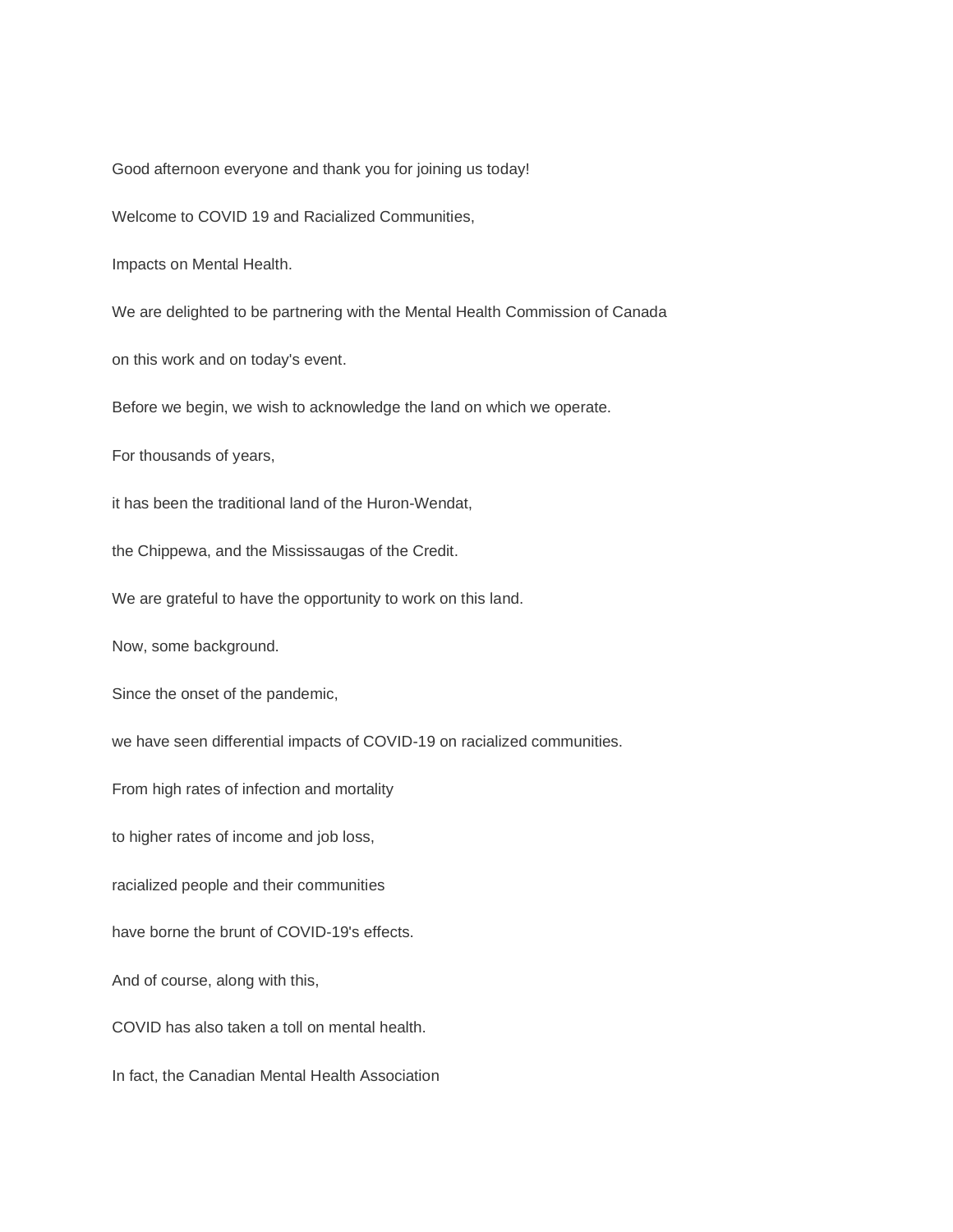found that since the onset of the COVID-19 pandemic, racialized individuals have been more likely to have trouble coping with their mental health challenges when compared to the rest of the population. And it is with this in mind that Wellesley Institute and the Mental Health Institute of Canada came together to investigate the impacts of COVID-19 on the mental health and well-being of racialized adults in the greater Toronto area. We wanted to get behind the statistics and hear directly from communities. The major themes that emerge from that work is what we'll be unpacking today. And so, what can you expect? Well, the first half of the webinar will be short presentations, and the second half will be an interactive panel discussion based on your questions. The presentations will start with the findings of the Wellesley Institute and the Mental Health Commission of Canada's research, and that will be followed by views from three organizations that worked with racialized communities. And then, it's over to your questions to the panel.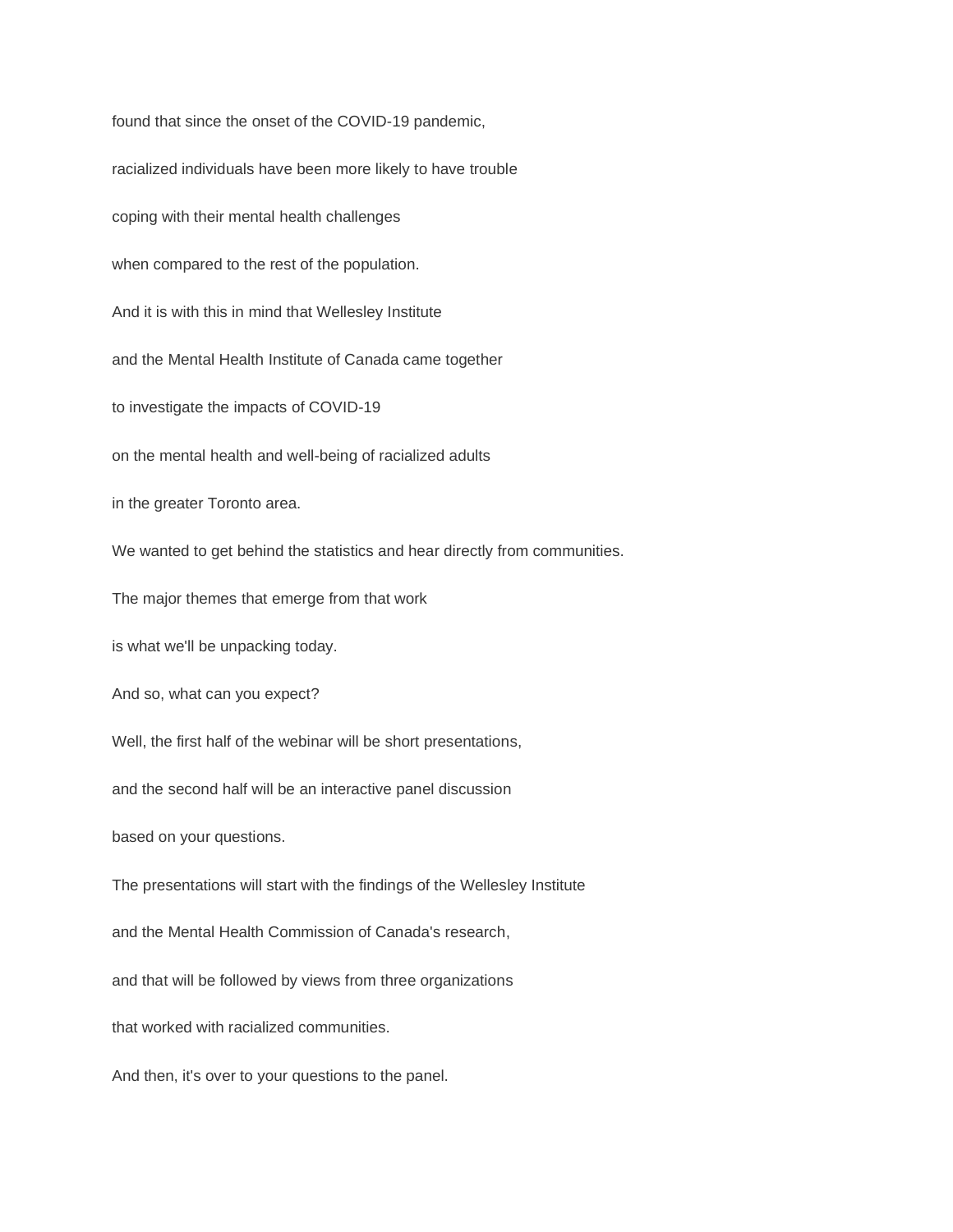We encourage you to use the question and answer function at the bottom of your screens if you want to participate by asking a question. And there are a few other housekeeping notes that we have. We understand that our research findings and that the discussions today may bring about strong emotions for many, especially Black and racialized individuals, who may find themselves reflected in our research. Should you need any support during the webinar or shortly after, we are providing live support today. Please look at the resources being shared in the chat. For French interpretation and if you require subtitles, please refer to the instructions that are also being shared in the chat. Though we are sharing things in the chat, you need to know that the chat function is disabled for this event, so you will not be able to contact other people or the panelists directly using the chat. We would also like you to keep in mind that today's event is being recorded. The video and the transcript will be accessible from both the Wellesley Institute and also the Mental Health Commission of Canada's websites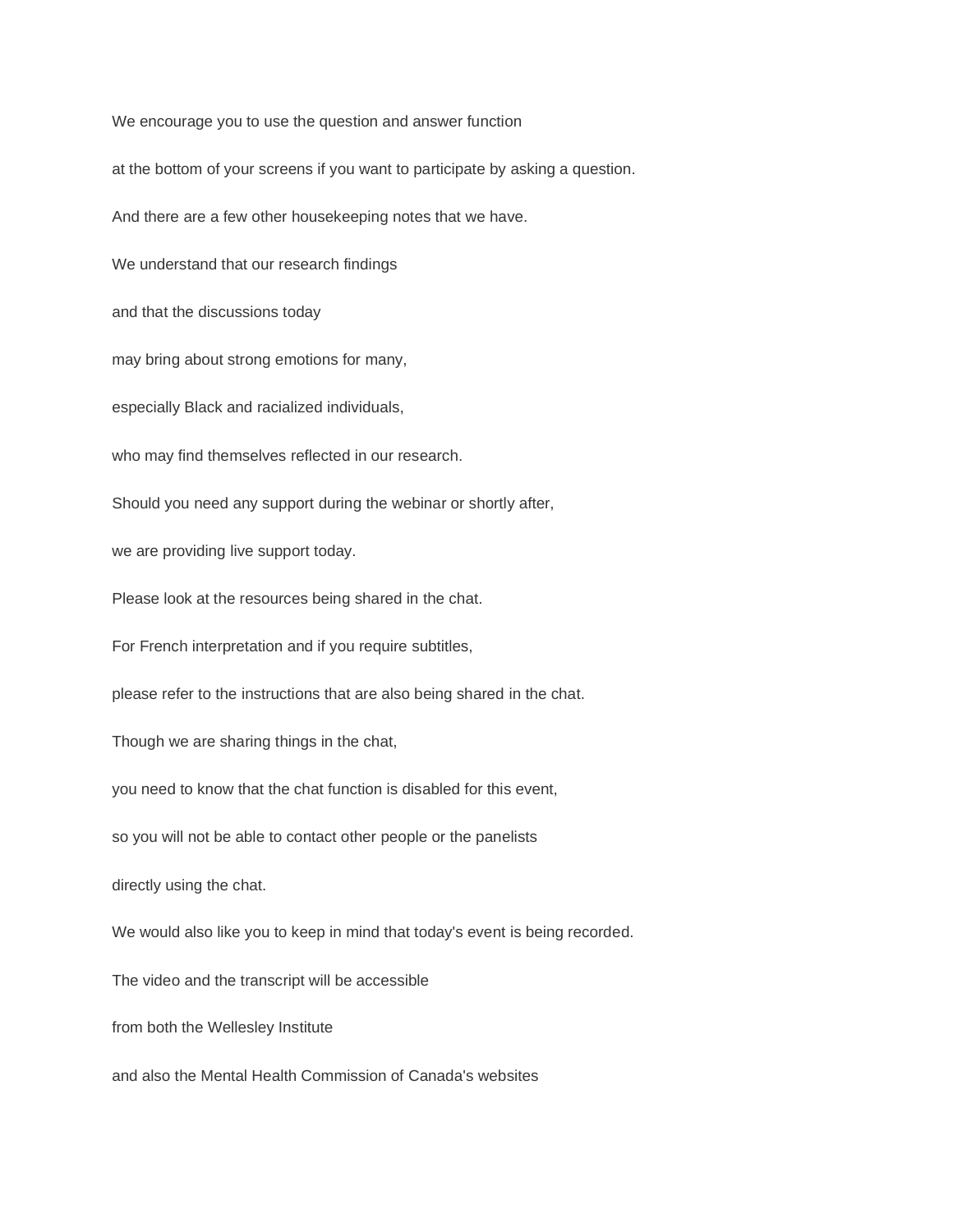later in this month.

And lastly,

if you're on social media

and you would like to join the conversation on Twitter,

you can do so by using #MentalHealth.

So, #MentalHealth.

So, let's hear some of these findings.

I would like to first introduce Sarah Sanford

and Mauriene Tolentino,

as they present the findings from their new research for the very first time.

Sarah Sanford is a researcher at Wellesley Institute.

She earned her PhD from the University of Toronto,

where she engaged with critical social theory

to study pandemic preparedness in global health policy.

Since then, she has worked in research and policy development

in various settings,

focusing on a range of topics

including access to prescription medication,

communication across health systems,

and health, safety and regulation in precarious work.

Mauriene Tolentino is a policy and research analyst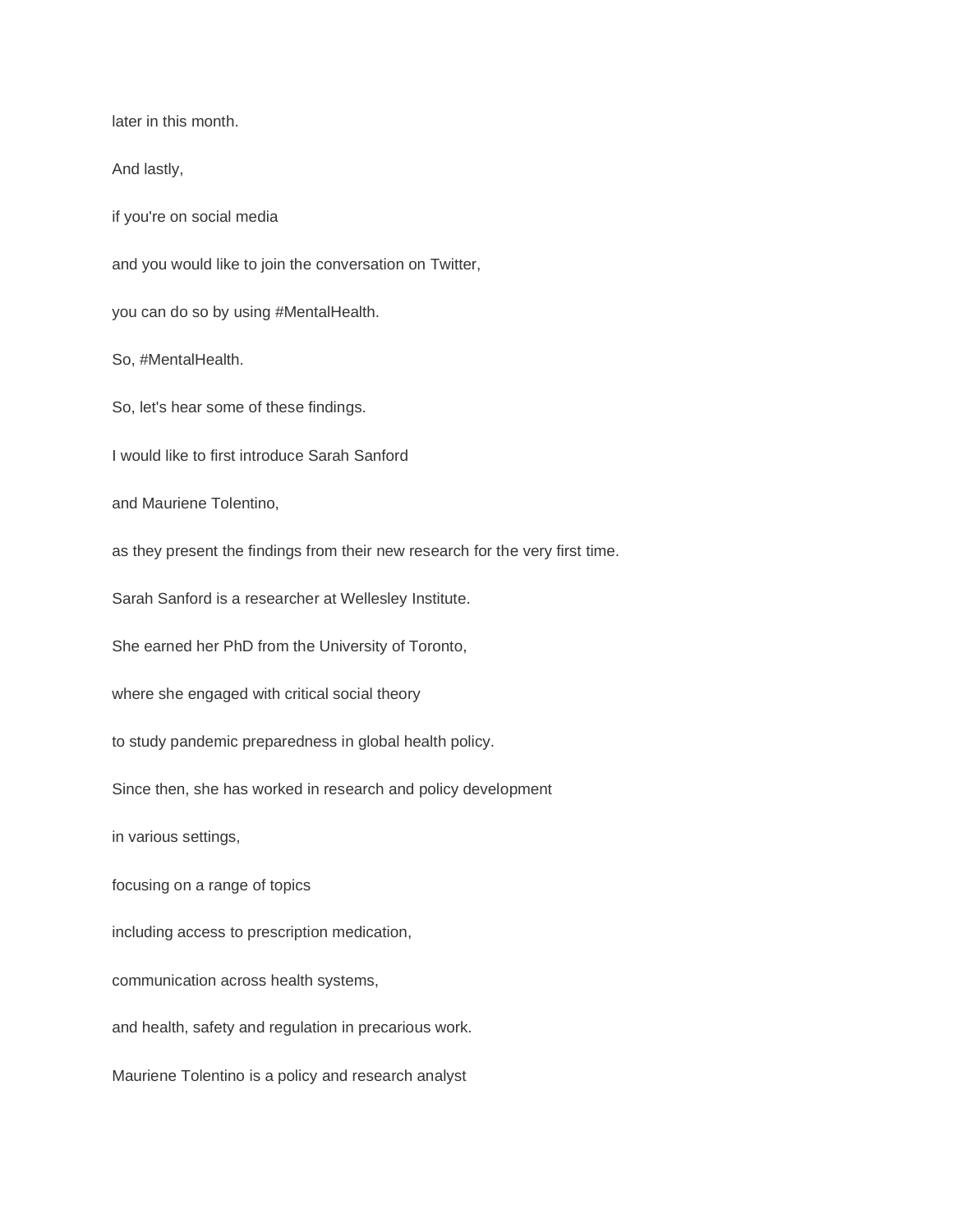at the Mental Health Commission of Canada, and she is also a community organizer with a Masters in Public health from the Dalla Lana School of Public Health, and a dual specialization in women and gender studies, and public health policy. Her work is rooted in antiracist, anticolonial foundations, with a focus on the role of policies and systems in addressing health inequities. I am really glad to hear these presentations, Sarah and Mauriene. Thank you, Kwame. It's great to be here today and to see everybody at the event. It was clear early on in the pandemic that not everyone was being impacted equally. Some groups were at greater risk of contracting the virus and having worse outcomes if they did get sick, including racialized populations, low income people, and front-line or essential workers. In Toronto there are also clear geographical patterns of inequities. As this map shows,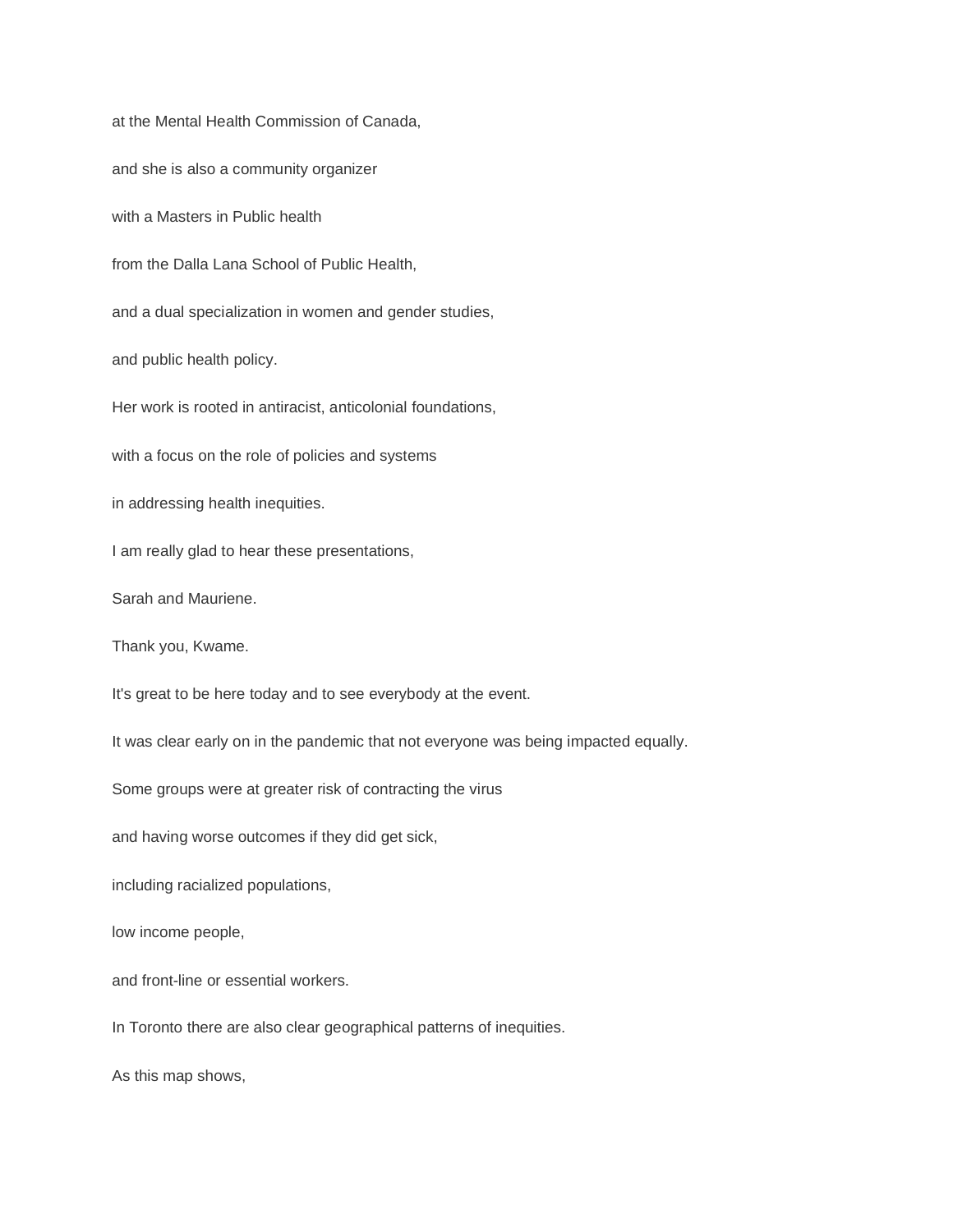some areas had much higher rates of COVID than others,

and these were generally neighbourhoods that had more racialized residents. As well, early research out of places like the UK and the US suggested that racialized groups may also be experiencing poor mental health compared with their White counterparts. In order to better understand the impact, the Wellesley Institute and the Mental Health Commission of Canada designed the study to look at the experiences of racialized people during the pandemic, focusing on the mental health pressures that they experienced, how they coped with these pressures, and what kinds of support they needed. The research focused on the experiences of individuals who identiied as South Asian, Southeast Asian and Black, because local Public Health Unit data from 2020 showed that these broad groups were experiencing the highest rates of COVID. Mauriene and I were part of a larger team involved in data collection which included Lucksini, Kiran and Seong-gee, who are also co-authors, and who conducted interviews with people in several languages. So in total, we conducted over 30 interviews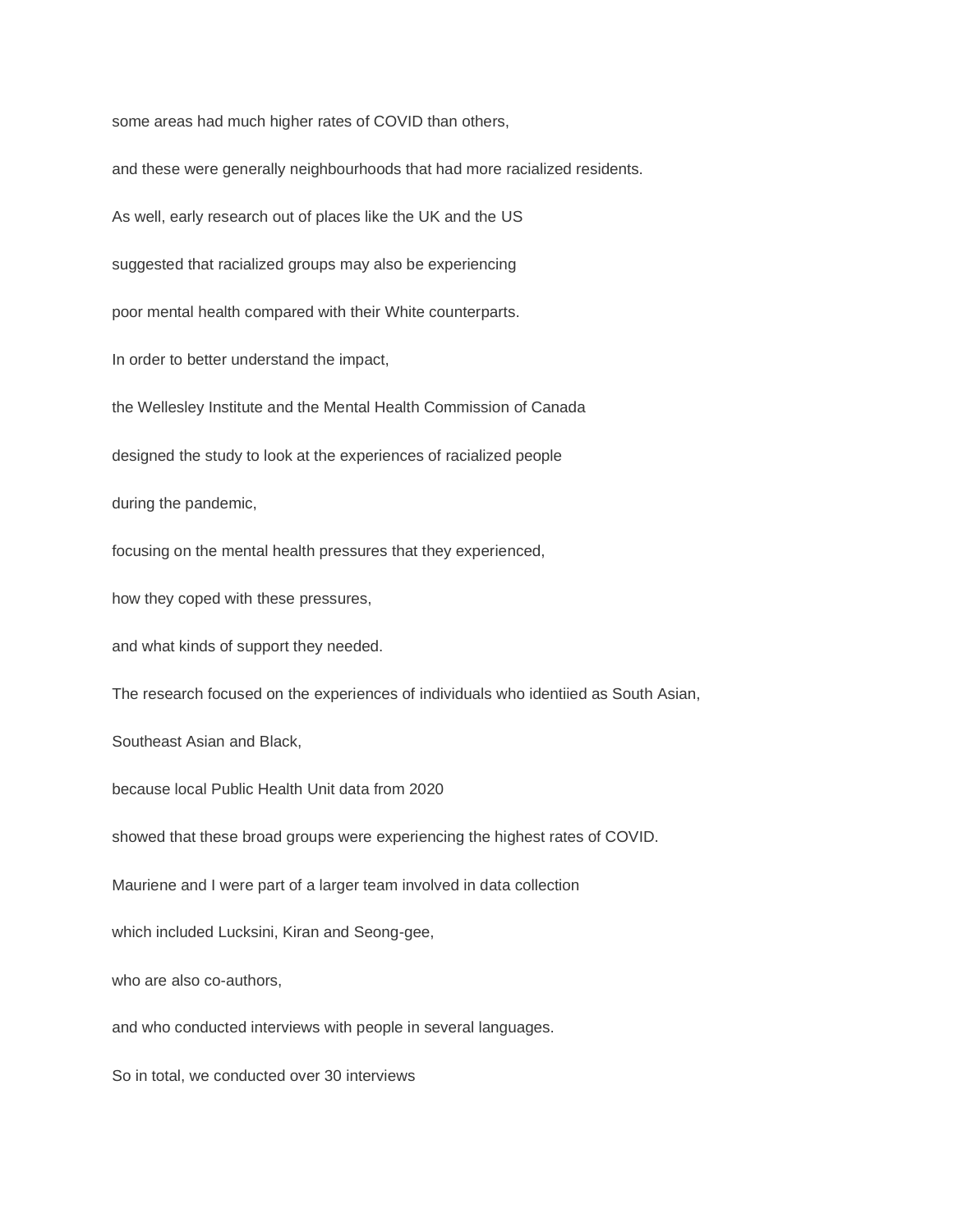with people about experiences of mental health and well-being during the first three waves of the pandemic, and today Mauriene and I will present on some findings that provide a brief window into these experiences. So the findings in our report support previous research that showed that racialized populations face inequities both in terms of physical and mental health and well-being, as well as social and economic security. The people we spoke with described pressures related to COVID risk, as well as pressures around the social determinants of health and how this impacted them. A key source of stress for some participants was around job security and income loss during the pandemic. Some people had lost their jobs, or had family members who had lost income, and while emergency income benefit programs like CERB were important supports in many cases, others spoke to the fact that these programs were not always accessible to everyone, and that they were time-limited. For those who maintained their employment,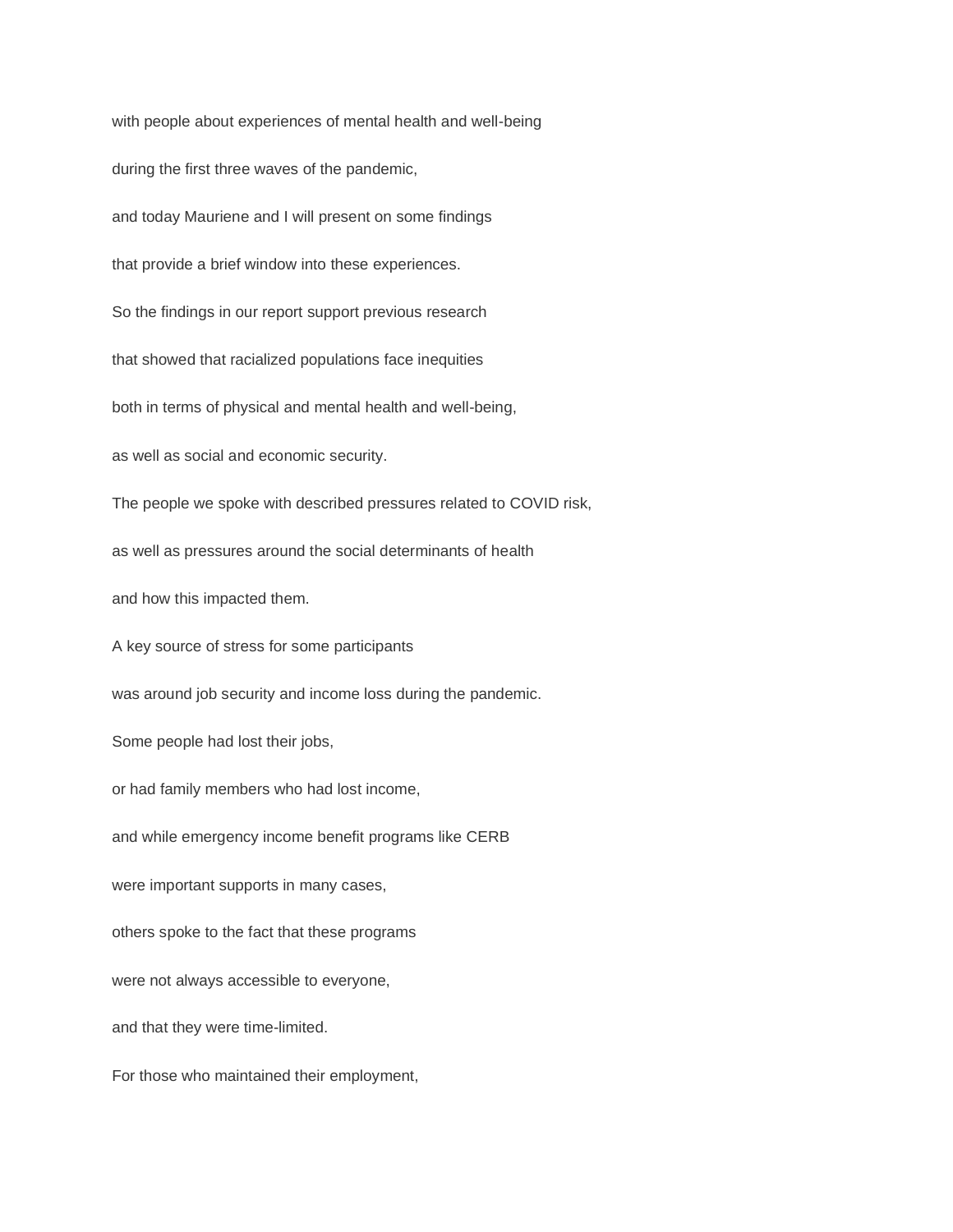people who worked in front-line essential jobs

described the toll of not always being able to physically distance

or having proper PPE,

and knowing that they were at higher risk of contracting the virus

and possibly transmitting it to vulnerable family members.

On top of that, not everyone had the living space

to maintain physical distancing from their family.

We spoke with a number of people who, in addition to job loss

and income insecurity,

experienced challenges maintaining housing in the middle of the pandemic.

Several people spoke about landlords

who had attempted to evict them from their homes,

and described the mental-health toll that this had had

at a time when they were also experiencing a lot of stress

in other areas of their lives.

People also noted that in addition to the stress of COVID,

incidents of racially motivated violence

that had recently occurred in Canada and the US

had been traumatic for people in their communities.

And while these had been ongoing issues in people's lives,

important social movements like Black Lives Matter and Stop Asian Hate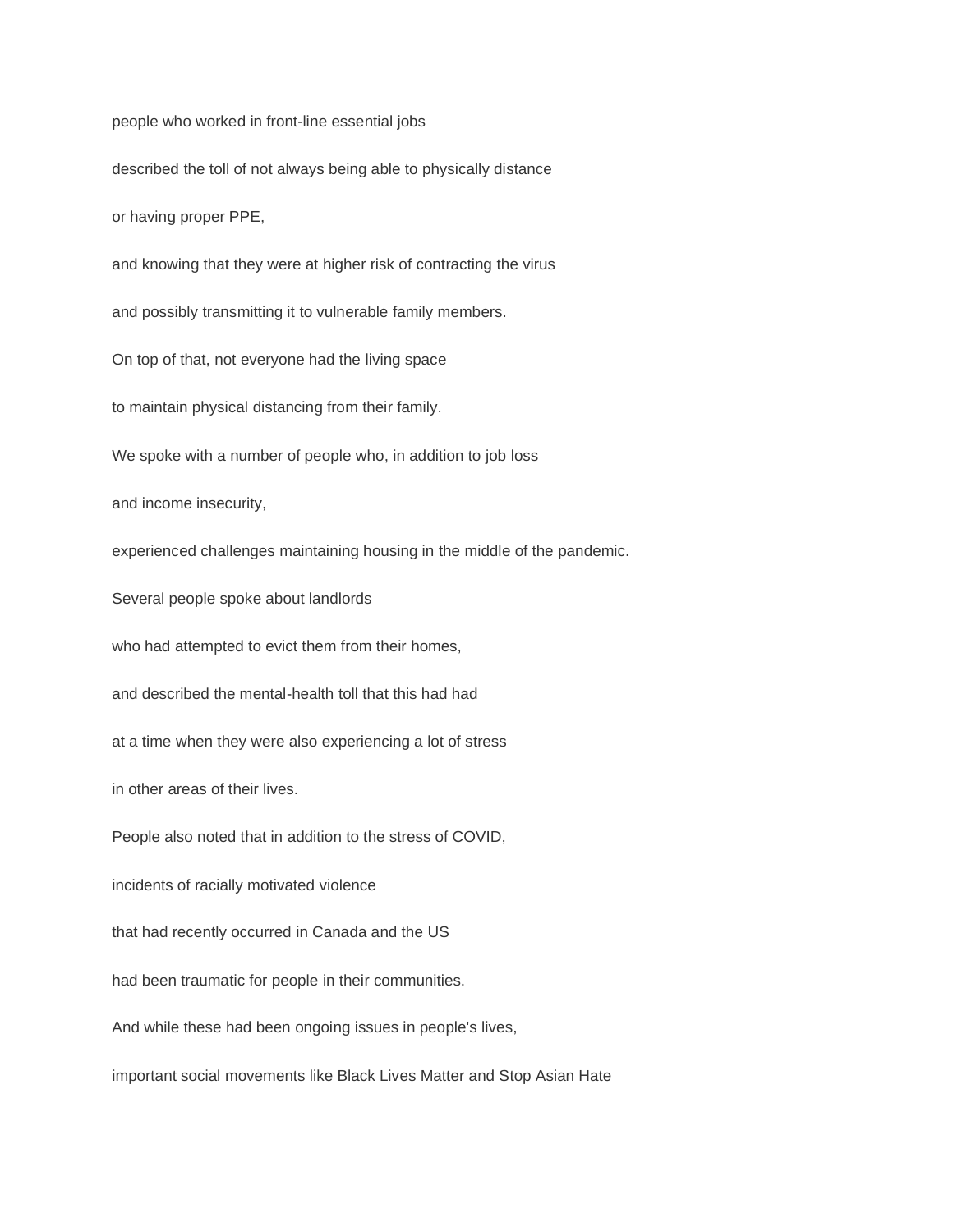had increased attention to the effects of racism and how it plays out in the day-to-day. People described the stress of seeing the inequitable impacts of COVID in their communities and knowing that this was the result of systemic racism including the inequitable treatment of racialized groups in the healthcare system. We spoke with mothers who described the stresses of job loss and housing conditions in addition to their increased responsibility educating and caring for their children. This quote from Nabeela describes her difficulty coping with the pandemic lockdown restrictions in the context of all the other intersecting stressors that she faced. In addition to anxieties around her health due to underlying vulnerabilities, she'd lost her job and felt a lot of worry around her family's future financial security. Because of her health condition, she decided to educate her child with complex needs at home. And as a single parent who'd been cut off from much of her wider social network due to lockdown restrictions, she described the significant negative impact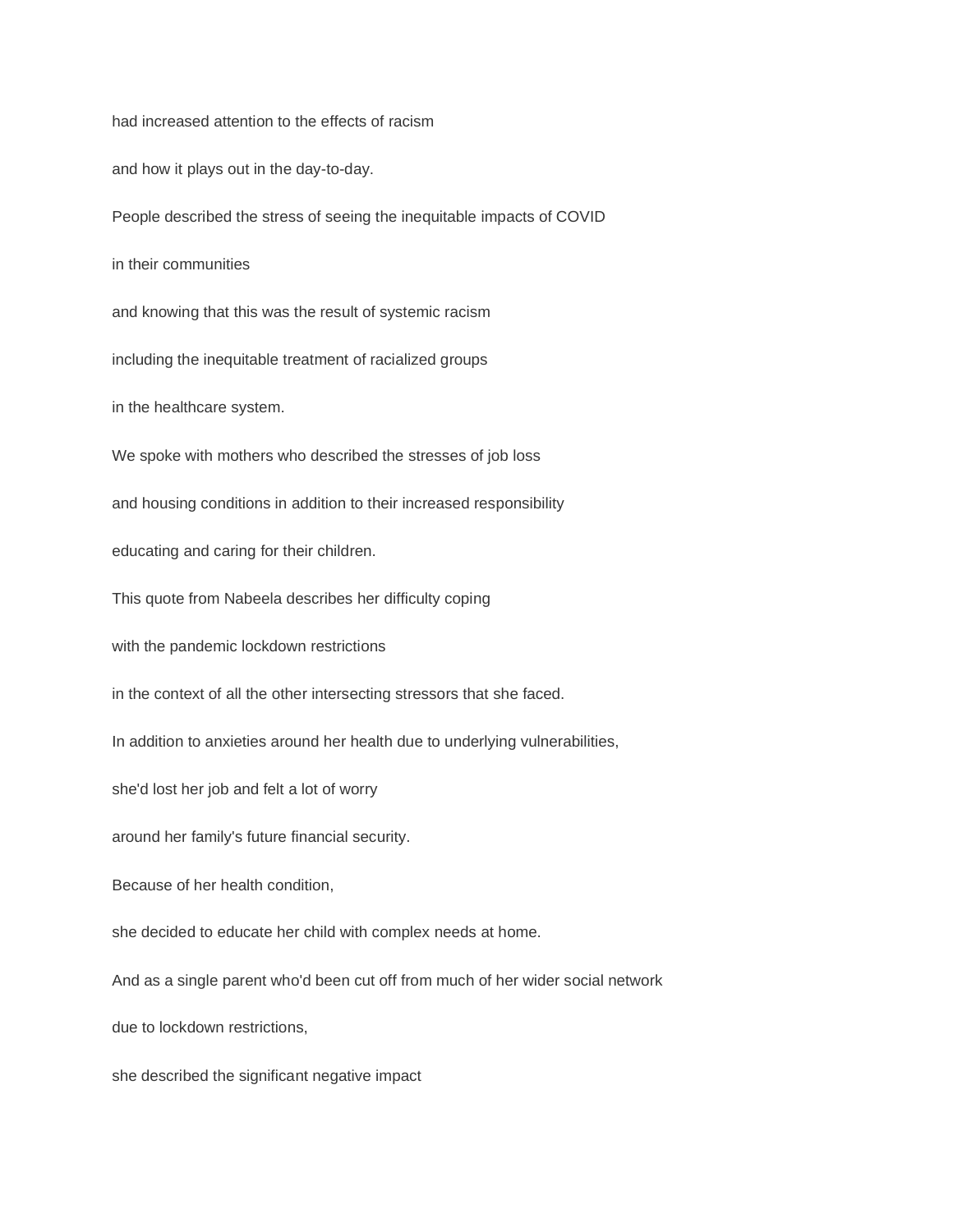that this had had on her, emotionally.

Nabeela's is one example among the many unique stories that we heard during our research, but there are also commonalities across our findings. Many of the individuals in our study had strong social and community networks and had established effective strategies to cope with mental health challenges during the pandemic. But despite this, some did not have access to the quality of social and economic conditions that are necessary to maintain good mental health and well-being. Many people faced barriers in accessing adequate mental health supports. So, I'm going to hand it over to Mauriene now to speak a bit more about this. Thank you, Sarah. As Sarah noted too, many described ways of coping on their own during this time, and this includes exercising, meditation, journaling. Many also sought out supports and a sense of community from social groups or regularly checking in with their loved ones. Many participants also mentioned a strong need for formal mental health supports. However, when they sought out these forms of supports, many of them faced several barriers. These are barriers already commonly acknowledged, whether in literature or in the health system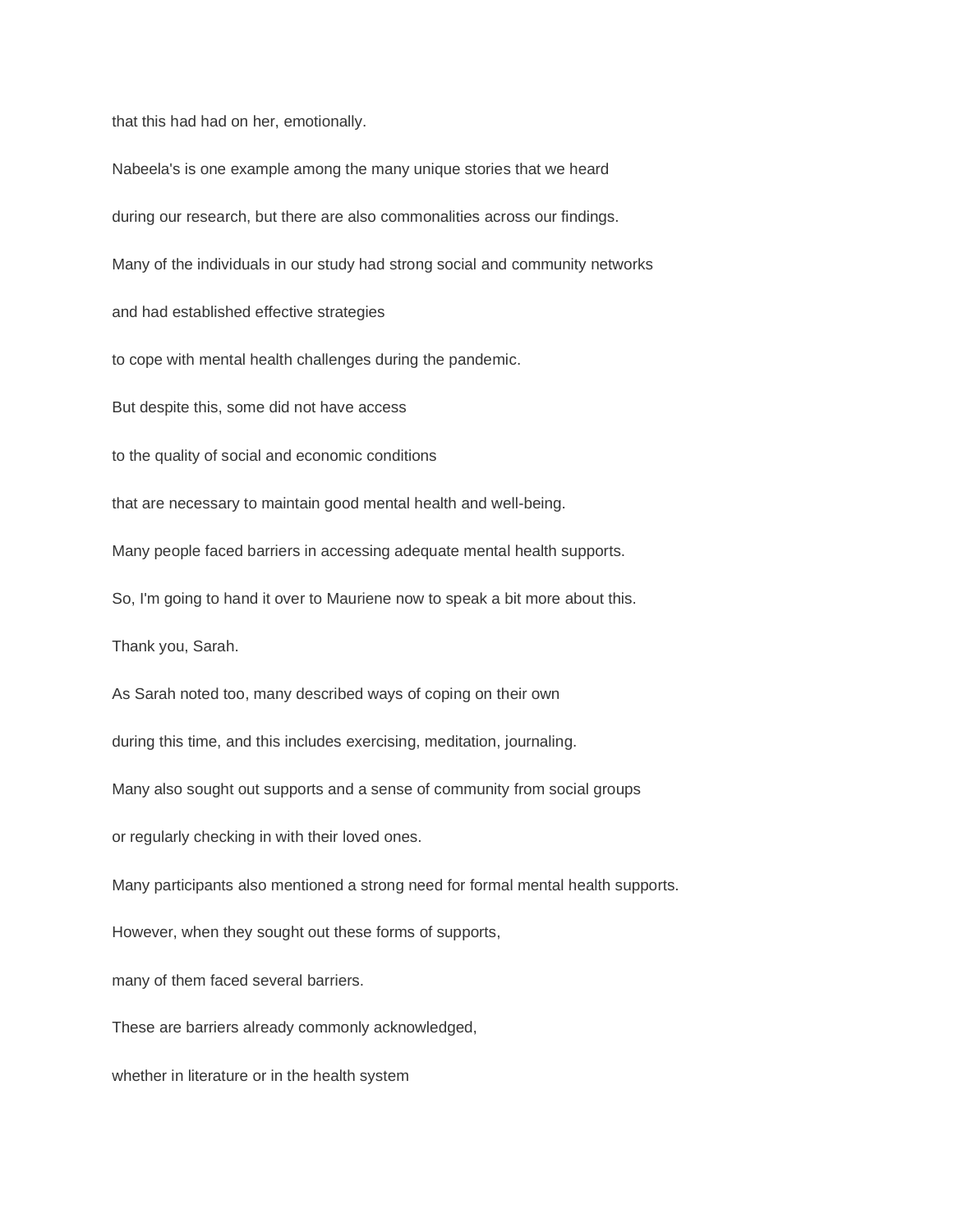like financial barriers, lack of culturally appropriate services,

language barriers and stigma.

During COVID in particular,

while people mentioned that the move to virtual services allowed them to seek out health from the comfort of their own homes, others described this as a barrier for those without strong Internet or a privacy issue for folks living in multiple people households. There was also an acute awareness that racism was not only a significant form of stress, as explained by Sarah, but also a barrier to accessing supports in many ways. And many noted, for example, that simply being aware of the inequitable treatment in the mental health services, specifically towards Black and racialized groups, have deterred people from seeking support in the past. I will tell the story of another participant, who we will call Kim. She's a Black Caribbean health care frontliner in her 40s who mentions that, while she knows that Black people are affected disproportionately by COVID, that they are also treated inequitably compared to white clients in the health system.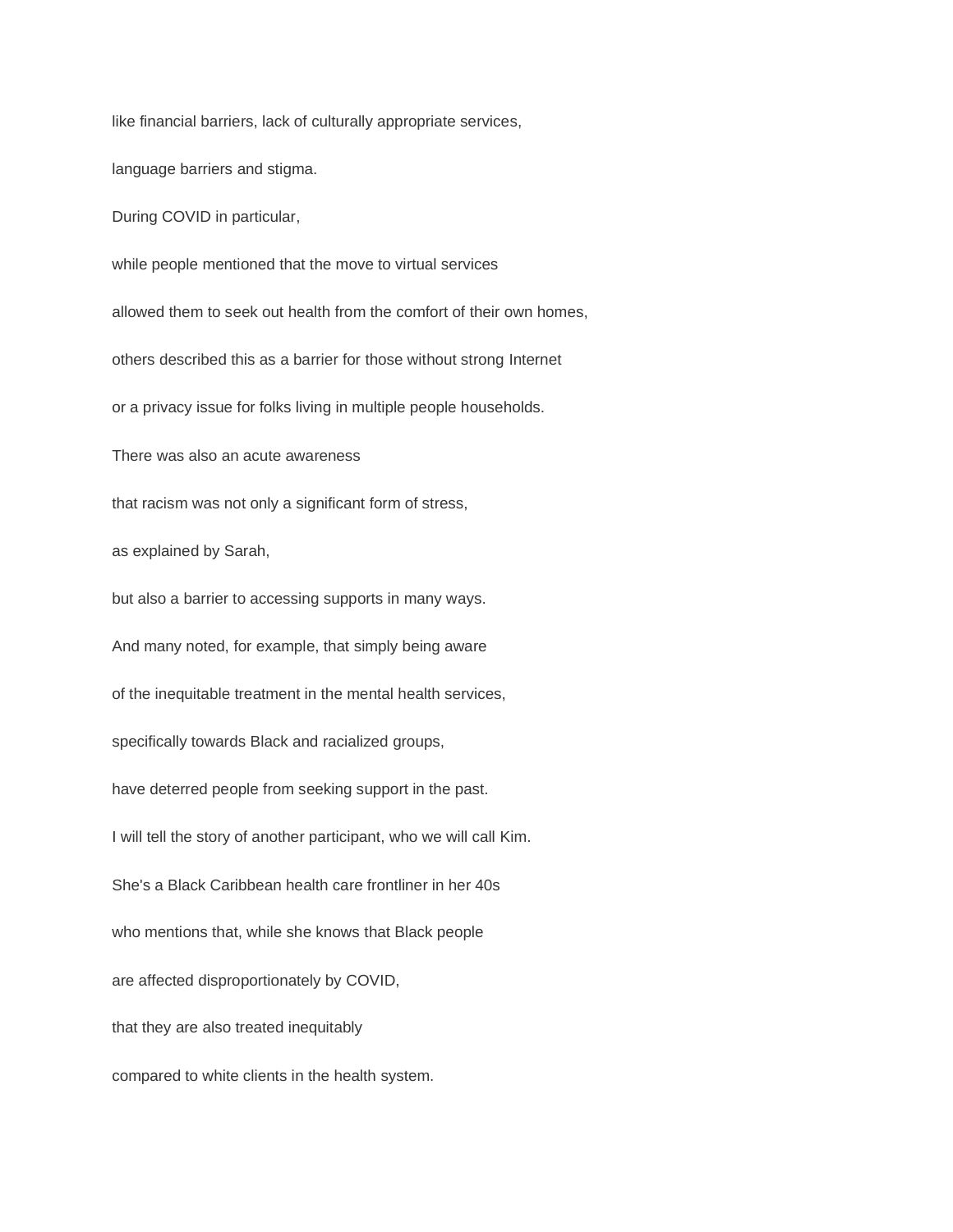And as a health care worker and a Black woman,

she shared with us that she's intimately aware of how these inequities play out when a Black or racialized person does seek out support. So during the interview, she posed questions like, how are their symptoms being addressed? Will their symptoms be downplayed? And these questions have been raised by other participants as well based on their own experiences. So, for folks like Kim, knowing these direct forms of racism happens on a regular, day-to-day basis. She has shared with us as well that she had intentionally sought out a Black practitioner to support her talk therapy during this time. This has been very helpful for her. However, racist encounters in the health system are only one form of barrier through which racism prevents access for many individuals. Kim also explained that, while she was able to secure this type of support, she acknowledged the privilege in having access to an employee assistance program that pays for this service. So , it is important to see the intersecting and nuanced ways

in which social, historical and class or economic barriers

all play a role in how people access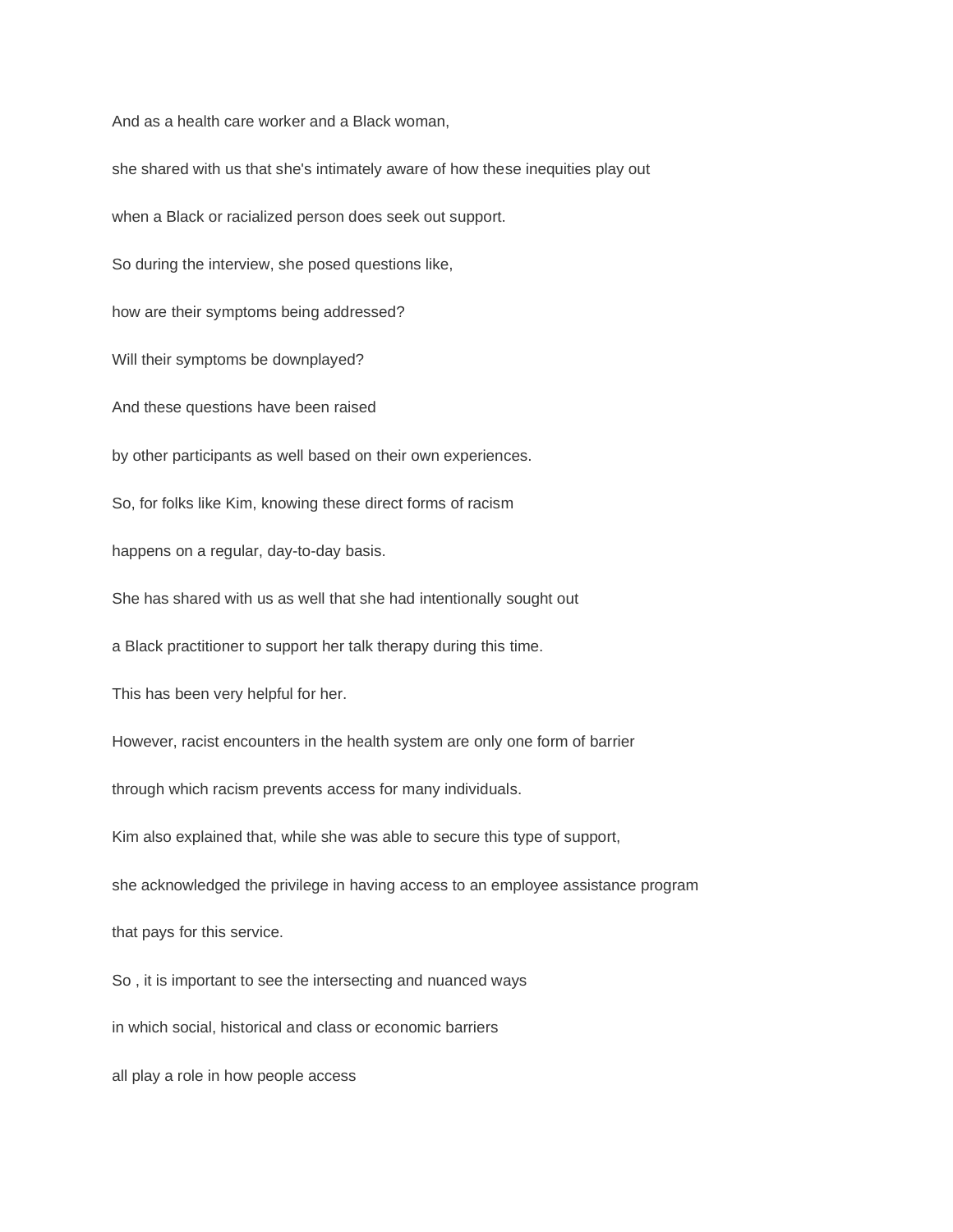or are afforded supports for their overall well-being.

Beyond formalized mental health services,

community organizations have supported the well-being of individuals during this time in many ways.

And I won't go into the details since we have Aseefa, Liben and Mithi,

who will do it better justice than I can,

but overall what we found was community organizations

recognized the need to go above and beyond their traditional scopes

during the pandemic.

They were quick to respond and knew the what, the where, and the how

in terms of the resources that were needed immediately.

However, they were severely under resourced

and much of the important work that they do is done

from a volunteer or pro bono basis

or has caused tremendous burnout in the sector.

Needless to say, we will end with a reminder

of the gravity of COVID on racialized communities.

Many people have experienced a tremendous amount of loss

and we recognize that this is an experience

that continues to happen as the pandemic continues to develop.

We have seen with this research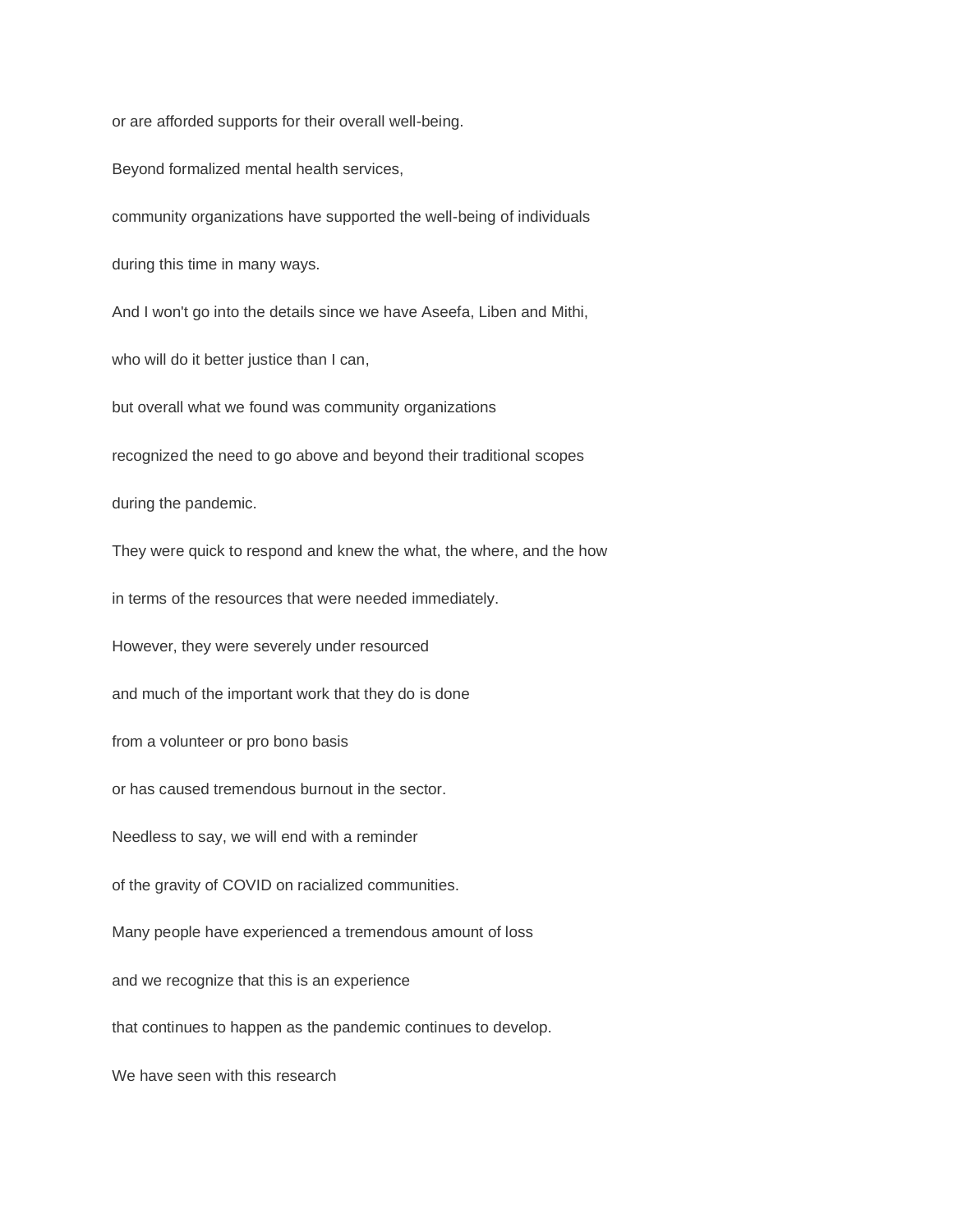and frankly, in our daily lives, that racialized people are resilient.

And many of us hate this term because it is, you know...

We know that it is the environments that sometimes require us to be resilient and to be resourceful with our health and well-being. However, continuous grief, loss and everyday social inequities have lasting impacts on well-being.

So we need a society where racialized communities are not just resilient but that we are thriving and are emotionally well and healthy.

So, what was so powerful with this project is that the people we interviewed already know the solutions to addressing their issues of systemic racism that result to mental health inequities.

So, very quickly, I'll list some of the suggestions posed in the research.

Policies that improve overall living conditions;

better social, economic and health infrastructures that facilitate

equitable access to social determinants of health;

meaningful inclusion of people with experiences of health disparities

in the decision-making peoples of program and health system planning;

increased and sustained funding for community organizations

to continue the important work that they do;

an overall improved access

to mental health services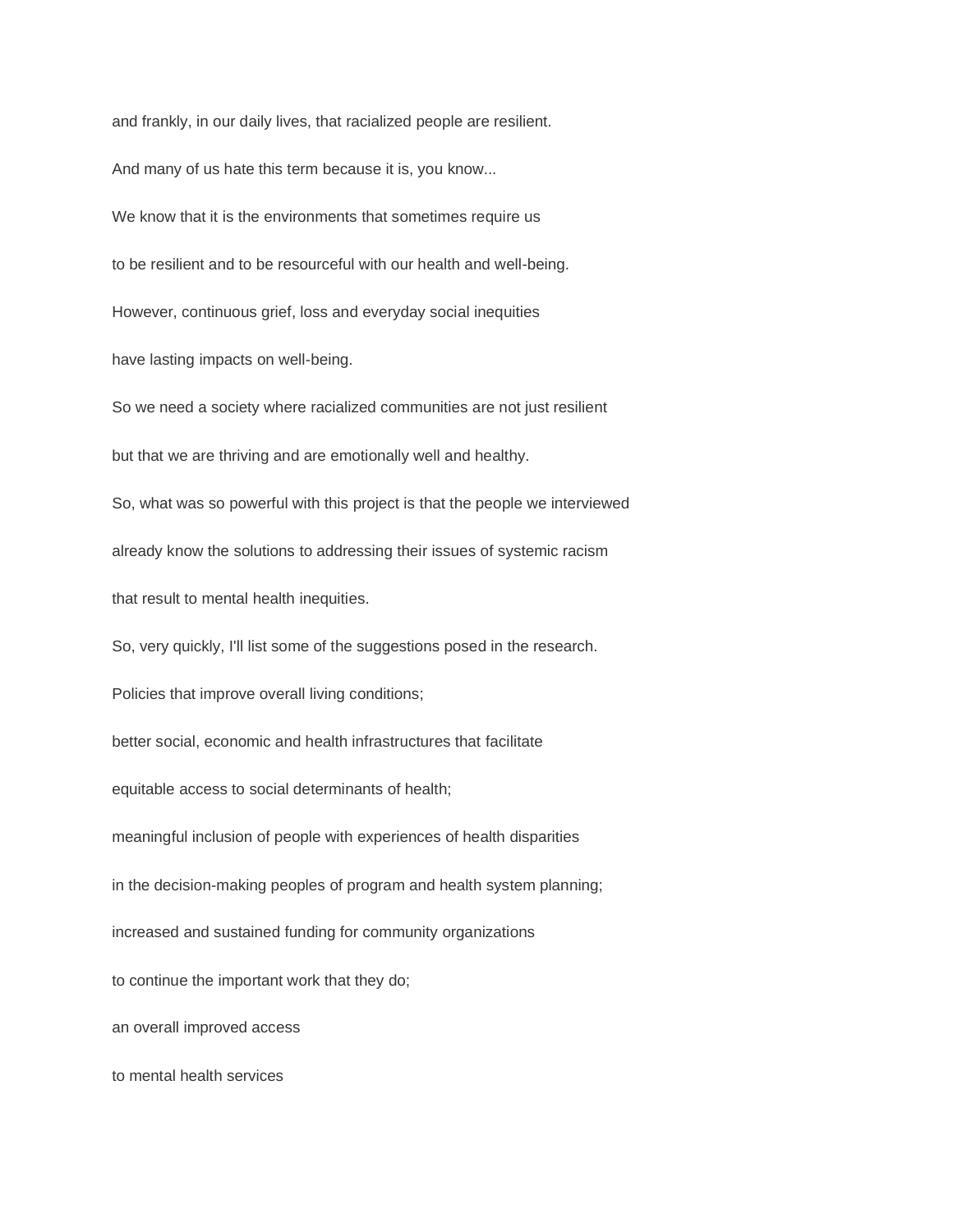that are inclusive, culturally appropriate and accessible for everyone. So overall, these upstream approaches need to be taken up across systems, and everyone has a role to play to address systemic racism. And improve not just individual resilience but collective resilience across communities. So, thank you. I hope this presentation gives folks a glimpse of the rich information that's in the report, which I'm very pleased to share is now up on the Wellesley website. But for now, I'll hand it back to Kwame, who will move us into a panel discussion. Thanks very much. Fabulous presentation, Sarah and Mauriene. So many insights. Before the panel discussion, we're gonna hear community perspectives from three incredible panelists.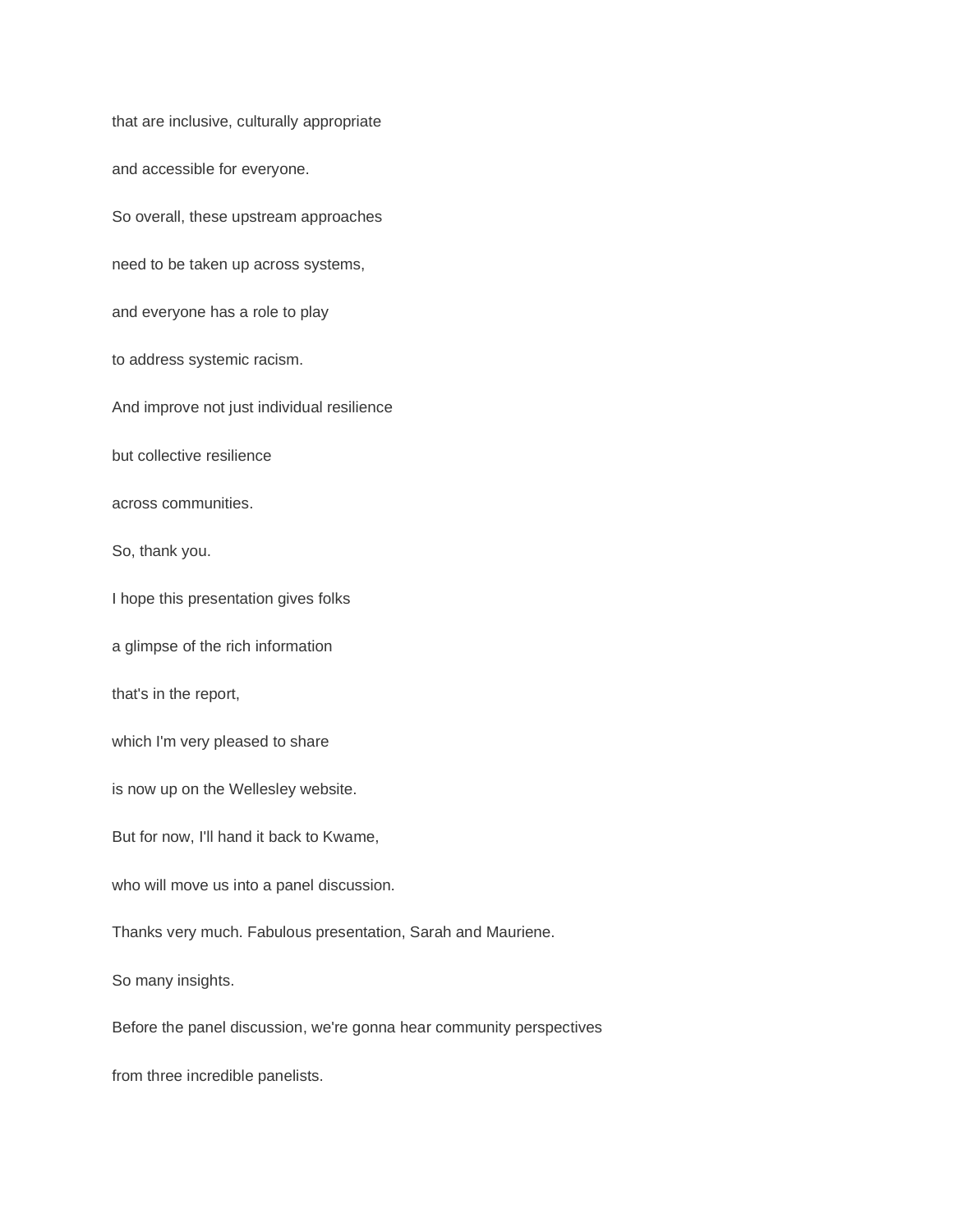First, we will hear from a Aseefa Sarang.

Aseefa is the Executive Director of Across Boundaries.

Across Boundaries is an ethnoracial mental health centre,

a leader in providing mental health and addictions services

to racialized and Black communities

in Toronto.

For the past 28 years,

these services have been centred

in equitable, holistic, anti-oppressive,

and resisting antiblack racism frameworks

to people who face

multiple barriers to care.

Second, we will hear

from Liben Gebremikael...

Liben Gebremikael.

Liben has over 30 years of experience

in primary care, social services, mental health,

community capacity building

and development.

As the first Executive Director

of TAIBU Community Health Centre,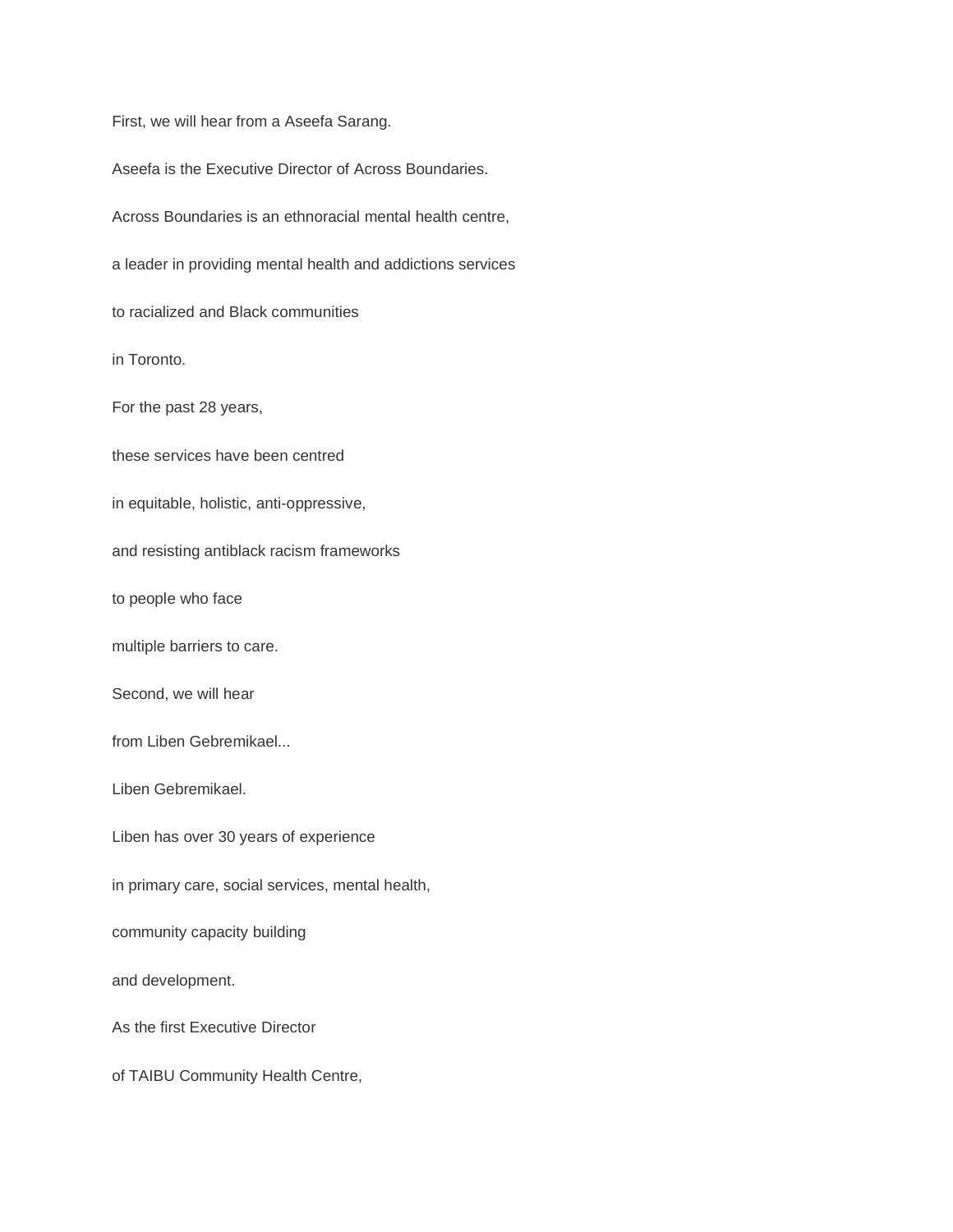Liben has led the organization for the past 13 years. Today, TAIBU has strong community roots and has become a recognized agency that is committed to addressing the impact of antiblack racism on health and well-being of Black communities. And third, we'll hear from Mithi Esguerra. Mithi has decades of experience in organizing and advocacy work of migrant work communities. Mithi currently serves as a Program Coordinator for the Migrants Resource Centre Canada, a non-profit service institution for migrant workers providing services, community education and training and engaging in community-based research and advocacy. So lets start with Aseefa Sarang. Lets all close our eyes for a brief minute and think back to March 2020, the middle of the month. What were you doing? What were you thinking? What were you planning?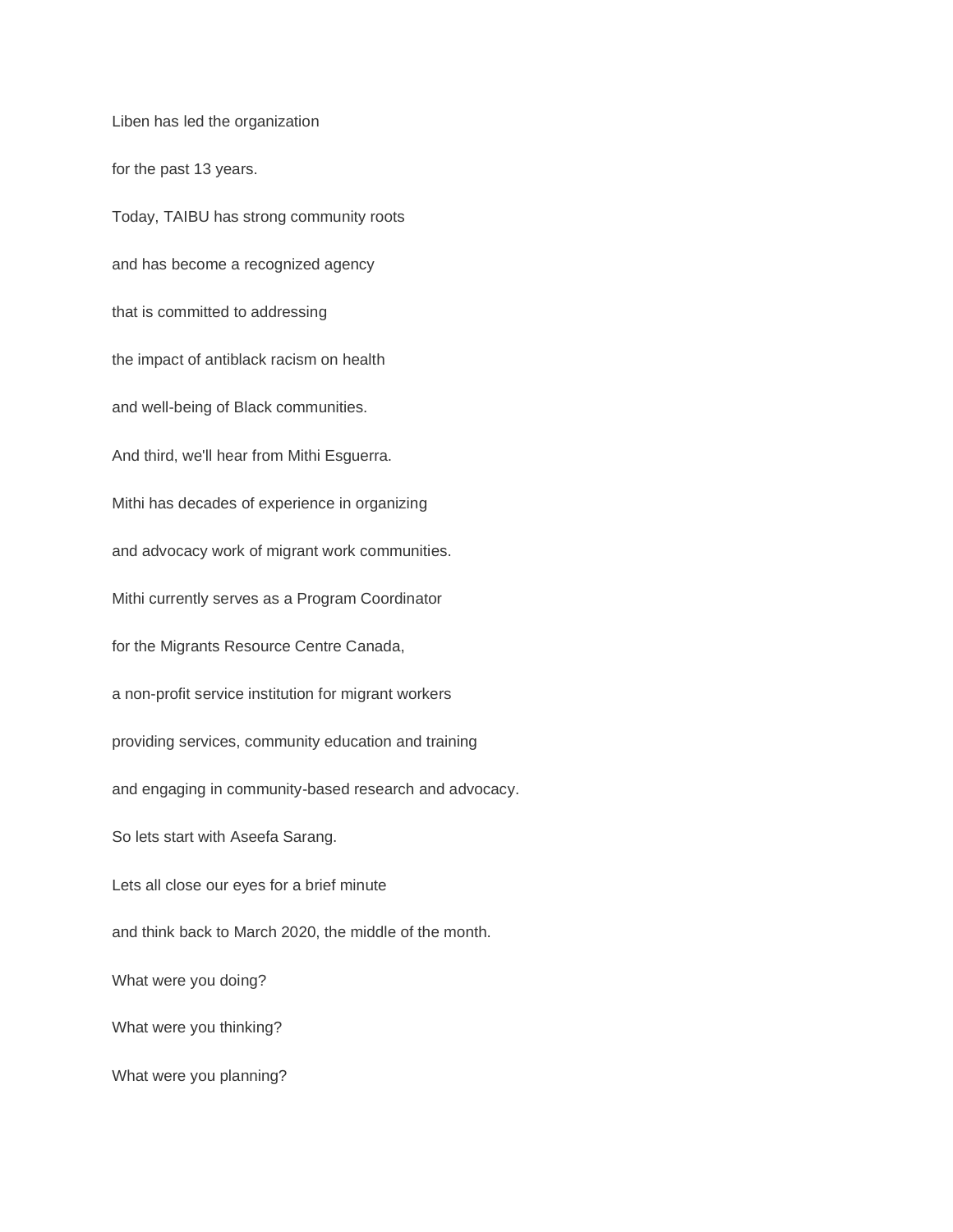Are you there yet?

I was in a meeting with all of our staff on March 16th, informing them of our plans for the next two weeks to work remotely, immediately start a hot food delivery program and limit, except for emergencies, all in-person contact with our service users. I was sure we had a solid short-term plan in place. As the short-term continued to get extended, I started receiving calls from my staff and managers that we were not reaching certain service users because they were inaccessible for various reasons. Homelessness, transiency or did not have a phone. Okay, these are critical times. We bought a few pre-paid phones to support a few service users. Except the requests continued. By the time all the requests were in, one third of our service users could not be supported because they did not have a phone, access to Wi-Fi, a data plan or a combination of the three. And that is when reality sunk in. For those of you do not know of Across Boundaries, we are a mental health centre that came into being 28 years ago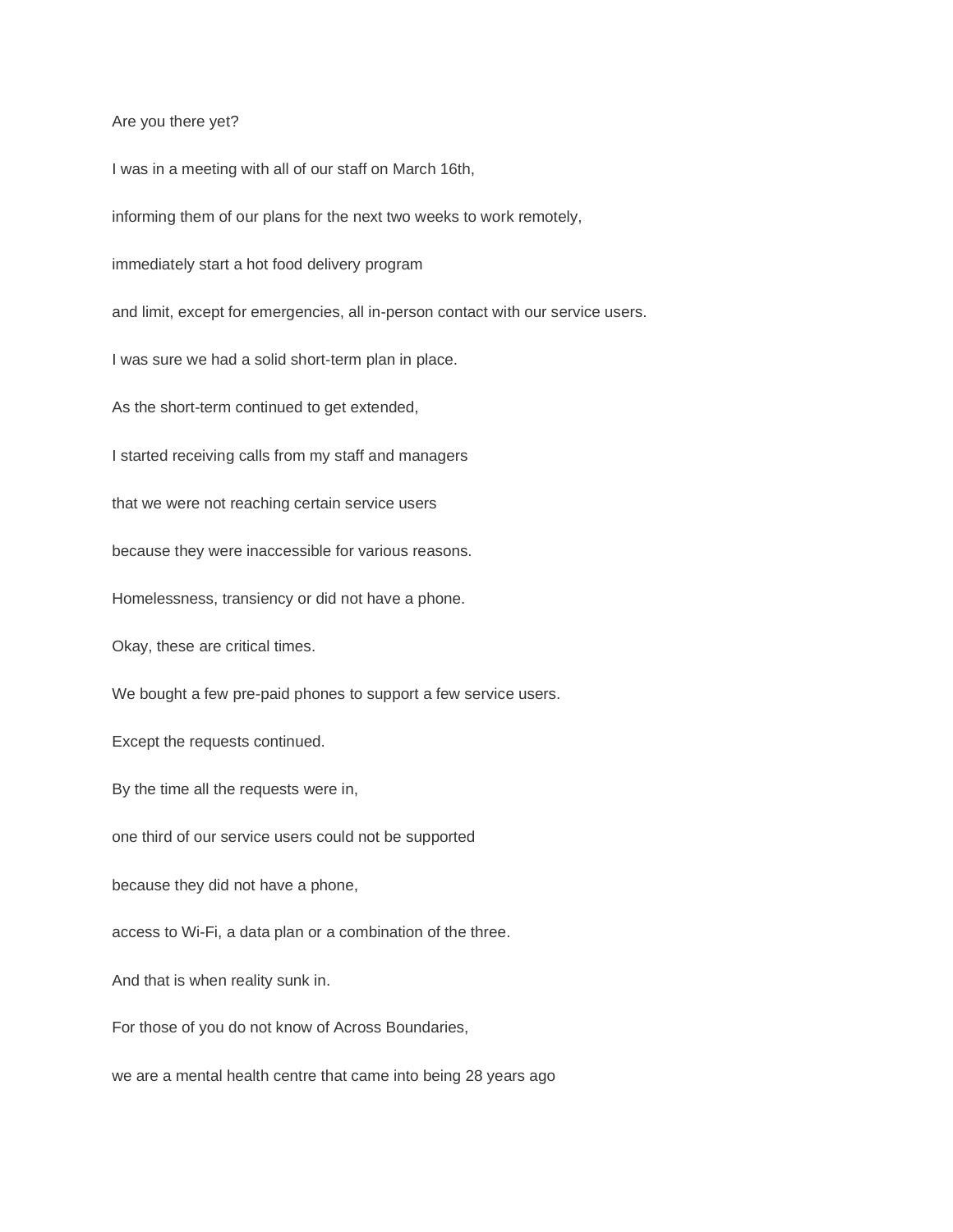because we know that racialized and Black communities were not getting the care they needed. We identified that racism, among other intersecting oppressions, was a common threat in how people were perceived and received care from existing organizations of that time. With a vision and mission of providing equitable holistic care to only those from racialized communities, and specifically from an anti-racism, anti-oppressive framework, we were funded. So everything that this excellent research has identified today, that you will read in this report is on point. We, as Across Boundaries, have lived for these past 28 years and I can provide real-life examples of each of these points. However, today I'm going to speak to you about the digital divide that became apparent to us throughout the pandemic. One third of our service users equated to aproximately 300 distinct individuals. For an organization of our size, that is a really high number of people we would be unable to connect with and support. If you think about it, as this research and our collective experience and observations show, the majority of those that live in poverty, live in homelessness,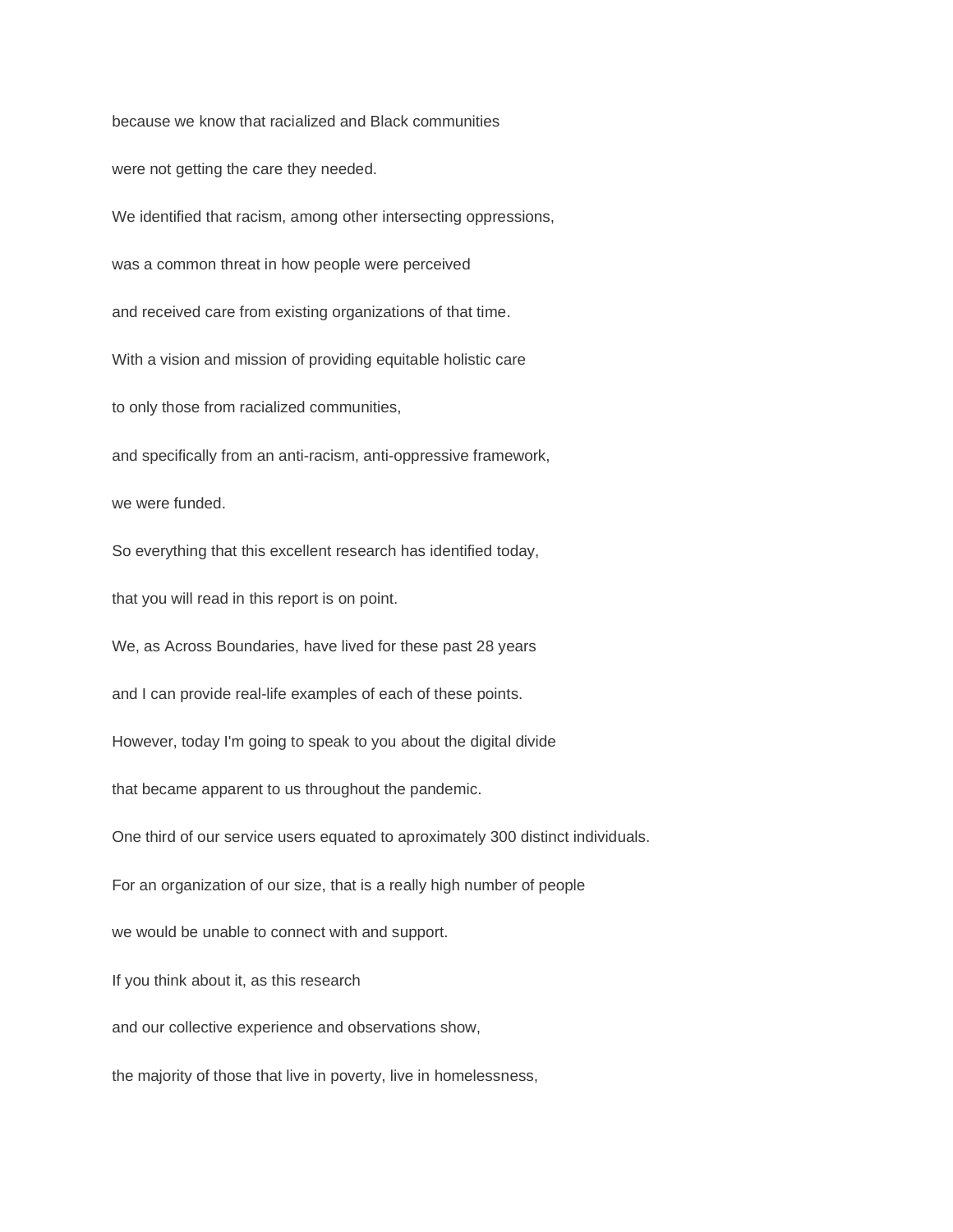live with mental health issues are from racialized communities.

So the fact that one third of our service users

were not going to receive optimum care should not have surprised me.

But I was blindsided.

Pre-pandemic, this didn't surface for us,

because when someone didn't have a phone,

they either came to our office to schedule calls with her their landlord

their doctor, their pharmacist, their lawyer...

Or our staff would go into the community and provide support through their phones.

We were managing this gap without really recognizing the depth of the problem.

This was the invisible divide that we were unaware of.

So how did we handle the situation?

We were able to take advantage of a program that Telus had

and very gratefully received 100 phones with voice and data.

Our founder provided emergency pandemic funding.

The City of Toronto supported us

and of course donations that we were very blessed to receive.

These allowed us to keep purchasing phones as funds became available,

but we had to balance this with other pressing issues,

such as ensuring food security.

We delivered over 10 000 hot meals and groceries,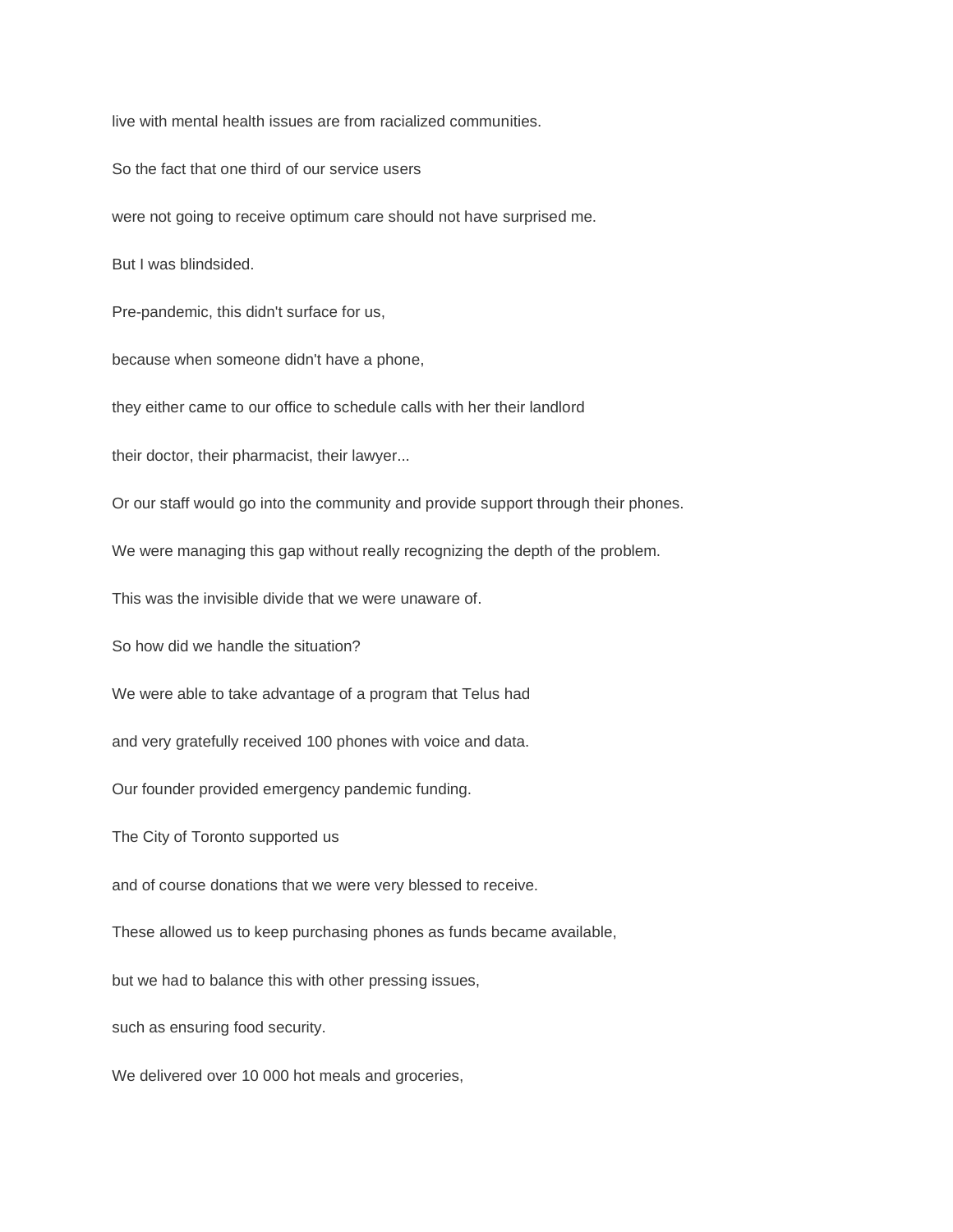provided PPE's,

changed the way we provided support,

and the loss of income for so many had to be addressed.

This was a complicated time,

but the digital support certainly rose to the surface.

Our experience with our service users today has shown a wide range of responses,

from them being comfortable with technology

and able to participate in their virtual care,

finding this to be more convenient and accessible,

to having fears about being surveilled if they had to setup an email account

to be registered for a phone;

to not knowing how to use the technology, figuring out how not to go over

their limited data plan and incur exhorbitant bills;

to needing education on exposure to and fears of cyberbullying and scams;

and using the phone responsibly,

i.e. not engaging in gambling, pornography or privacy breaches.

Individuals who were tech-savvy and comfortable with using technology

made an easy transition to primarily digital communication

and reported less isolation and anxiety,

whereas the opposite was true for those who weren't.

We learned that it wasn't just about access to a phone,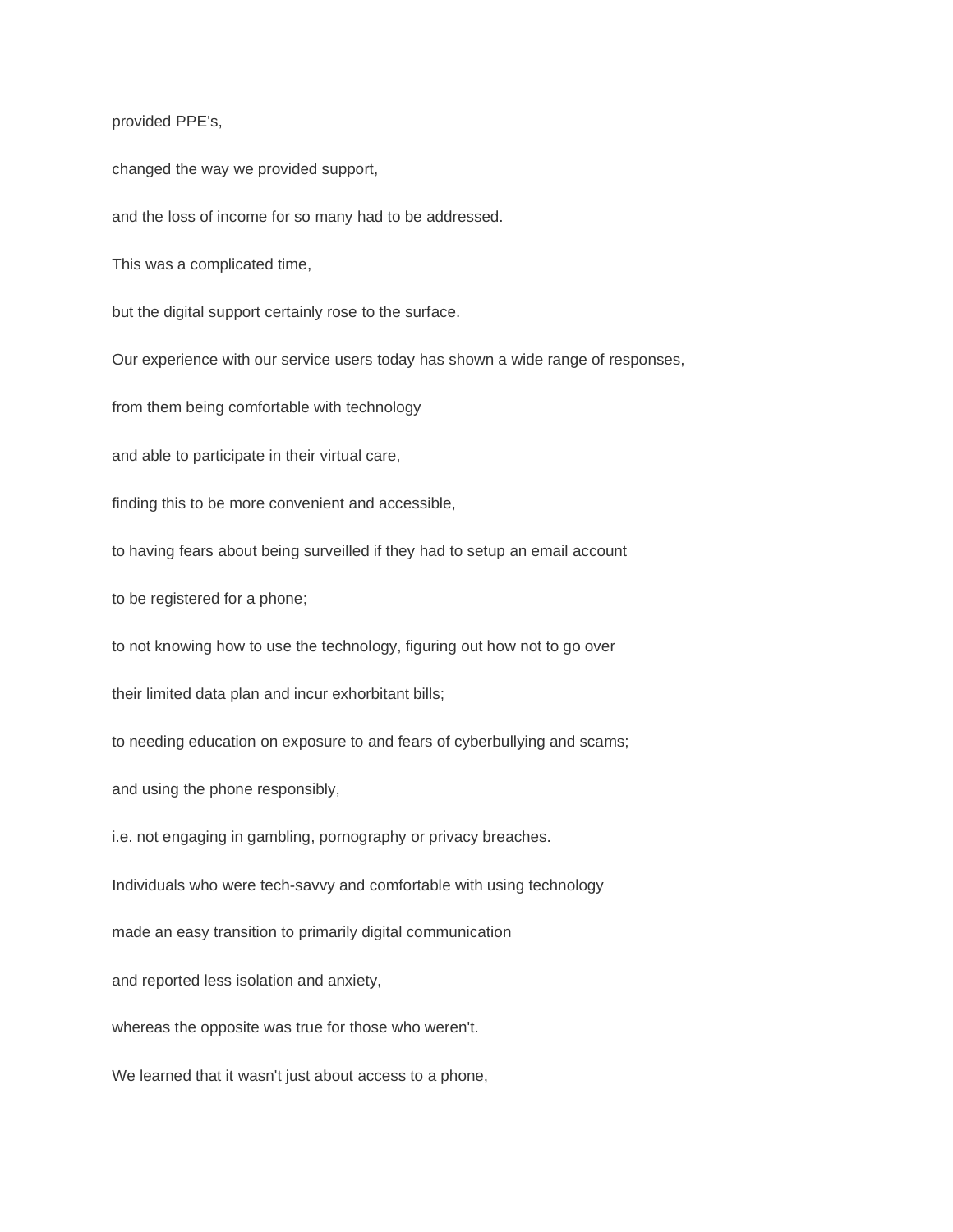the problem was and is bigger than that.

First of all, it's about the different needs

of different segments of the population, whether students, older adults, newcomers.

And the need for each is different.

It is about having a decent sized device that has a decent sized screen.

For students, it's a laptop, a good Internet connection, enough of a data plan

that doesn't get used up because you joined a one-hour virtual group.

It's about connecting to mental health services, yes,

but also connecting to family around the globe,

getting good information, being informed,

feeling supported and less isolated.

So, it is about a digital access, yes,

but also about digital literacy and a digital framework.

Simply put, racialized and other marginalized communities

need support in reducing this divide

that goes beyond just buying a phone with a data plan.

And this need doesn't end with the pandemic,

this is something we have to address moving forward and into the future.

We know we are going to be living in a hybrid world

and we need to ensure that we look forward

and that as we look forward we don't become complicit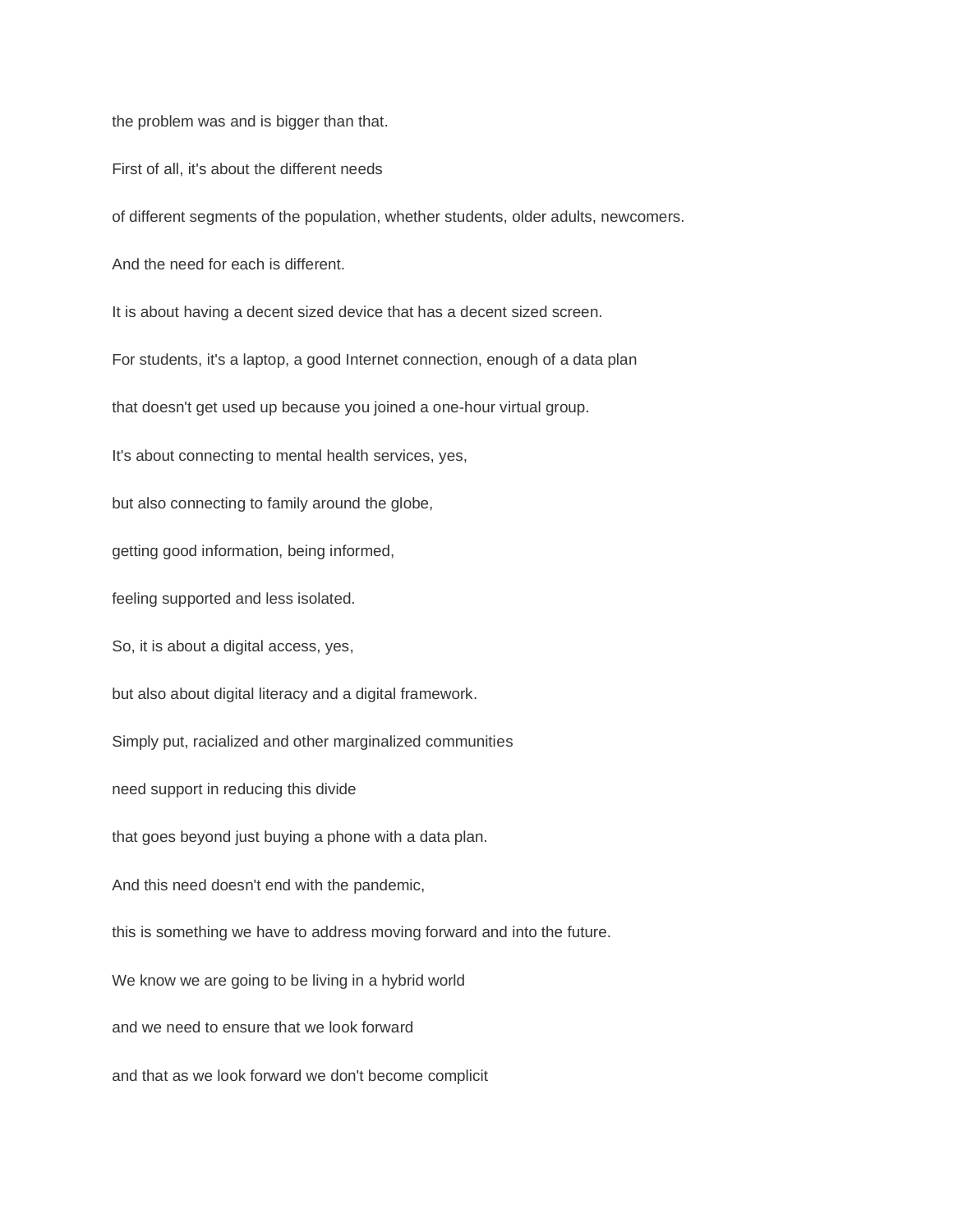in sustaining and exacerbating this particular gap as well.

So where do we go from here and what do we need to do?

I leave you with three thoughts.

First, without elaborating,

we need data to understand the extent and depth of this problem.

Because the lack of access, knowledge and understanding of technology

will impact the participation of racialized communities

in recovery from the pandemic.

Second, a wraparound plan

that really looks at approach at a holistic approach to closing the gap.

Partnerships between the non-profit sector, government

and tech sector to provide alternatives and programs for the community,

not generically, but specifically looking at racialized communities.

Five years from now, let's not look back into the rear-view mirror of life

and say, "If only we had."

Finally, the F word.

Yes, funding.

But funding not as a simple influx of money,

but new and innovative ways of funding so that we create equity.

Let's not divide the \$100 envelope

by giving \$50 to CAMH and \$50 to the community organization.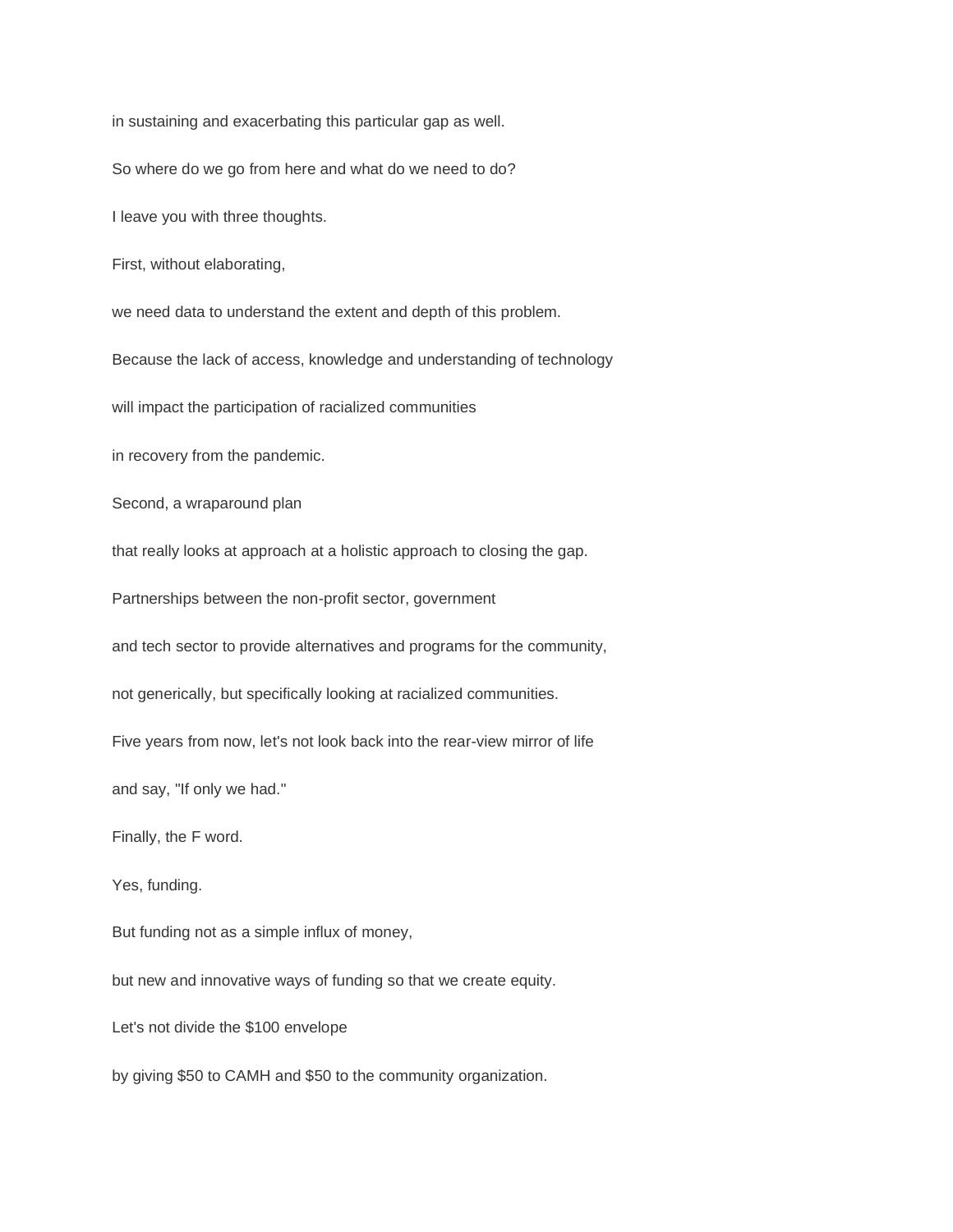I'm not picking on CAMH, but it's top of mind.

Or giving \$80 to CAMH because of its size,

and \$20 to the organization and the community.

We need to help create the infrastructure, capacity and sustainability

within the organizations and the community.

We will have to be unequal in our approach to reduce the inequity.

We can also provide nonmonetary supports.

We can help access to ID personnel,

on-site support for service users to maintain their devices,

provide free equipment, training, and overall digital literacy.

Finally, I want to leave you with one thought.

Racism is not new.

The spotlight on racism and antiblack racism,

anti-indigenous racism,

didn't happen in a vacuum.

We experienced a perfect storm

in the last couple of years with the pandemic,

the murders of George Floyd, Regis Korchinski-Paquet,

the discovery of unmarked graves of Indigenous peoples,

and the antiblack racism movement.

All of this created a space for us to have these conversations.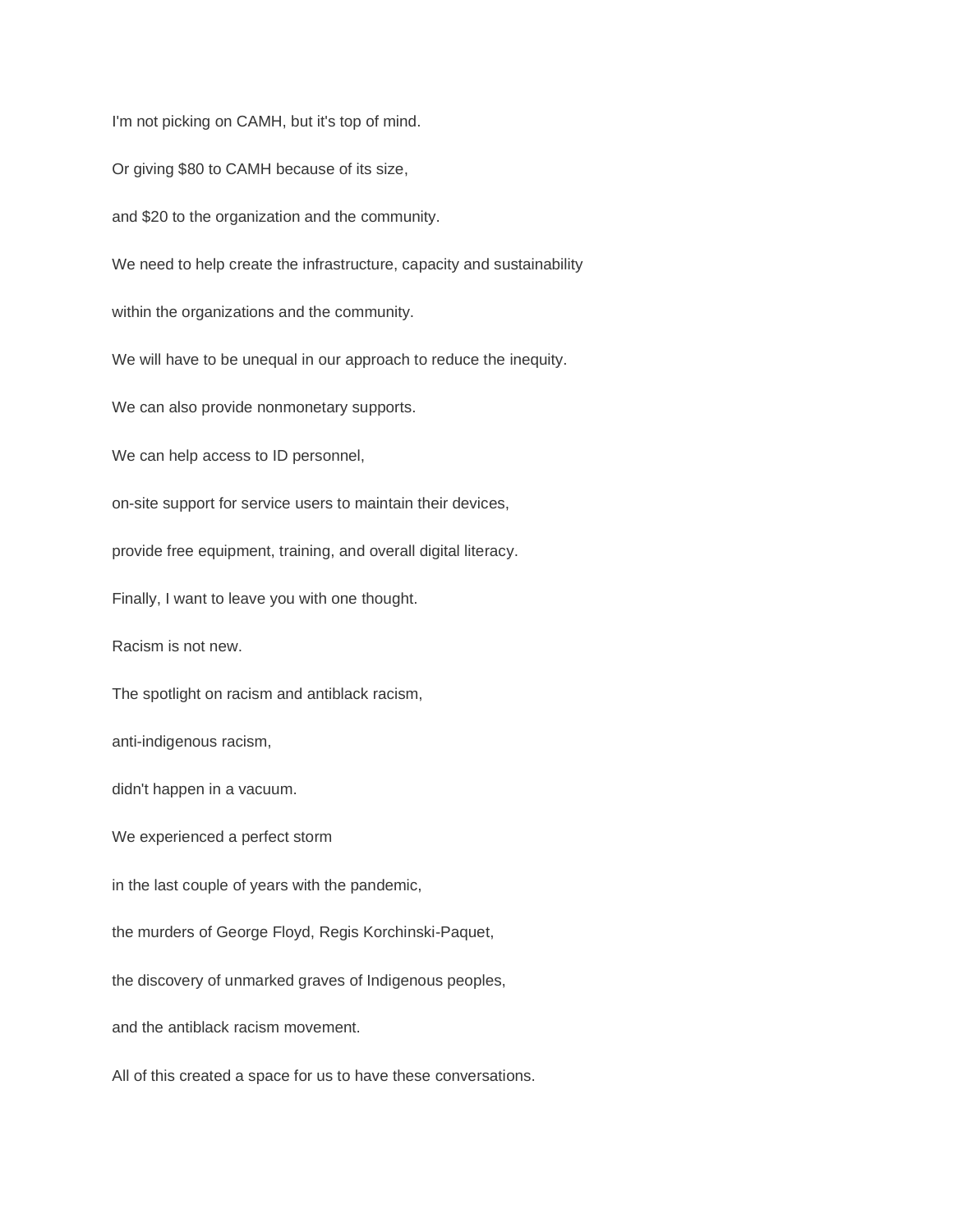So let's take this excellent research and all the tragedies that we have experienced, and build something truly meaningful for all communities. Thank you. Thank you, Aseefa, for that spotlight on the digital divide and racism, and the need for better data, more holistic services focused on decreasing racialized inequity and funding and resources that can drive equity. I would now like to turn to Liben Gebremikael. Thank you. Thank you, Kwame, for the opportunity, and thank you to my colleague Aseefa for providing very important context around digital equity. If I can just follow up, just to make the connections between our presentations, if I can go back to one of the few points you mentioned last, around the \$50 to CAMH and \$50 to community. I think maybe we should do \$40 to CAMH and \$60 to community so we can start some kind of an upstream investment so that people can be served in the community and don't need to go to CAMH. And maybe that should be a future strategy.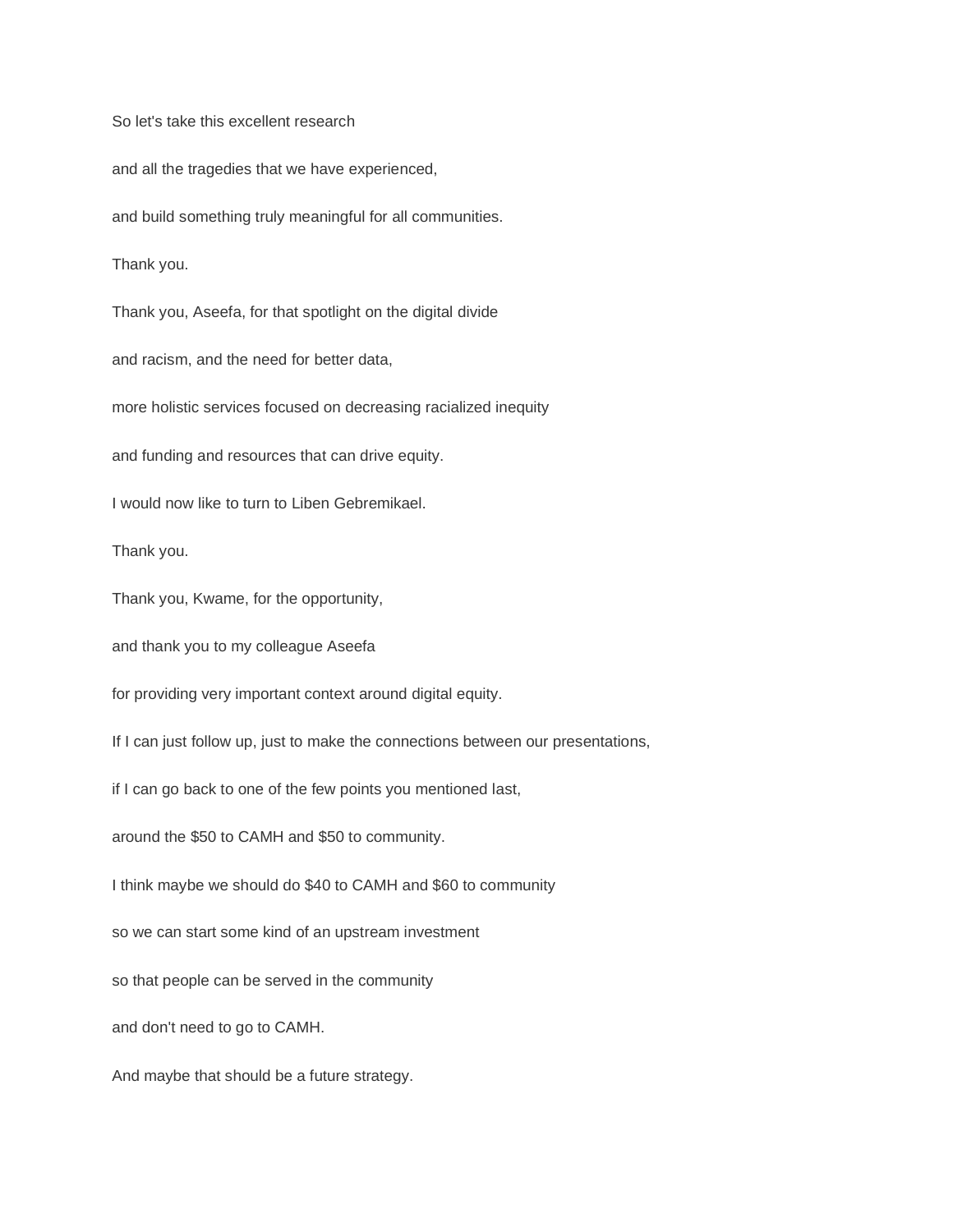We are talking about COVID-19 and the impact it had on mental health and the well-being of racialized communities from TAIBU's perspective. Just as a context, and Aseefa was just mentioning it, when we talk with the impact of COVID-19 on our communities, we need to acknowledge a couple of things. I think the first one is understanding why there is this disproportionate impact on Black, Indigenous and racialized communities, even though we know COVID has impacted everybody, bu disproportionately certain groups of people. And the reason is that already, Black, Indigenous and racialized communities were already having some serious challenges and gaps in access to care, culturally-appropriate services, underlying systemic problems and issues that existed generationally. So, when COVID hit, it hit communities who were disproportionately impacted already. I think that is one foundational point that we need to raise. The other thing that Aseefa also mentioned towards the end is that COVID was also exacerbated,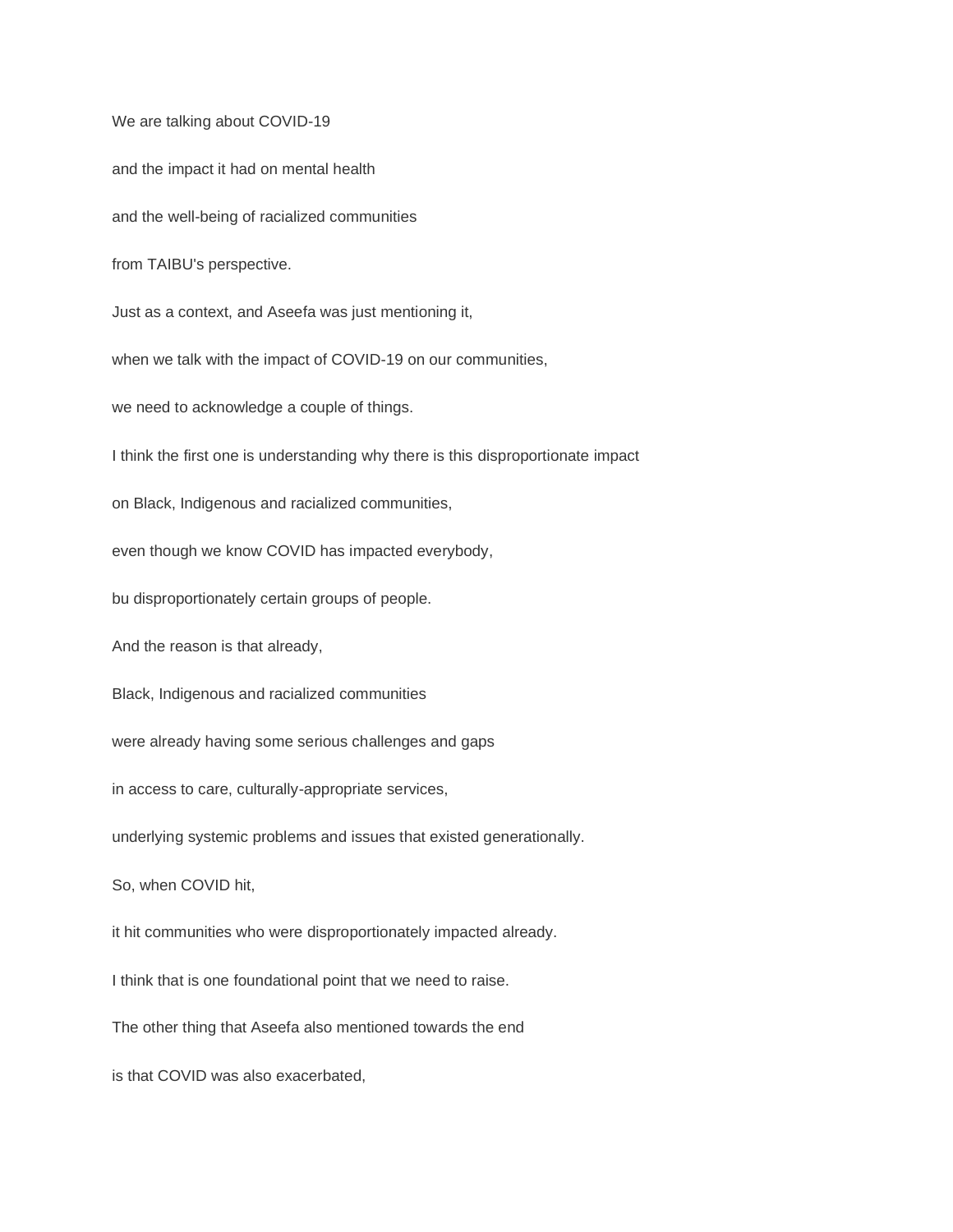particularly for Black and Indigenous communities,

around the events that happened soon after the advent of the pandemic.

The painful experience of the murder of George Floyd,

Regis Korchinski-Paquet,

and the few other things that were really very traumatic for communities.

So, that is an added impact that communities were struggling with

as we were trying to understand how this pandemic was impacting our communities.

And then, the impact of COVID itself.

All of this, I think, created a disproportionate burden

on Black, Indigenous and racialized communities,

and that is what we were faced with

as we were trying to support communities on the ground.

How did those things manifest?

I think the first thing that we noticed for us,

in addition to trying to change the way we work and provide services

- whether it was primary care services -

virtually, because people were not able to come in...

Even for our community programs,

to pivot,

to have those programs and activities online for our communities...

And the impact of digital equity was a challenge.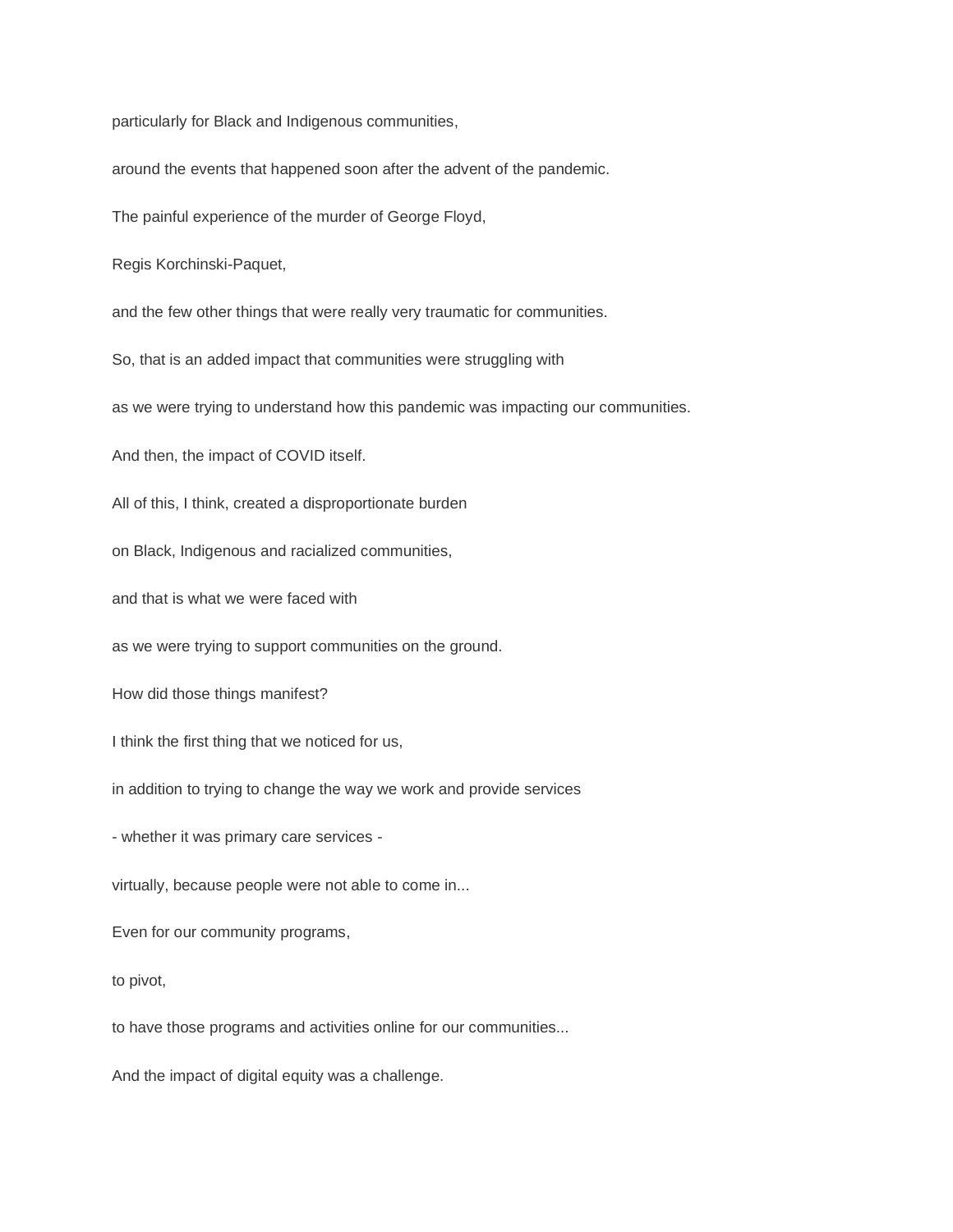But some of the things we also noticed at the beginning, particularly we were getting a lot of calls from schools, where Black students were finding it difficult, not just because now schools were online but because of the traumatic experience of George Floyd and how they were coping with that. And so, we had to work with schools both the Toronto District School Board the Durham District School Board, York Region District School Board, to go in and provide some kind of a space for students. And this happened just in May, and so schools were about to close and there was a lot of concern of how we were going to support the young people throughout the summer. So, we developed a program, but that's one of the first impacts that we have seen. The second impact that we have seen from our perspective was the impact on seniors. Seniors were now further isolated, they were dealing with grief and losses from family members here in Canada, abroad, and were not able to really process the grief and be part of family gatherings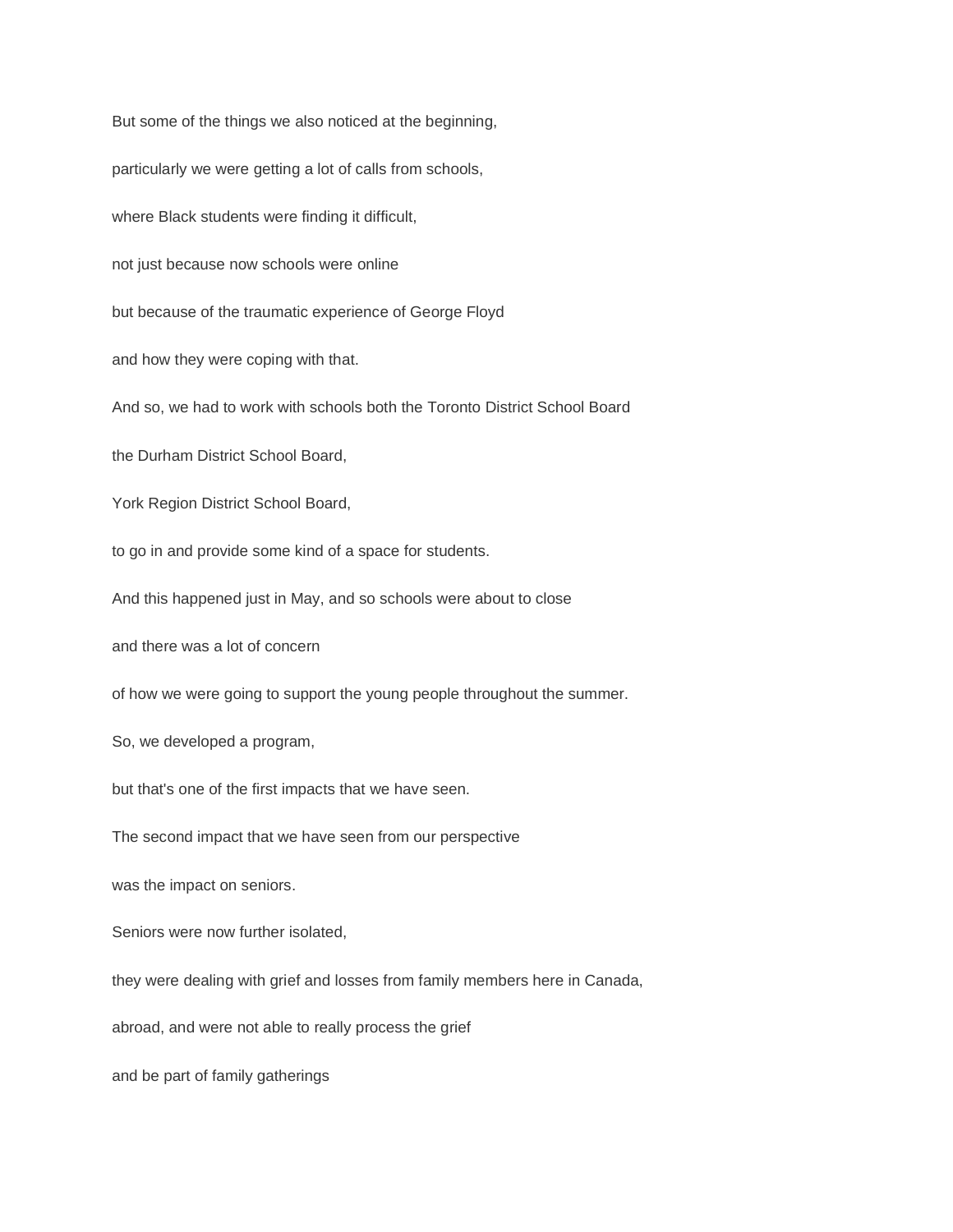to go through their losses and grief.

And that was very significant.

So, we had to develop programs to support them online,

grief sessions

and individual counselling and support that we have been providing.

Over the years, we've been working very hard with our committee

to get the seniors out

and breaking the isolation for seniors,

and now we were telling them, No, you need to isolate,

go back to where we were,

and that was very challenging for them and confusing.

And then, obviously, the adults,

particularly people with underlying conditions

that were exacerbated by the pandemic.

We haven't seen numbers, but we are expecting

that there will be significant increase around chronic disease prevalence

and acuity, I think,

once we begin to go into recovery mode.

And then mental health in general, as we defined in the community,

and as has been said earlier on,

is not really a physical or just a mental health challenge,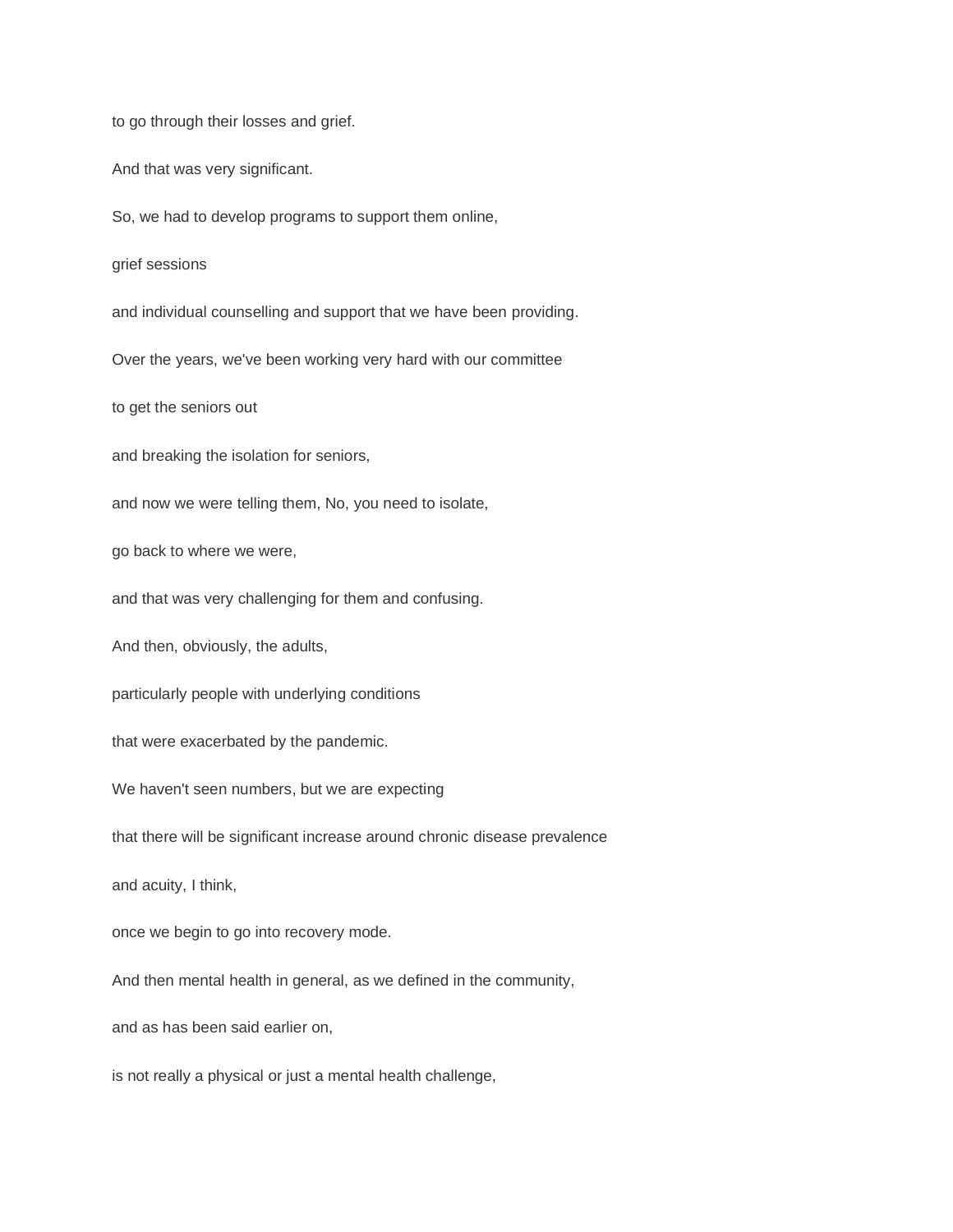but it's all the social determinants of health around housing, income, education. Students were now online, and parents became the educators, in addition to all the other barriers they were facing. What kind of support were they accessing? The family environment. All this was a big challenge that communities have gone through. And as an organization, we've tried to provide services through the resources that were made available. I think we also have to knowledge and recognize that there was a lot of work to get race-based data collection for COVID incidences. And that helped strategies from the city, Public Health and the province to allocate resources for racialized communities and particularly, like I mentioned, the city's COVID-19 equity plan funding that was made available. Also the province's high-priority community strategy funding that was available, and through that, trying to support people with income support, housing, digital equity issues, as Aseefa was mentionning earlier, in providing people with Internet access,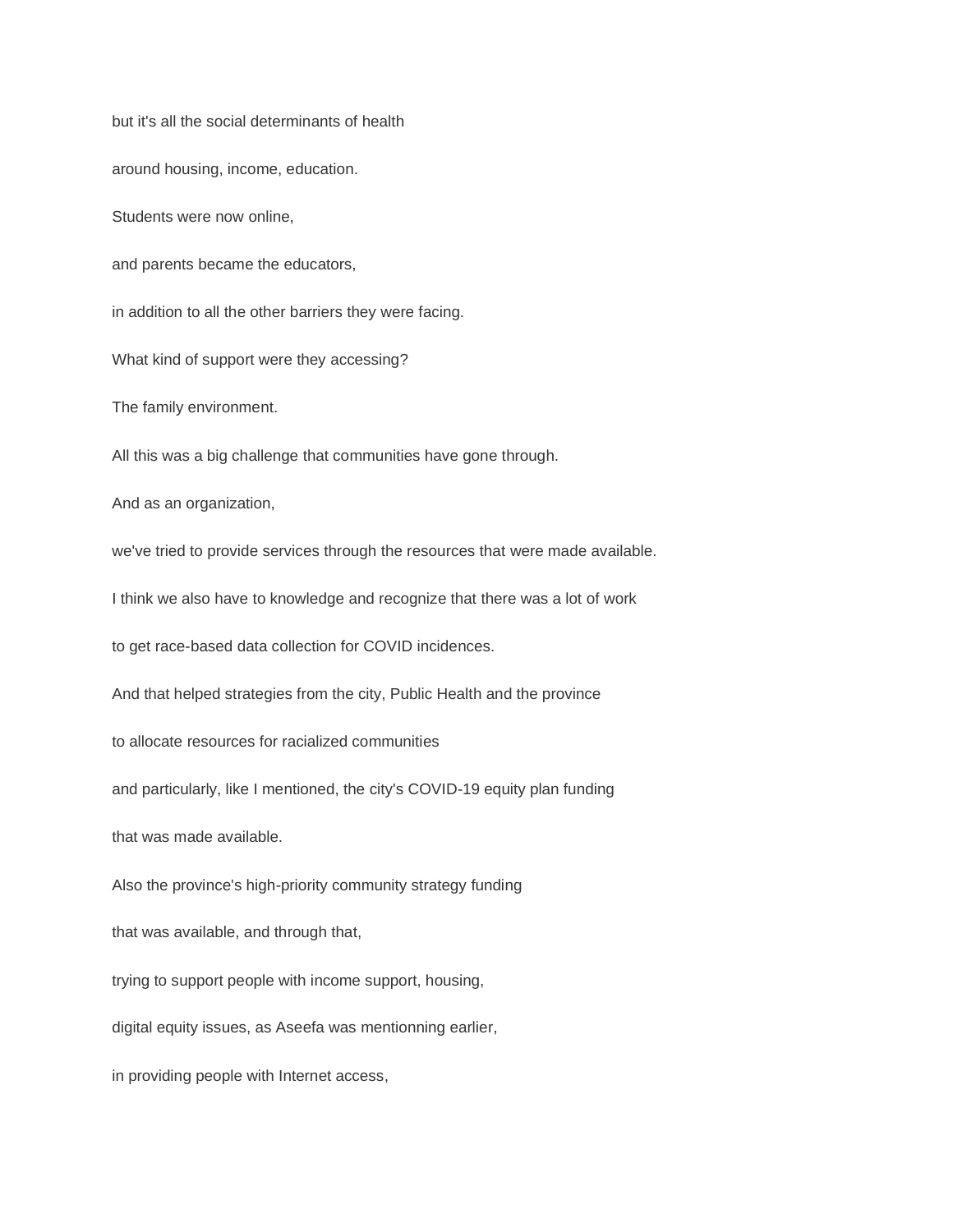laptops and phones, so they can support...

or address the issues that they were facing.

From the community's perspective, a couple of things...

The other thing I also want to mention is, when we're talking about community roles,

I have to talk about the staff of different community groups

or organizations that have gone through this difficult challenge.

In addition to the COVID impact,

the triggering event of what I mentioned earlier on,

George Floyd and the Black Lives Matter movement,

had also impacted staff - at least I know for our staff

it was a very difficult situation.

We also had to provide the support and the space

for staff to come and address some of the challenges

they were facing emotionally and psychologically.

We also were noticing that the EAP services that were being offered

through our benefit system was not adequate enough,

partly because of the limitation of sessions people could have,

the challenge of finding a representative or a reflective professional

to be able to feel safe to go to

to speak about this very triggering and traumatic event.

So we also had to make support services available for our staff as well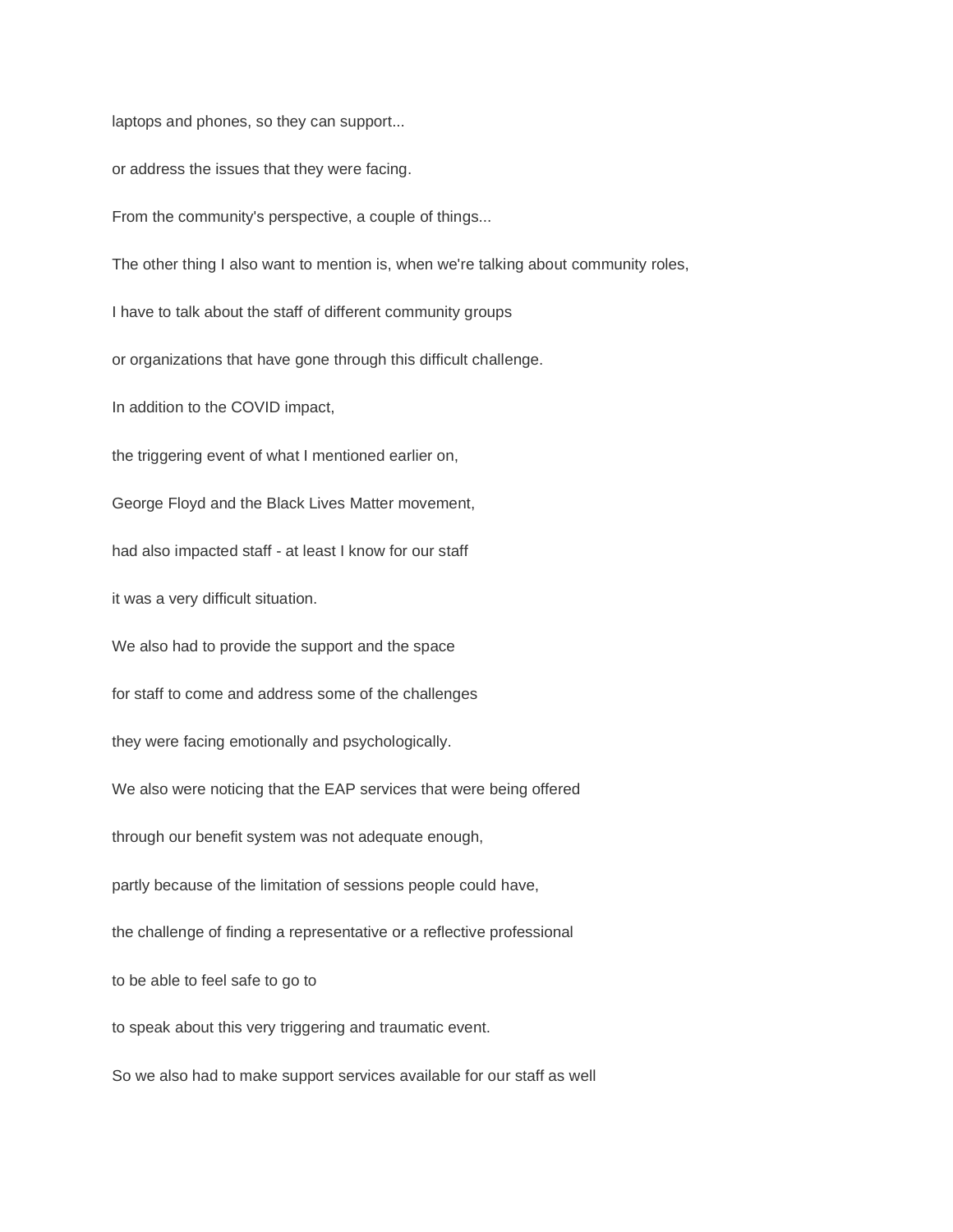in addition to our communities.

I think if there is any lesson learned through this process...

You know, some of the things that Aseefa has already mentioned:

a strategic kind of fund and resourcing of services

that needs to address the generational disproportionnality around health

and mental health, and other social determinants of health,

will be very critical.

I usually say that COVID is like an x-ray.

It has shown us and demonstrated

how bad this fracture of our bone is,

how many places it has been broken,

and what kind of surgery do we need.

COVID has been an x-ray

to say that there are some very generational disparities that exist,

and this is the extent of those disparities.

Based on that, I think a long-term strategy

to address the underlying conditions and systems change

would be a very important component.

We have also learned that having a very strong community engagement

and relationship with communities

has been and will be very critical.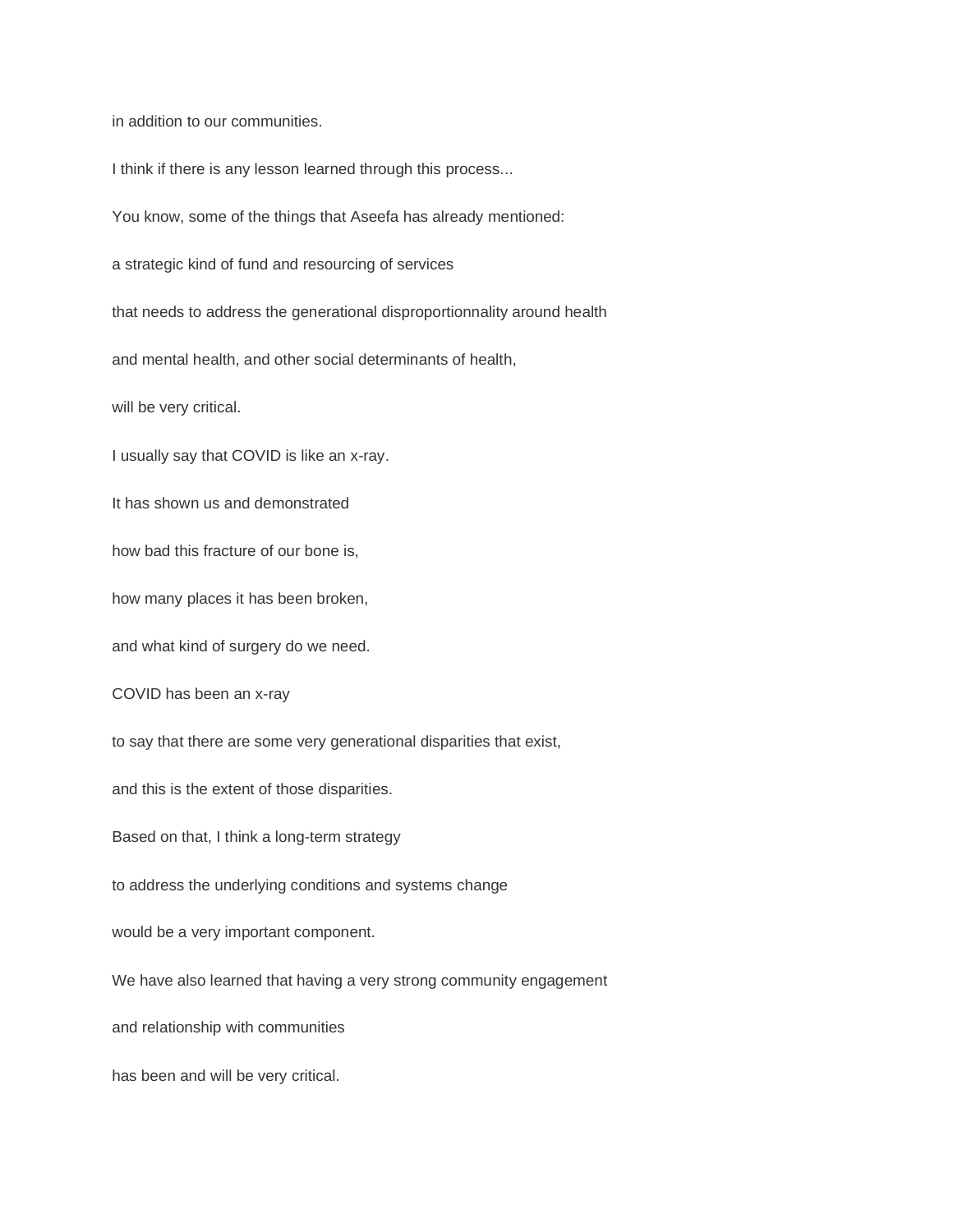We believe, as an organization,

that community engagement is not just about informing or involving, you know, bringing programs to communities, or asking them to complete a survey and asking them questions. It also means collaborating with communities and empowering communities to help us do the work together as partners. And I will just give one example, just to end. We have been developing a very extensive community engagement and involvement of seniors in our communities through a program called UBUNTU Village project. And what we have been able to do with the support of our communities is that the seniors were organized to do and to lead the programs that they wanted to see in their communities. And most of the programs were facilitated by themselves. And when COVID hit and we needed to move into an online process, they were very active, and with the support that there provided, they were able to move their programs online, but most importantly, they were the circle of care and wellness check for the communities, to kind of keep the communities together. And today, all of their programs are online, they're as engaged, and their participation is the same and has not changed at all.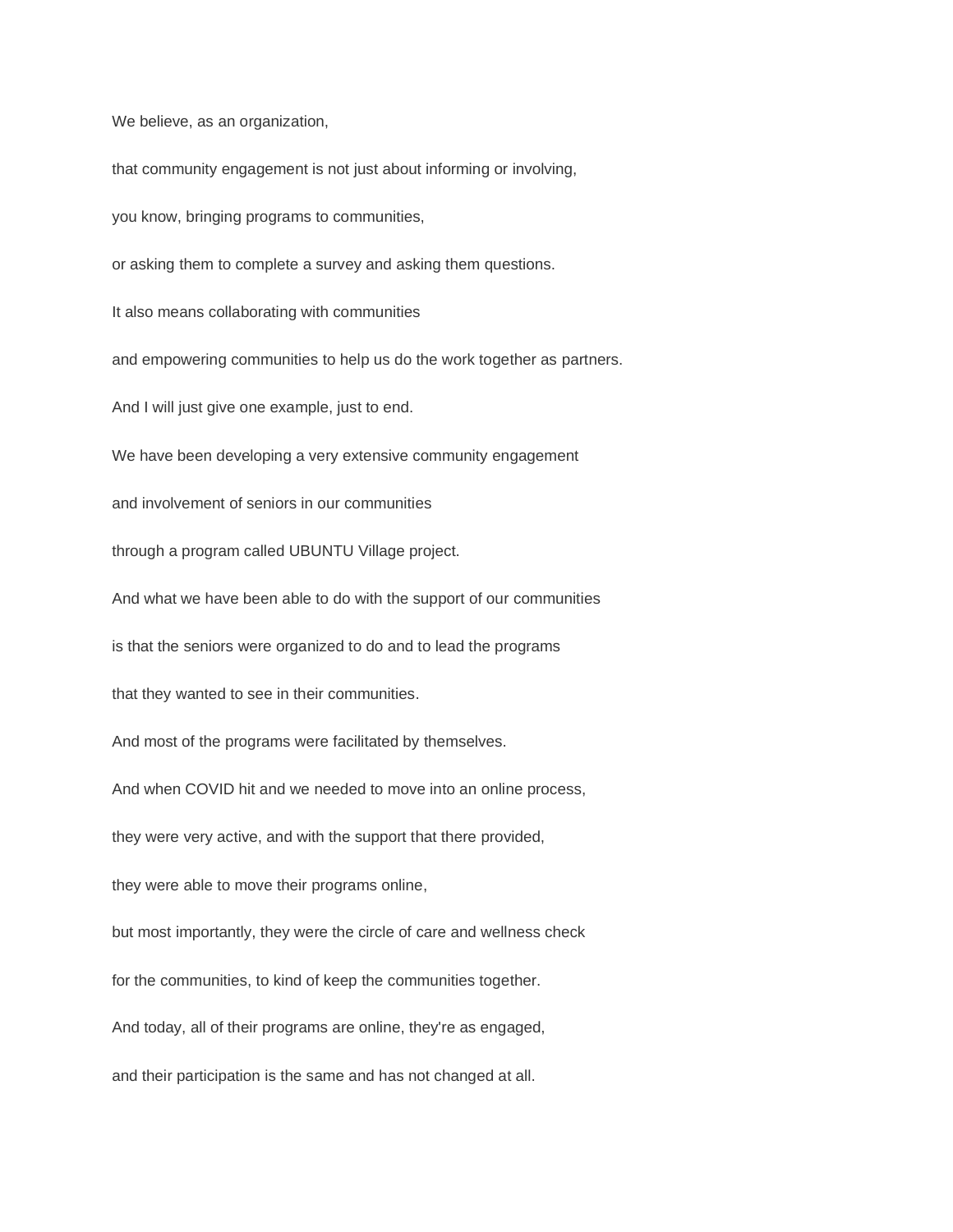And when COVID hit, the staff here,

we had a list of all the seniors we needed to call to do wellness checks.

We were calling a few people...

The staff had a list of 10 members, and somebody had 15,

and every week we would call and check in, and say,

"Are you OK? Do you need anything? Is everything okay with you?"

And one day I received a call from one of the seniors...

and I thought there was maybe a need from the senior to say,

"Can you help us with this?"

So I was chatting and saying, "How are you doing, is everything okay?"

And the person was saying, "Yeah, everythig is okay."

And I was waiting for this person to say, "By the way, I need this,"

or, "Can you help us with this?"

And the person was just chatting with me, and I said, "How can I help you?"

And they said, "No, no, no, I'm just calling."

You know, UBUNTU circle has organized a list of people

that we want to do wellness checks on.

And we also have included the staff of TAIBU,

because this is a very difficult time for you as well,

and so we are calling to do wellness checks,

and I want to check in with you and see if you're doing okay.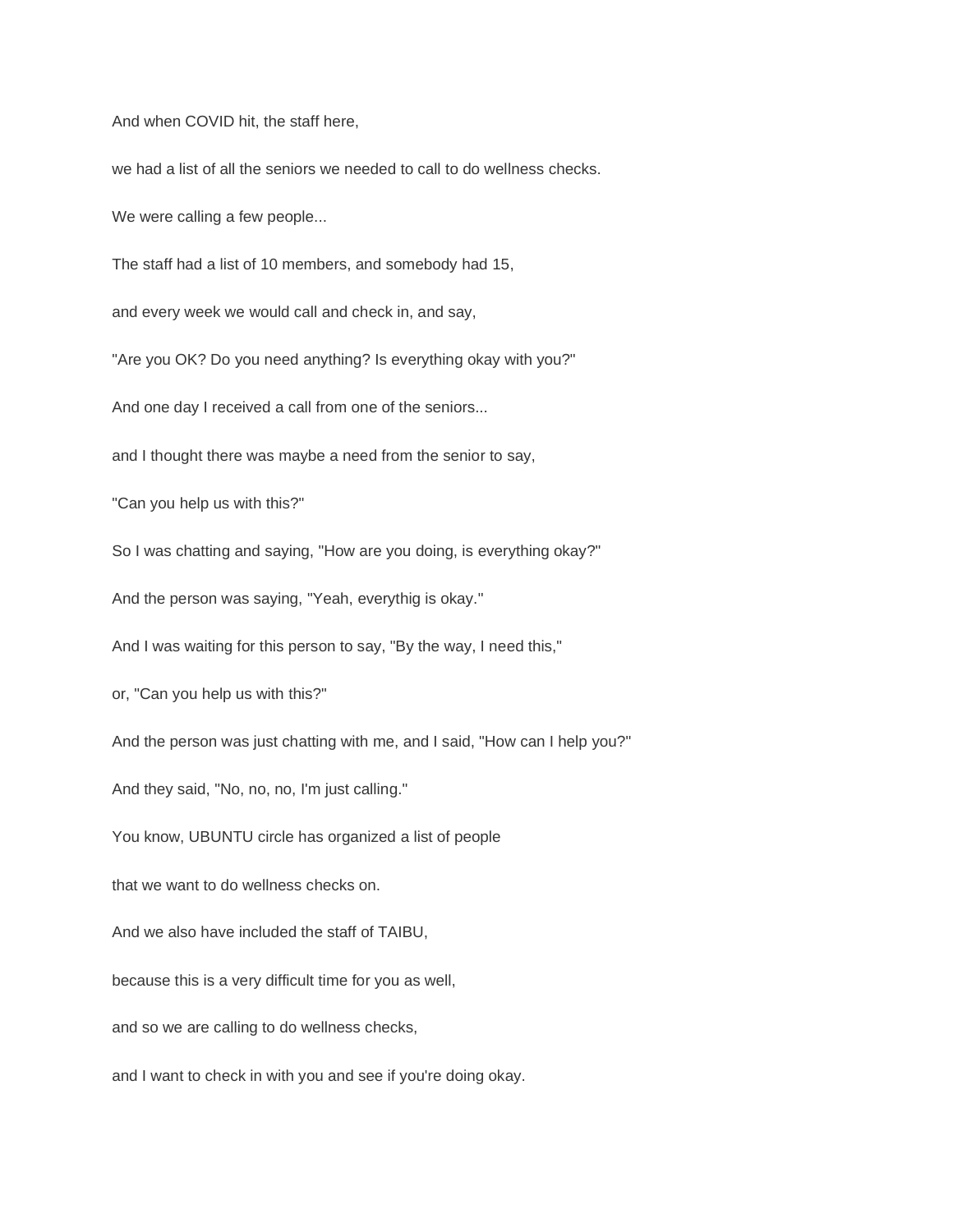That was very touching for me,

but in my reflection I said,

If we are able to really get the community to be empowered enough,

and they have the right resources,

they know how best to address the supports that they need,

or addressing their challenges.

And so, one thing that we have learned is that true community engagement

and empowerment of communities will be very important to address,

and to keep us supportive within our communities.

And right now, I think there is also the conversation around recovery.

And in our circles we are very mindful when we say "recovery",

what that should mean for our communities

Recovery is going to be different

for the people who have been disproportionately impacted by COVID

and other systemic issues and barriers generationally.

And so, we also are very mindful that these kinds of conversations

need to continue.

There has been a lot of learning, both from the community side,

from the service providers' side, from government and funders,

and I think we need to keep the pressure on

to make sure that, as we move into a recovery situation,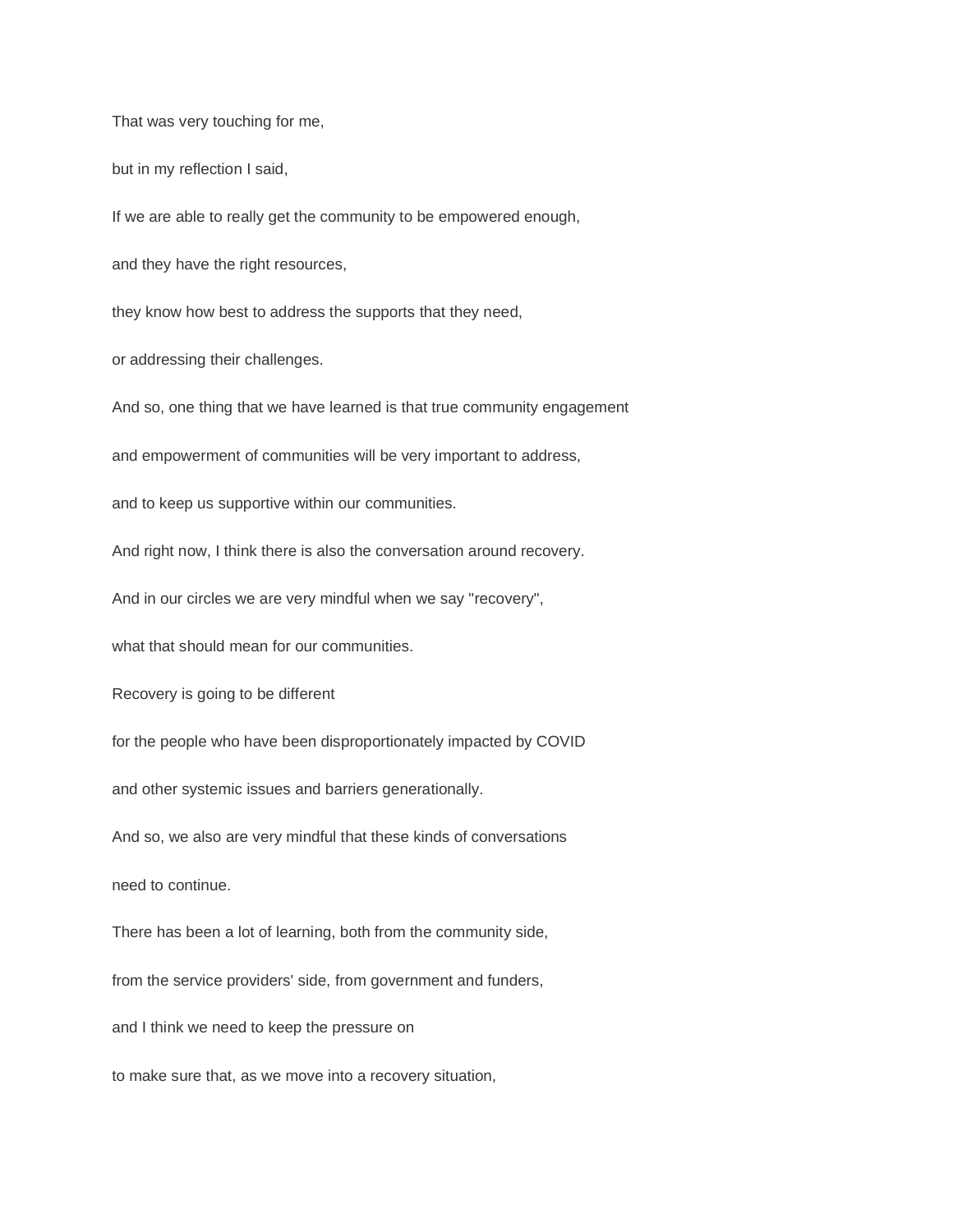that these particular disparities and disproportionalities are taken into consideration, and a longer recovery process is put in place, whether it is to remove some of the barriers that exist, to ensure that there are culturally-appropriate and community-based services in the community that are better accessed. And as much as we need all the specialized services such as the CAMH and the hospital services, most of the work, I think, is better supported when it is done within communities. And so, that kind of collaboration will also be very important. I'll stop there and I'll see if there will be any other questions for our conversation afterward. Thank you for the opportunity. Thank you, Liben, that was fabulous. Now, I'd like to introduce Mithi. Thank you, Kwame, and the organizers of this event today. And also to the previous panelists, Aseefa and Liben. As was mentioned in my introduction, our organization, the Migrants Resource Centre Canada,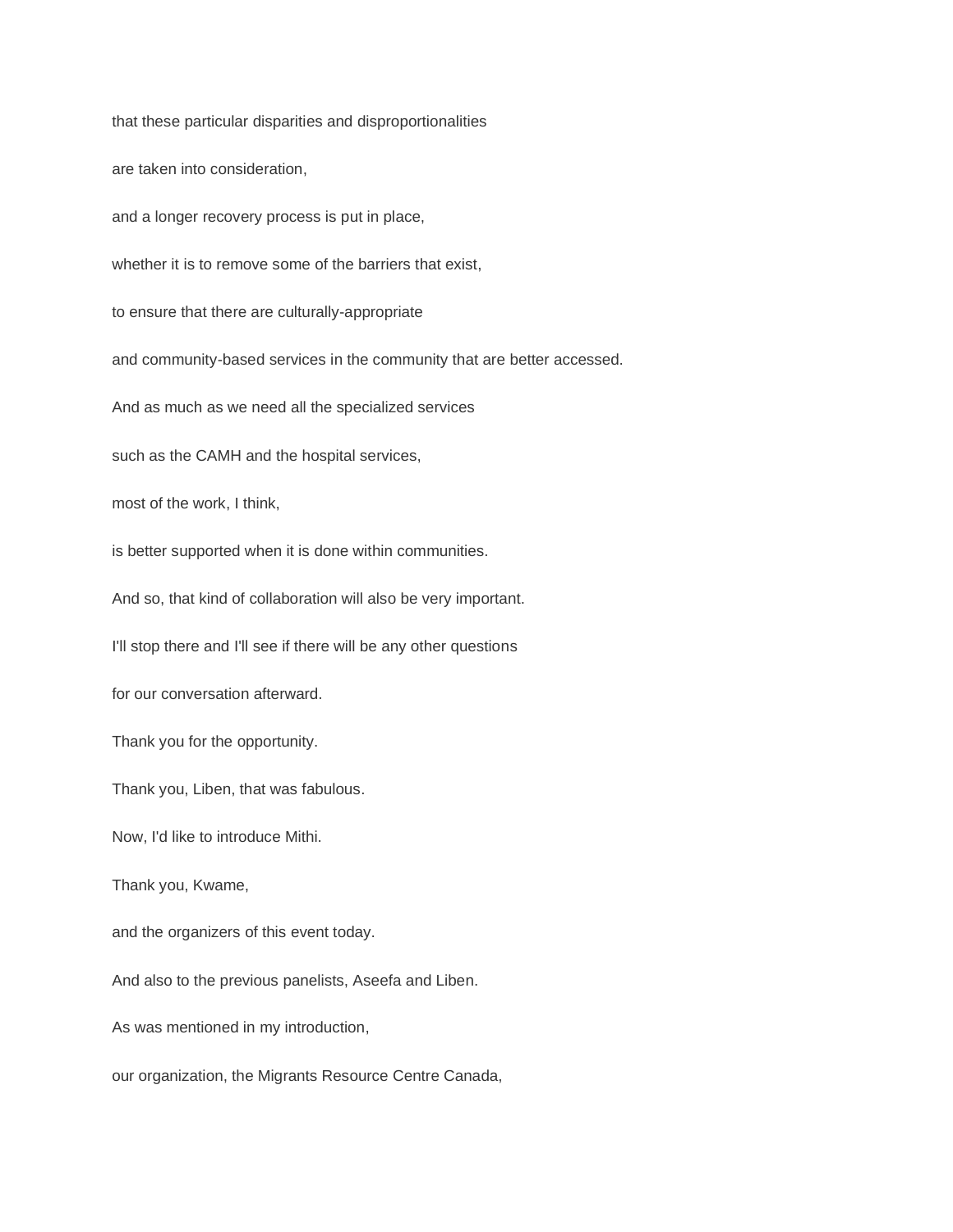or MRCC, works with GIB services, primarily to migrant workers. So, our client base are temporary workers who are engaged in precarious work. We also serve workers who, for one reason or another, have become undocumented. A lot of times it's workers who have been victims or labour trafficking, who have fallen prey to recruitment agencies that have unethical practices and have taken advantage of them. And so, a lot of the challenges that the communities we serve have faced during COVID are similar to what has been mentioned in the report. But as migrant workers, I think the added dimension is that when we talk about concerns about employment and job security, for migrant workers, employment is very much connected to immigration status. And this is a big stressor for migrant workers, and it was a very big stressor during the pandemic, because not having a job means they will lose their status as temporary foreign workers here, and will be at risk of having to go home to their countries,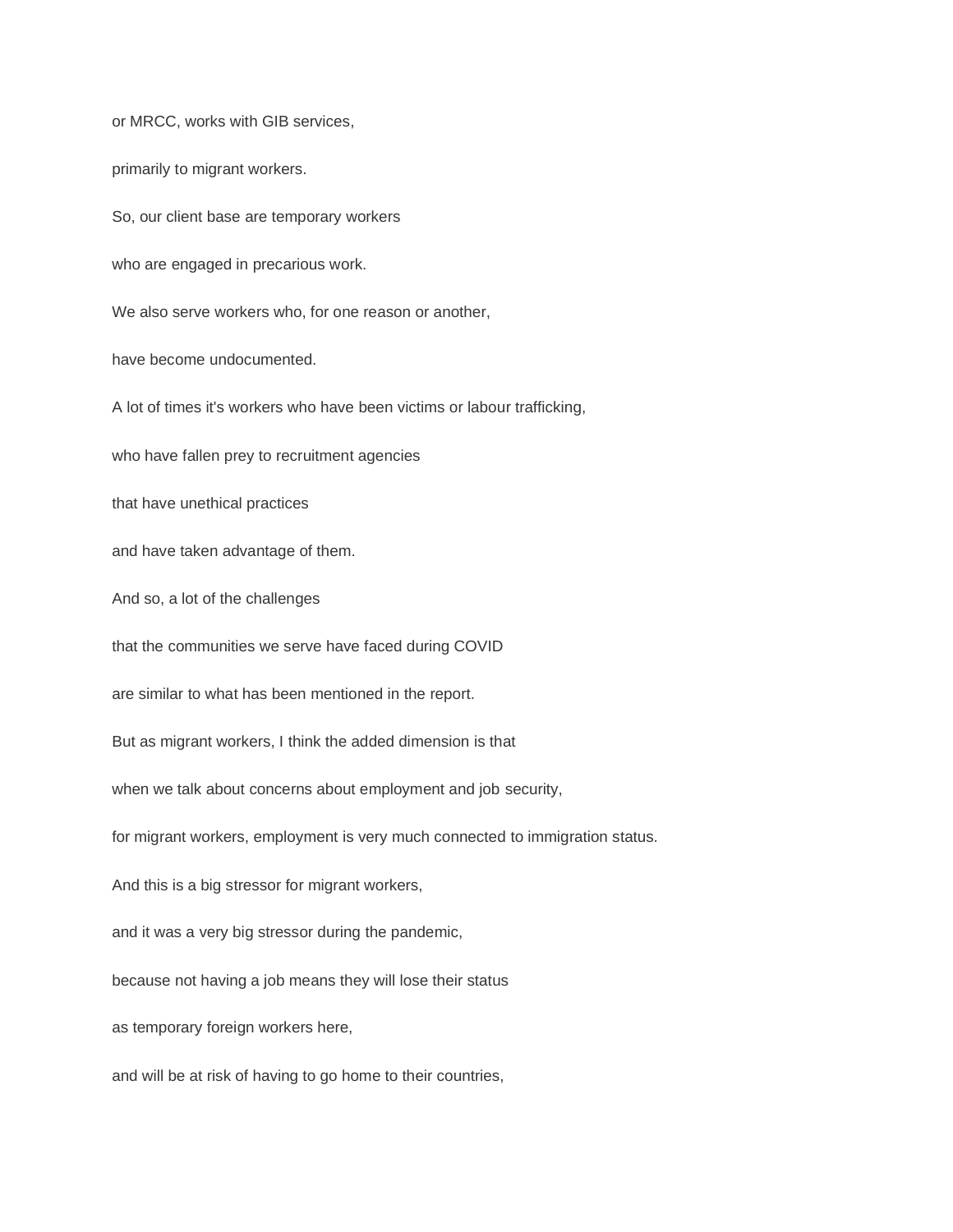where there is not much opportunities for livelihood. What I would like to share is our experience in how we have provided support to these populations during the pandemic. MRCC has its roots in community organizations, particularly in Filipino migrants organizations. And even though we are relatively new, we do have these established partnerships already, from those years of being involved in the migrant justice community. So during the pandemic, we found ourselves pivoting to emergency support and adjusting our services in the context of the pandemic. And the approach that we have taken is based on the principle of mutual aid, providing culturally-specific services, community-based and collaborative services. So, as such, we relied heavily on community partnerships. At the onset of the pandemic, Migrante and other organizations in its network initiated CAPIC BC, a mutual aid project to provide support to those affected by the pandemic. So in the network, it wasn't just migrant workers organizations, but also student organizations and youth organizations.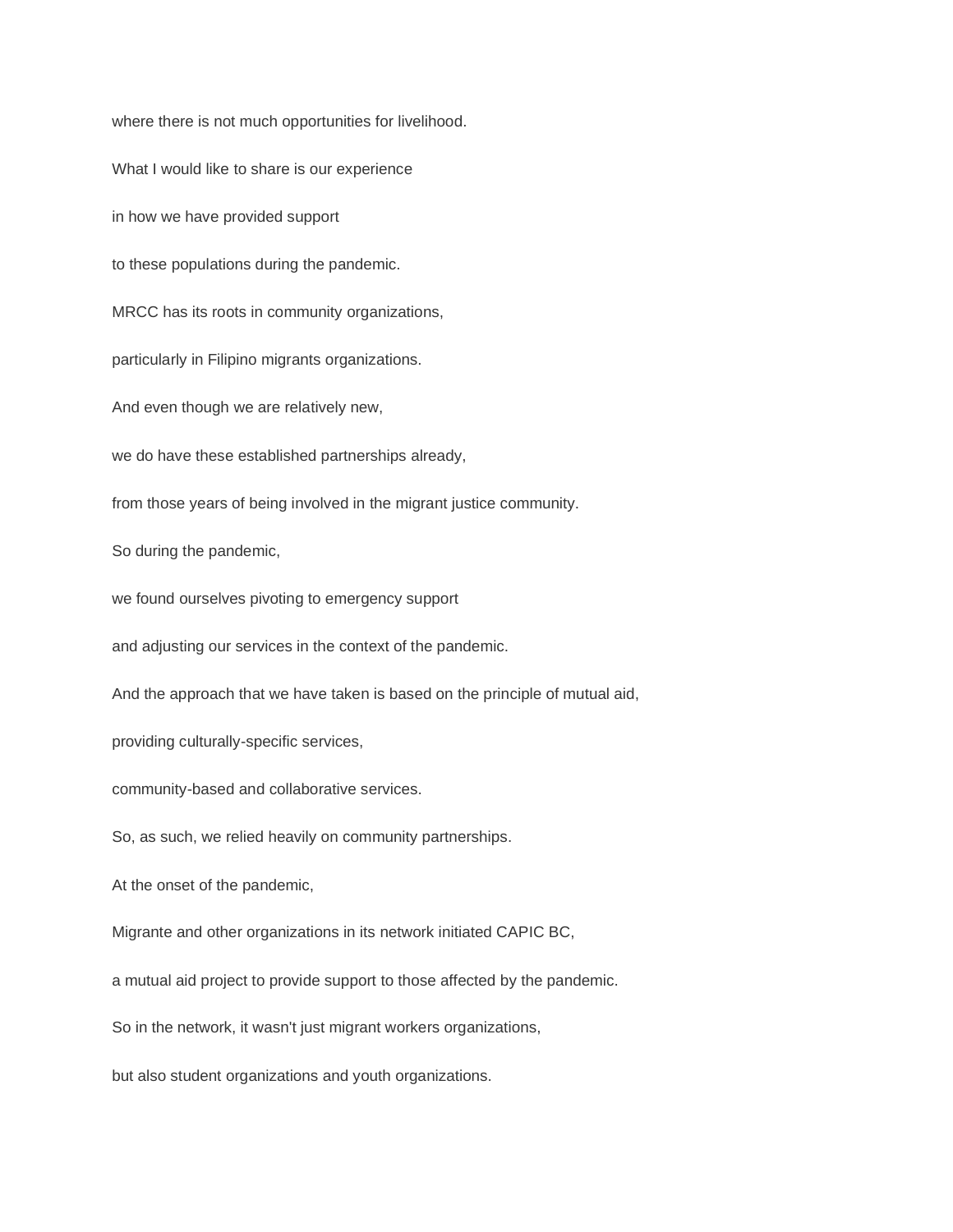So, how it was initiated is that there were a callout. On one hand, who needs assistance? What kind of assistance do you need? And on the other hand, are you able to help and what kind of help will you be able to share? So, you know, migrant workers and community members volunteered their time to call community members requesting assistance. So it started with general check ins, "How are you doing? Do you have work right now? How is your family? How are you doing physically and mentally?" And so, from these general check ups, there were follow-up phone calls, and then we started gathering the material resources that were needed by the people who requested help. In this effort, we partnered with FoodShare, who was able to provide boxes of fresh produce for community members. As MRCC had the physical space, we offered our offices as a central hub for operations. It was the central delivery site for the donations that were distributed to the people needing assistance. So, community members donated material goods: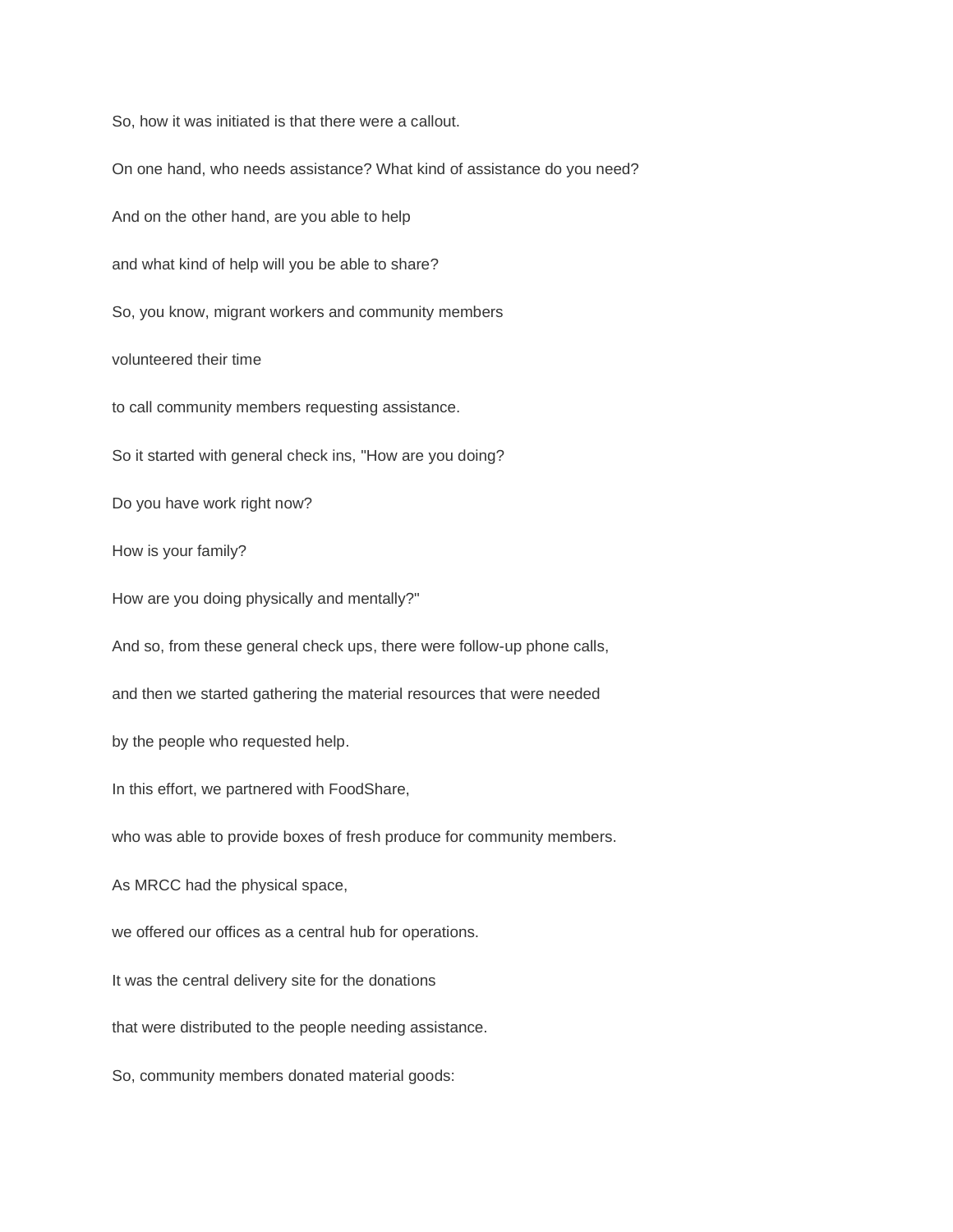food, baby supplies, clothing.

The students from Filipino university associations

offered tutoring or help with finding tutoring support

for the children of community members.

We also were able to undertake COVID-specific projects.

So, through these, we also were able to continue giving material assistance.

So we gave away kits with information,

but also PPE and some food supplies.

But not just for the purpose of providing immediate relief,

but also meeting community members and establishing relationships with them.

In this effort, we were able to partner with local stores.

So, we had a couple of Filipino take-out places who allowed us to conduct outreach

outside their stores, and also be our liaison to the community.

So, if we were to arrange a scheduled outreach with them,

days before that they would tell the customers coming into their store.

They would say, " Hey, MRCC is coming here on Friday,

they're gonna have free materials and free assistance for people,

so come here if you need it."

And they also offered their stores to be drop-off locations where,

outside of scheduled outreach hours,

we could drop off these care kits,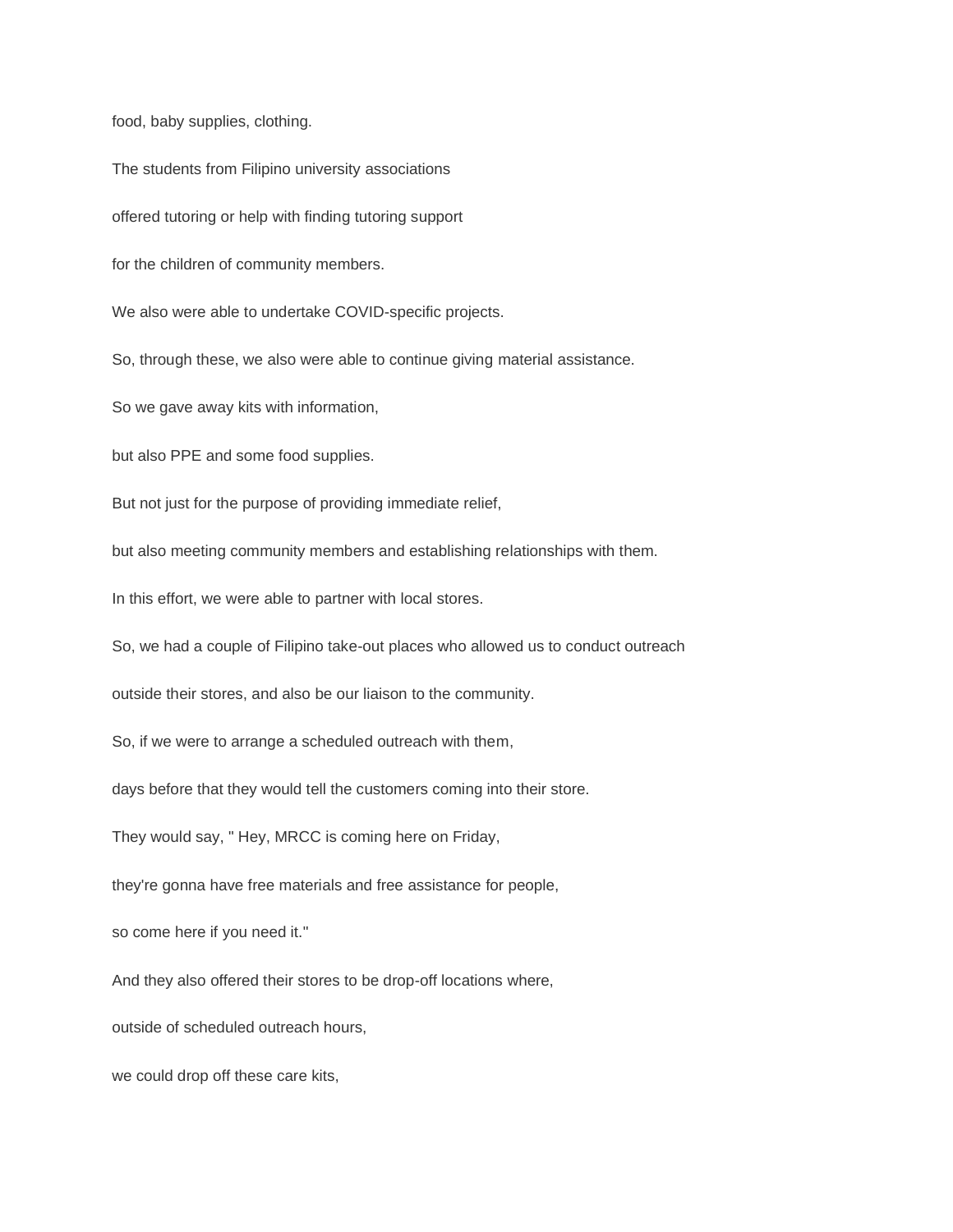and community members could pick them up.

We also adjusted our education and training program so that we were able to give workshops that gave information to people on how to navigate the new realities of COVID. So, what changes have there been to the Employment Standards Act to accommodate the new conditions during the pandemic? What special policies in relation to immigration have been set up for migrant workers? And we had resource persons from community agencies who had expertise on the matter, but we also had migrant workers themselves talking and sharing their lived experiences. For example, we had a migrant worker talking about her challenges with mental health during the pandemic and how she managed them. We also had another worker talking about housing challenges that her family had experienced. And so, for some of these projects, apart from CAPIC BC, which is the mutual aid project, initially we did have some resources and some funding for the subsequent projects, but largely we still relied on a volunteer base and partnerships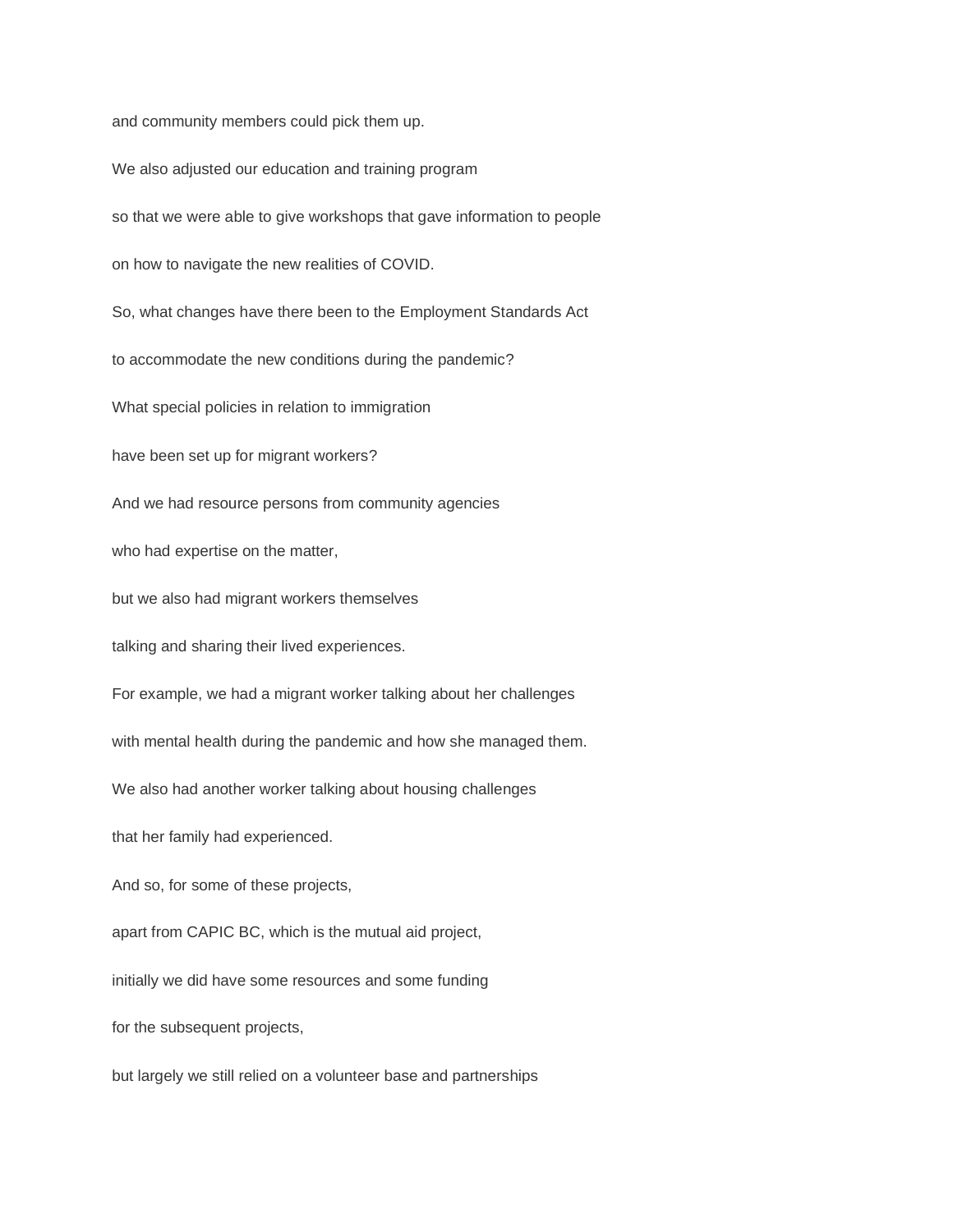to make them successful

and to be able to reach a larger population.

Even our research project,

it wasn't just a data gathering activity.

We had a research project in partnership with York University

on Filipina care workers during COVID-19.

And the way it was done was through talk story groups.

Basically, they were focus groups

but it was more about sharing.

And for the participants, they treated it like a support group

where they could vent out their fears, their anxieties during the pandemic...

And they found so much support in these groups

that they wanted to keep in touch with other respondents in their group

even after the research project was done.

And of course, our casework continued

because migrant workers continued to experience issues in their workplaces,

challenges with maintaining their immigration status...

You know, they came to us asking for assistance, referrals,

and so that continued and even increased during this time.

Our key observation is that for racialized and working communities,

mental health is very much determined by their economic and social situations.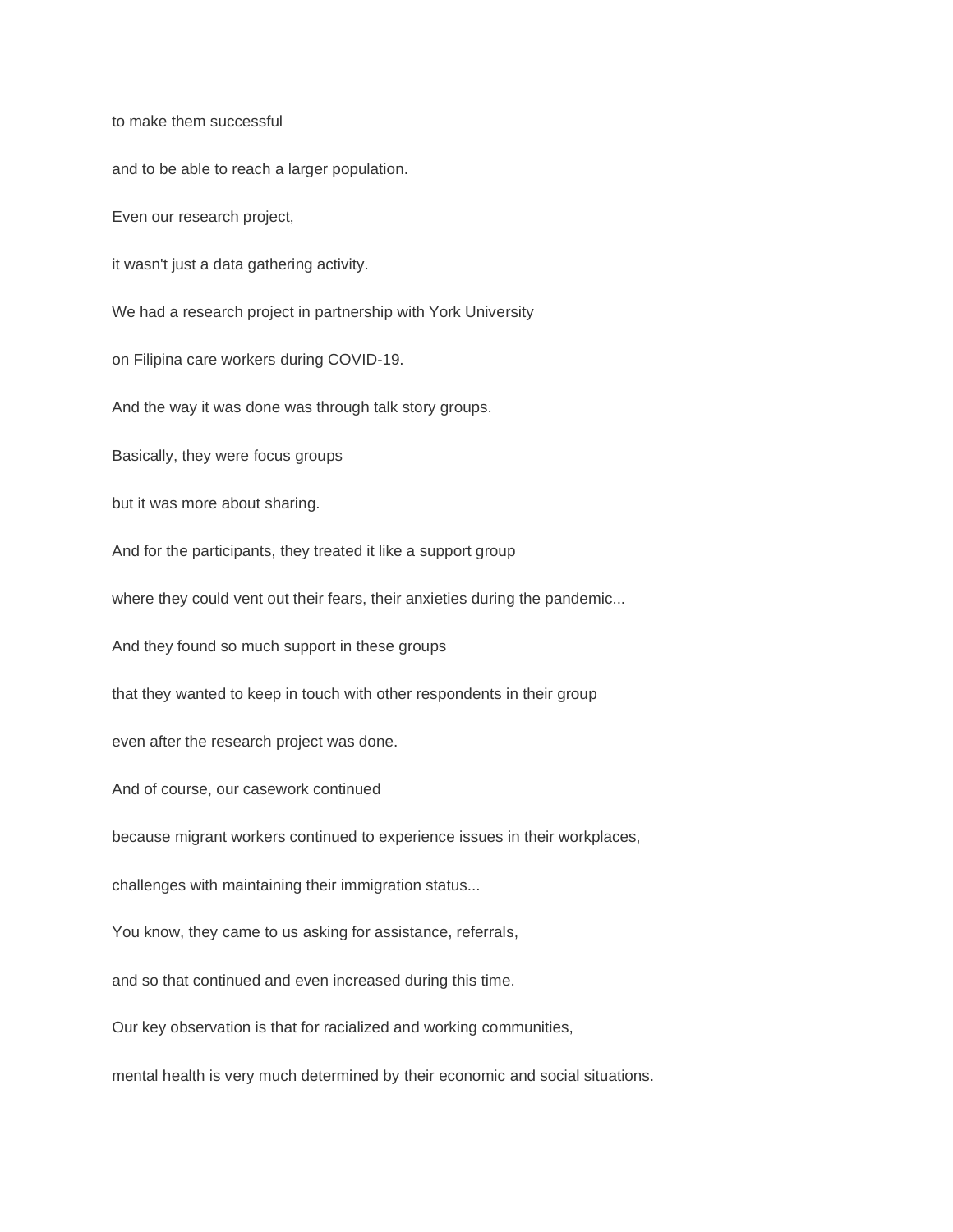So, the responses that are needed are not necessarily clinical.

Rather, what needs to be addressed are the social determinants

of their mental health.

The second learning is that there's preference for community support

rather than formal institutionalized support.

This has to do with culture, first of all.

For the Filipino community in particular,

there is the sense of being able to rely on your community

as the primary source of support.

But also, there's the issue of accessibility.

So in terms of mental health, when we do see the need

for clinical support,

it is difficult to find affordable and culturally appropriate services.

We find a lot of Filipino counsellors and therapists,

but they have their private practice.

Third learning is, in addition to the alleviation of stress

through immediate assistance,

what helps workers a lot in this stressful time

is the sense of empowerment

knowing that they themselves can be part of efforts for change.

And that they can be part of advocacy, they can speak up for themselves.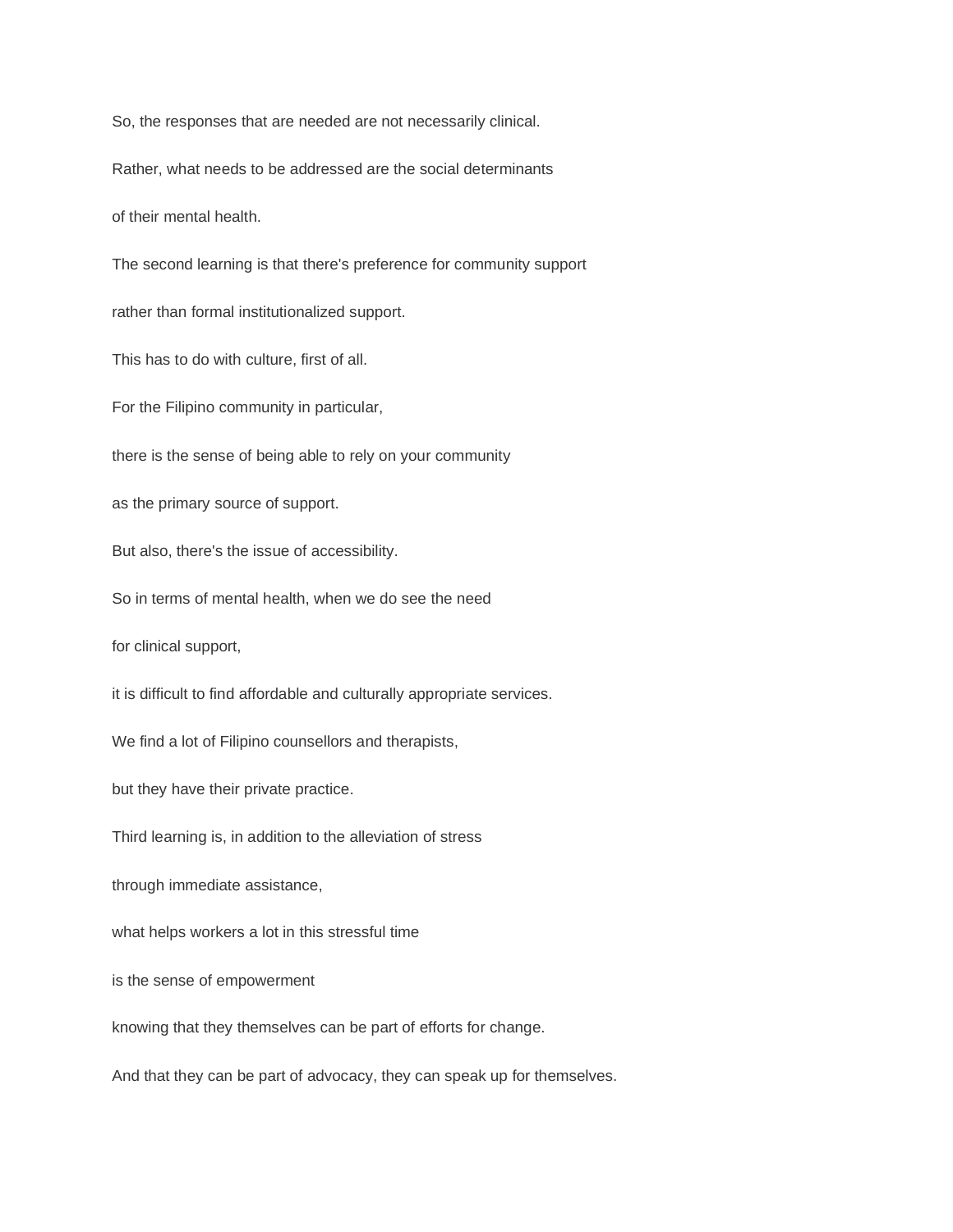For example, the mutual aid network, those who received help from that,

they were interested,

they were very interested in joining Migrante,

the migrant workers organization,

because aside from having a support group,

they felt that they have a voice in it.

And even the care workers research participants,

they wanted to be part of the advocacy.

They were asking, "How can we propagate the policy brief

that came out of this research project?"

There were ideas about doing a petition

so that they could ask more supports for care workers.

So, that's been our experience,

and in terms of what we think is needed to address all of these challenges

that have been identified,

as an organization working with migrant workers,

our advocacy is very much focused on labour and immigration issues.

So, for workers whose work conditions

and employment is a very big thing,

the protection of their rights in the workplace is crucial,

and what is needed is proactive monitoring enforcement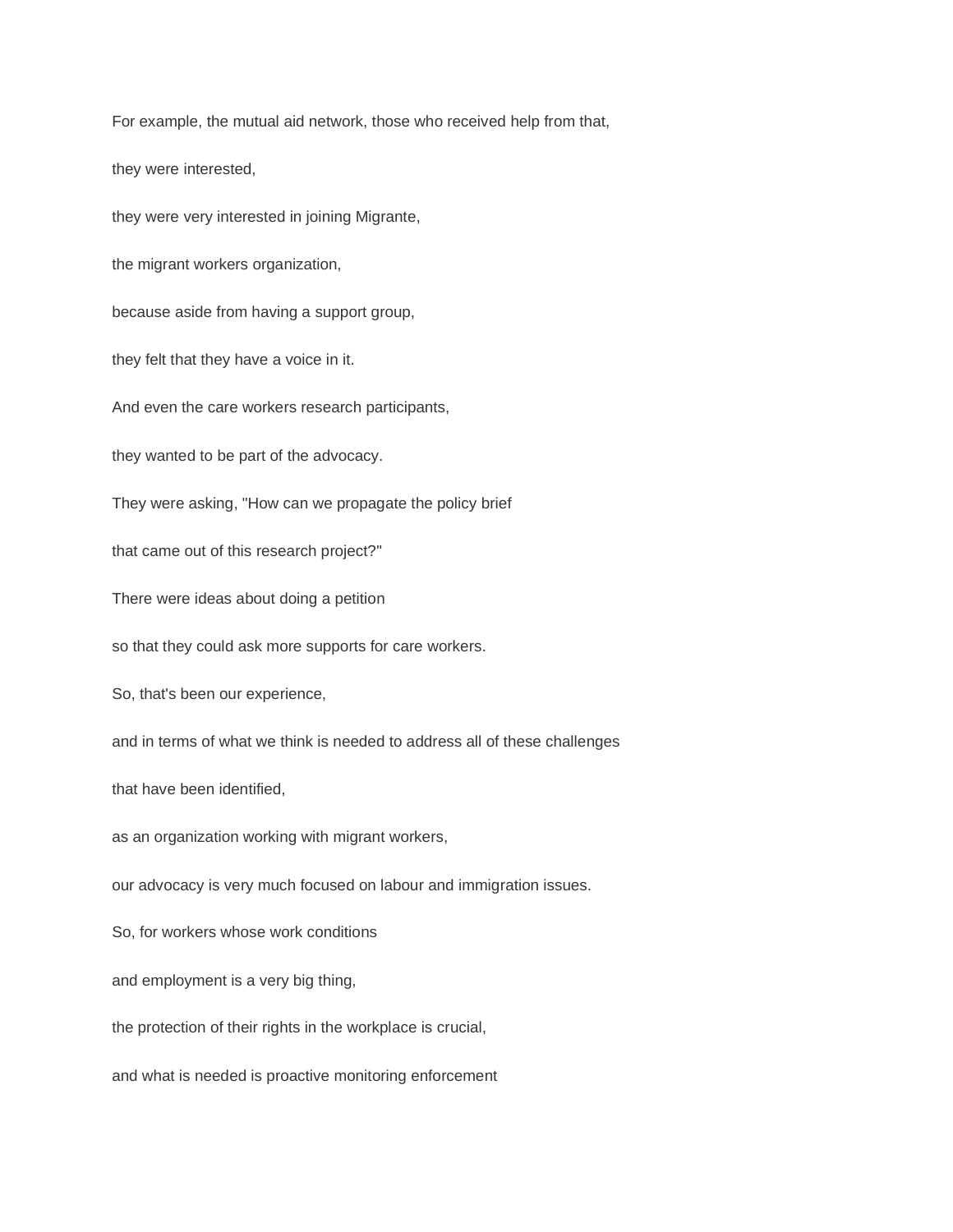to ensure that migrant workers' rights are protected in their workplaces.

And for immigration, there also needs to be protection of migrant workers' rights.

And in terms of resources,

in our experience, we would like trust from funders

that the organizations on the ground know what we're doing,

and we know the needs of our communities.

So, that's it,

and I will leave all my other thoughts for the question and answer.

Thank you.

Perfect. Thank you very much, Mithi.

Perhaps we can get all of the panelists back.

We have about 25 minutes

and I can see the already we have got 22 questions coming through.

So, unless we speak incredibly quickly,

I don't think we're getting through all of these questions.

So, question one.

Has there been an increase in racialized care providers

who can offer racialized and marginalized communities support

since the start of the pandemic?

Has there actually been an increasing in capacity,

you know, of any of the...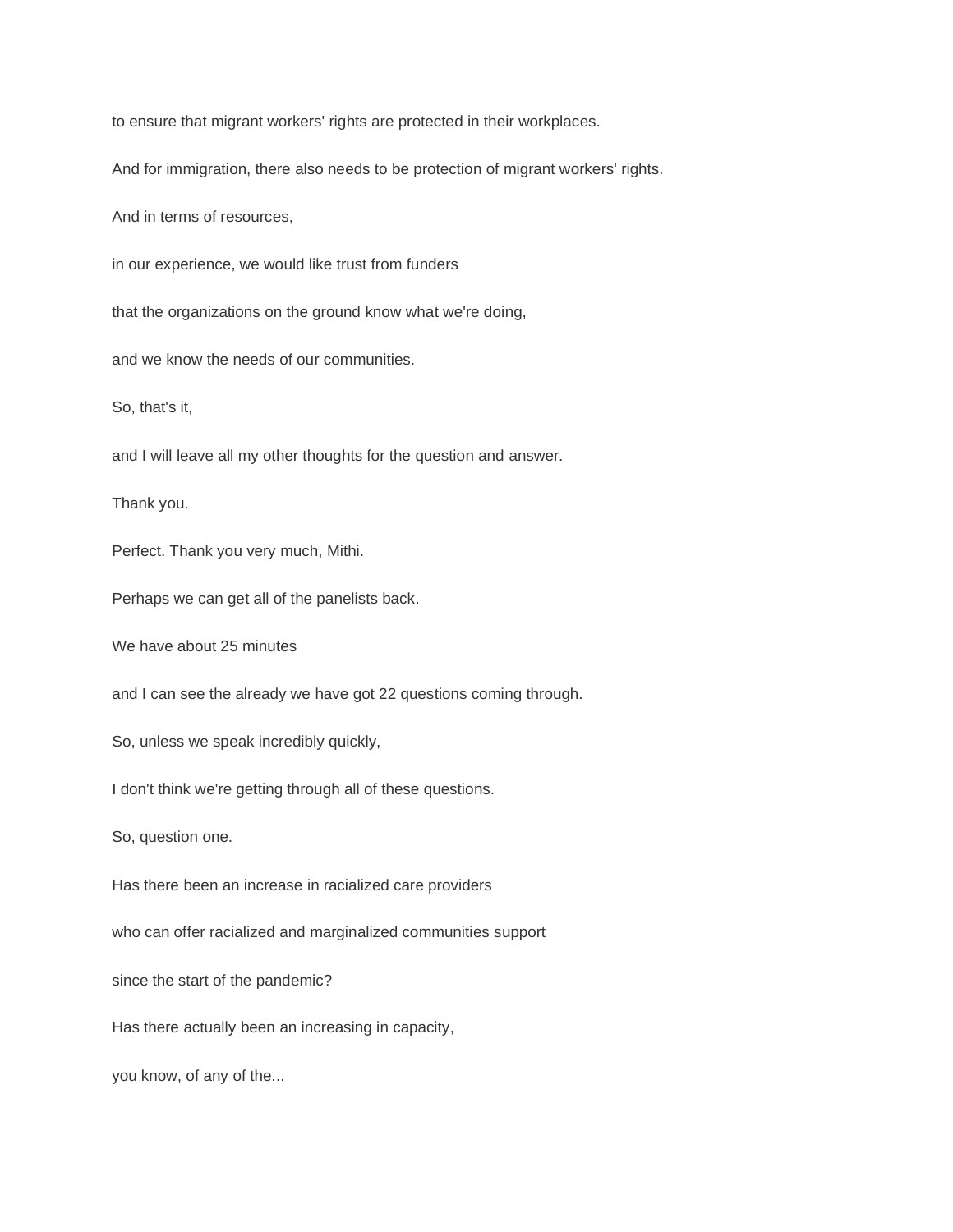Aseefa, I can see you unmuted there.

Oh, you didn't even finish the question yet, sorry.

No, I finished the question.

Has there been an increase in capacity to deal with the increase in demand?

No, actually not.

In fact, one of the things that we found out

through our centralized provider at this point

is that there has actually been an 175% increase

in people waiting with urgent needs for supports.

But for Black and racialized clients,

there has been a 274% increase in people waiting for supports

from March 31st, 2020, to February 2022.

So, there is a great increase, there's a large waiting list

and not enough supports.

Wow, so in general there's been a 70% increase,

but it's 170% increase for racialized populations waiting for care?

274% increase.

274%, yeah.

OK.

All right, so...

Question two is: studies have shown that if there's disproportionate effects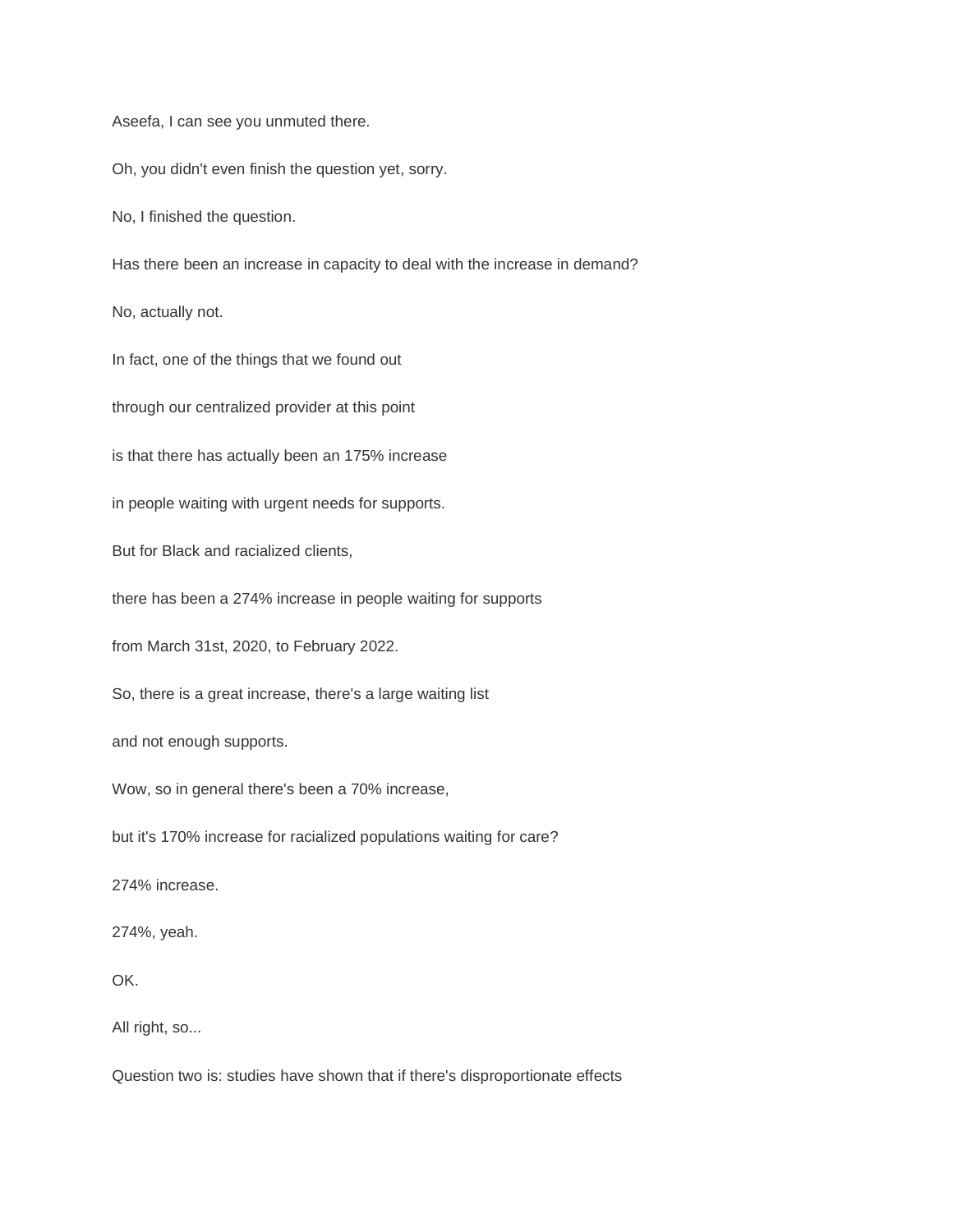of the pandemic on racialized communities,

and they've all made recommendations on how to address various issues.

But there seems to be a gap between these research recommendations

and actually what policy initiatives do.

So, why aren't we seeing noticeable efforts and initiatives

to help bridge the gap between what we know needs to happen

and what is being done?

Liben?

Yes, I think it's a very interesting question.

And it baffles the mind, why this is not happening.

I think it's because...

Number one, I think now's the time that maybe those changes are becoming possible,

because we have some data to help us demonstrate

...demonstrate the need and know what needs to be done.

Two, as I was mentioning earlier,

the impact of COVID is very deep-seated, systemic issues,

and it requires changes at the higher levels,

where it is usually slower to bring about change than it is in communities.

In communities, we always are very quick to respond to needs

because the need is there.

I think there is this ongoing advocacy, engagement, awareness raising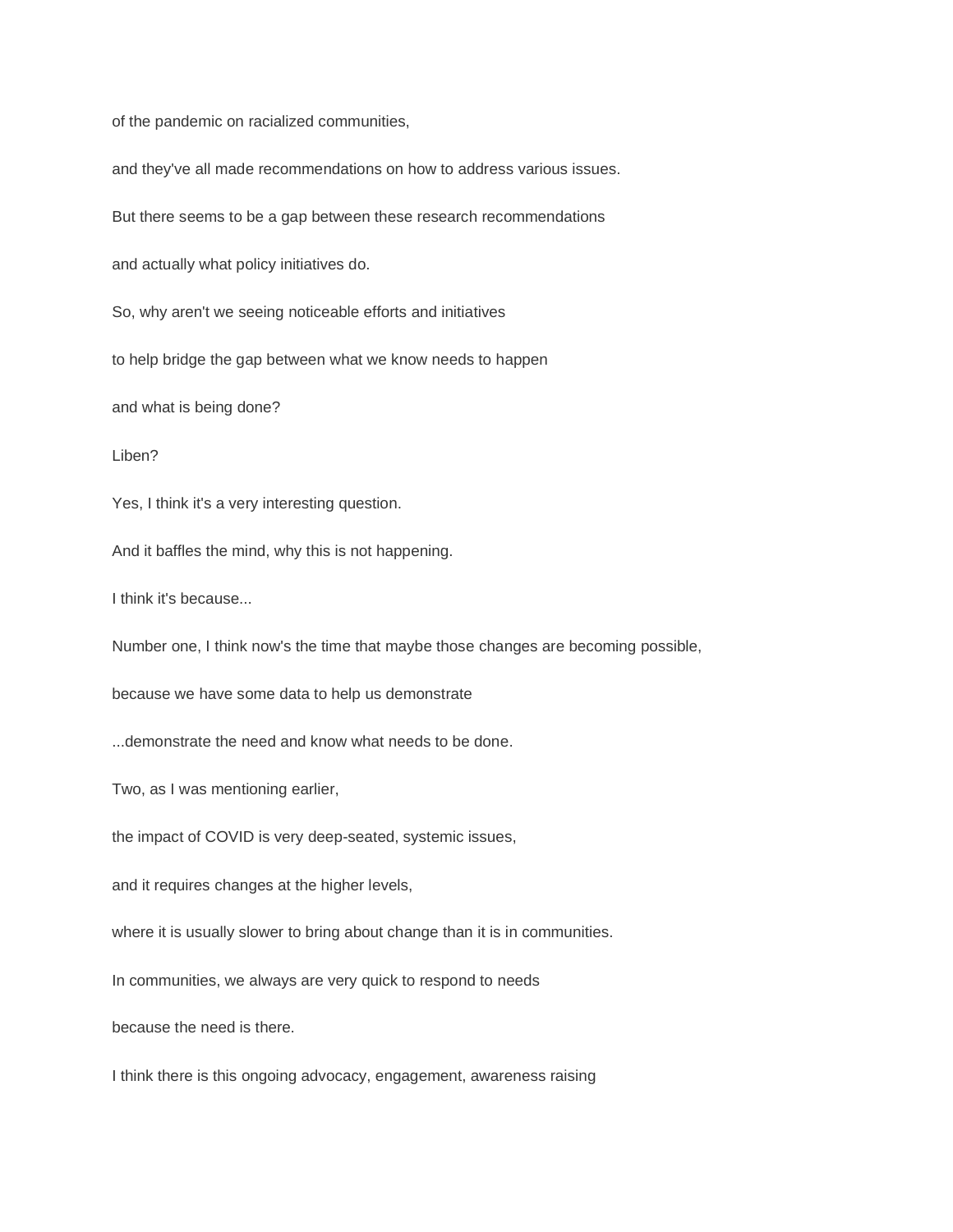that we need to do with government, with policymakers and with funders.

We have also seen some shift around funding.

But because it is very deep-seated, it's generational and systemic,

I don't think we will see these results pretty soon.

I think it will take us a few more years

until we begin to see some of those changes.

I see there has been some positive movement towards change.

There is a lot of work to be carried out.

And the other thing also is...

sometimes it is very overwhelming because it is not just in health.

It is in every institution and system,

and actually in the the living environment of our communities.

And so, maybe there is change in an educational or school environment,

but what about the other complex connections that need to happen?

So I think will take us a longer time.

I'm very hopeful that we have started that journey,

that's why I was saying these are the times

we really need to advocate for sustained effort, to just, like...

For example, to say we've reached 80% vaccination, we're good, let's go?

No, we need to stay with it because we are still seeing people

coming for their first dose a year after vaccination rollout.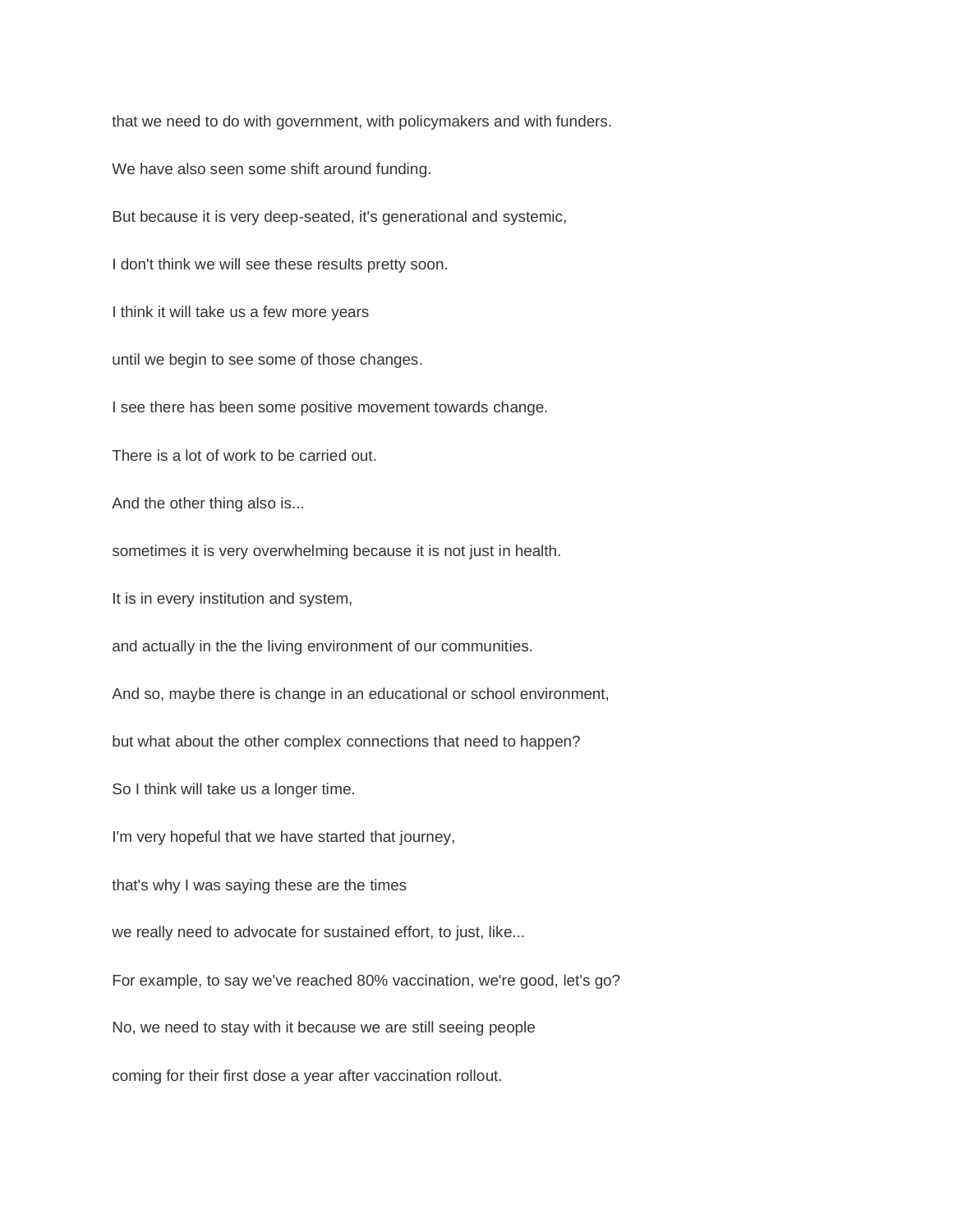So, this has to be a persevered, sustained effort on a longer strategy.

OK.

And Mithi, we...

You know, I think Liben just started talking about the social determinants of health, and one of the issues, as I said in the question I asked, is why is there such a gap between what the research says and what the policies say, and what the actual policies do? Why aren't we making the fundamental change that we need to decrease the stress on people? I think it has a lot to do with policymakers trying to... or, you know, finding the balance between government priorities. And I say that in relation to migrant workers, for example. Migrant workers... There is definitely a need for migrant workers in order to keep Canada's economy going, but on the other hand, how do policymakers see... How do they view migrant workers? Is it just that they are here to benefit Canada? Or do we see them as human beings contributing, or that can contribute more,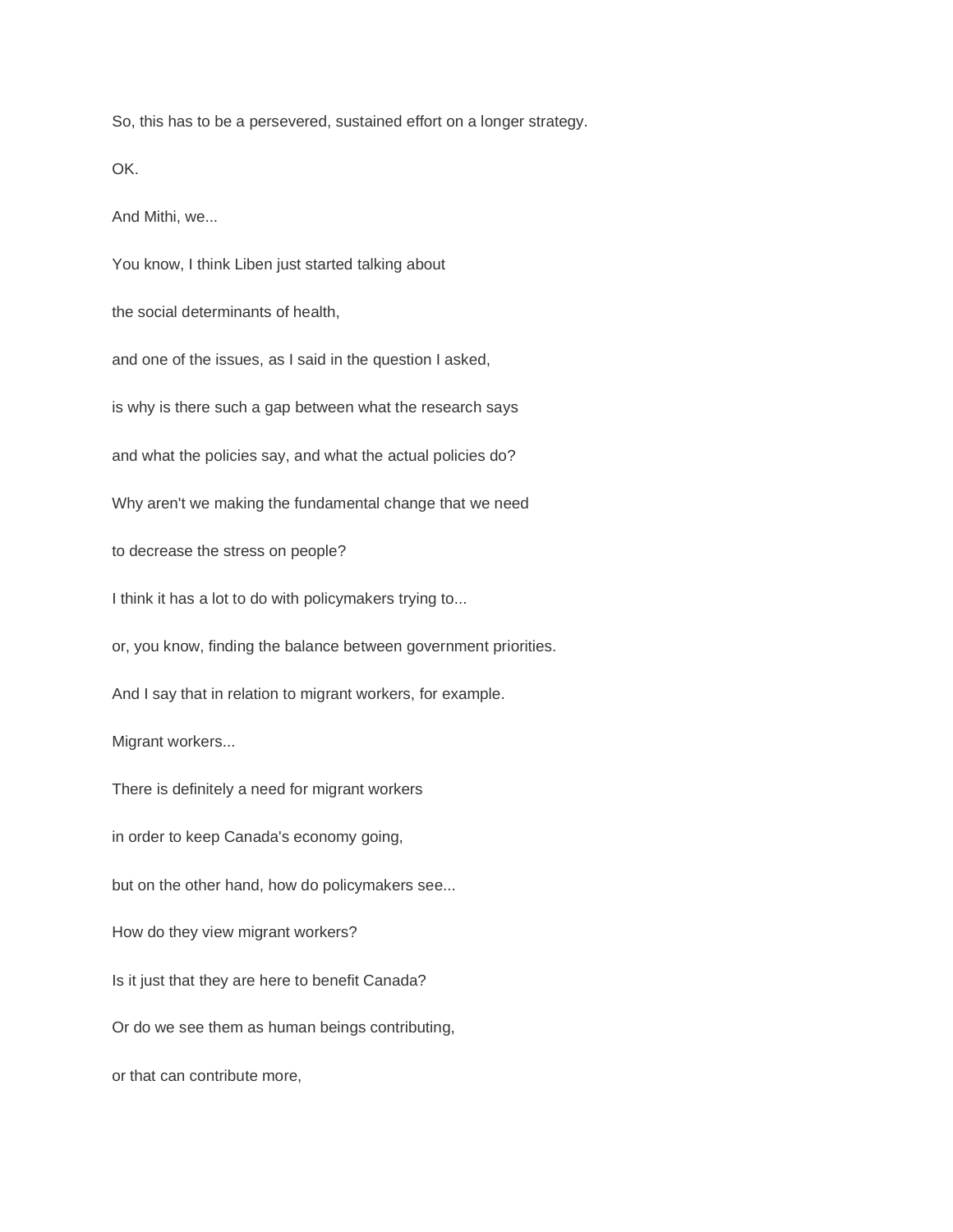not just through their labour but to the social fabric of Canada? I think it depends on how they are viewed. And if there viewed as truly valuable, the policies that are needed to make life easier for them and to alleviate the stressors that they have to face in their lives here will be addressed. But that is not the case right now. OK, so one of the things I heard was... And one thing we've heard before is at the start of the pandemic, everybody was saying, "We're all in this together." And you are saying that we have to change our thinkings to really think that we're all in this together if we're going to meet the needs of migrant workers. So, one of the things that happened that I thought was really interesting is just how quickly both Across Boundaries and also TAIBU pivoted and changed. They were so nimble in changing to try and meet the needs of your population groups. But you know, now I'm really interested in... And this is a question from Steve Loree. What happened to the in-person services during the pandemic?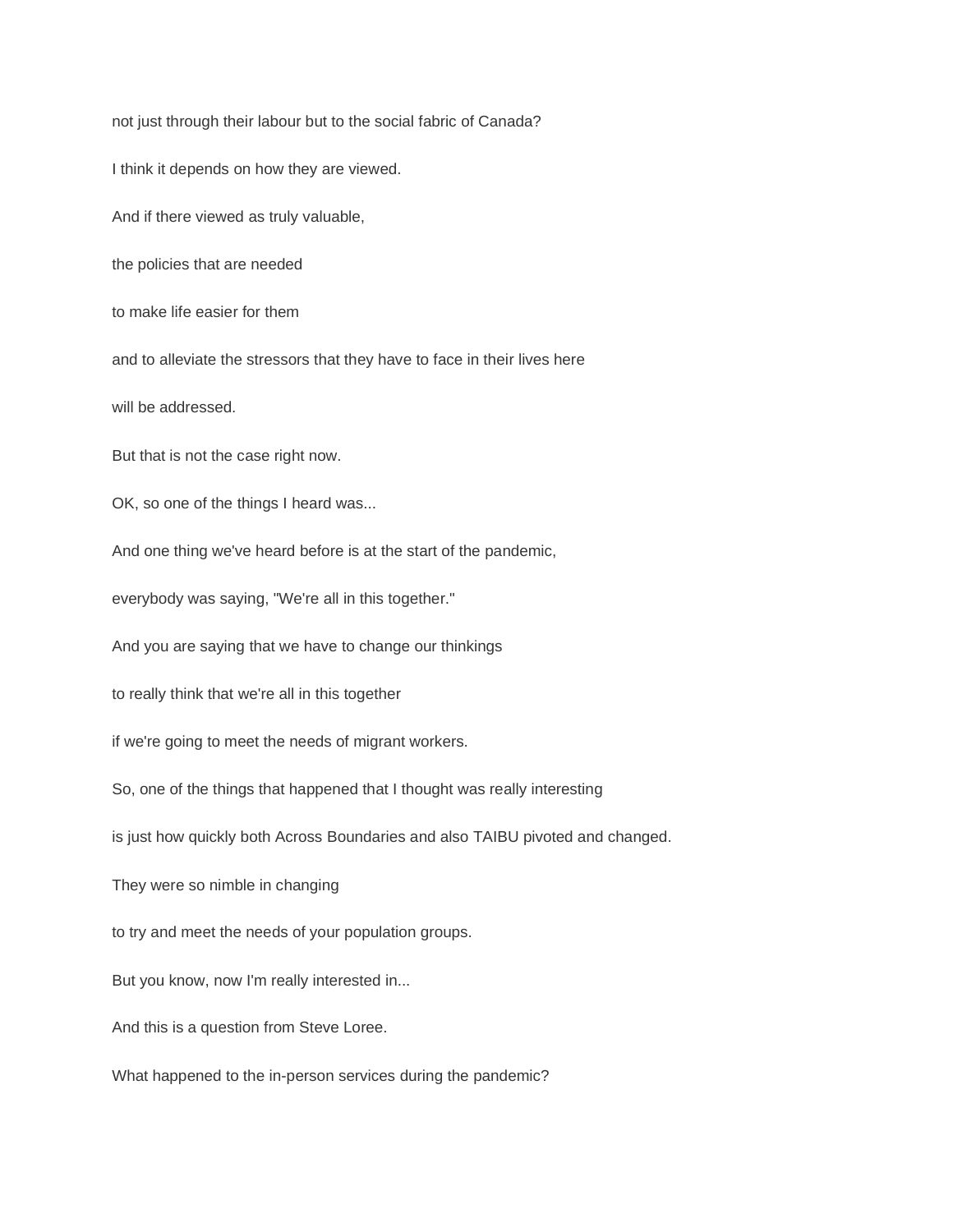Are these resuming with the lifting of restrictions, or are hybrid models emerging? And what is working? So, there is a pivot. Is there a pivot back? What is actually happening? Aseefa? I think it's so easy for us to pivot because it's client first, right? We are there because of our service users. So one we know that there's a particular need, we pull out all the stops to make sure it happens. When we did the food support program, from day one, we had to tell our staff that you are no longer going to be calling or meeting with the service users. You're going to be delivering food. That's not in jour job description, you're unionized, but it doesn't matter. That is what our clients need. So I think keeping that centre in the forefront helps us to be really nimble and be able to pivot. In terms of moving forward, I think that the organizations that work with people never really stopped working with people.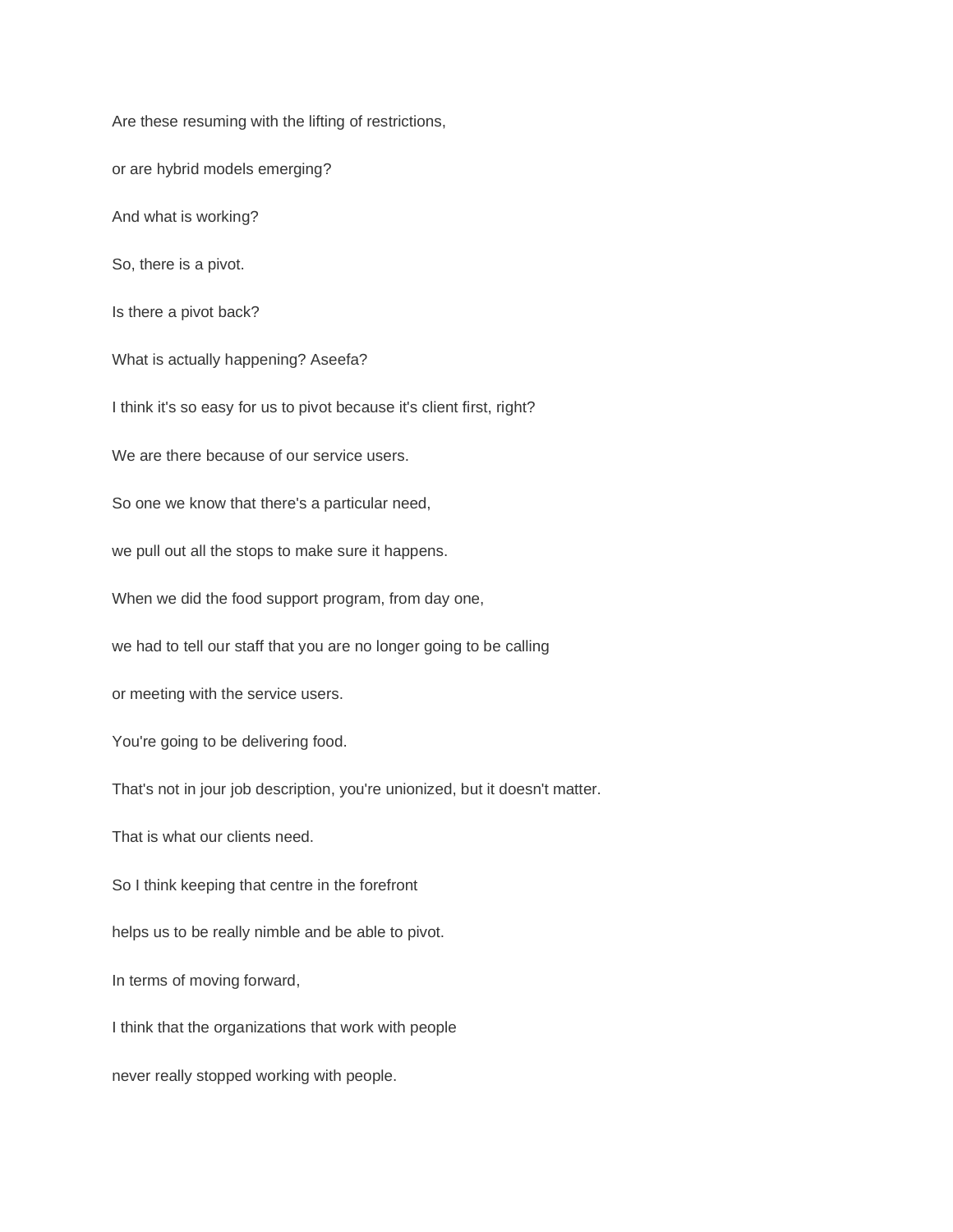Our doors were open throughout the pandemic, we didn't stop our services.

We modified them so that we didn't have everybody

just coming in without an appointment,

and we had staff who still went out and saw people in the community,

but again with permission from the managers and whatnot.

We put safeguards in place, but we never stop serving.

And so, going forward, I think that yes, will have a hybrid.

All our clients are literally begging us to know when they will be back in person,

and we will definitely be doing that, but it will be a choice.

People who want to join by Zoom or some other web application

will be able to do that,

and those who want to be here in person will be able to do that as well.

And the thing about that dynamism...

moving over to you, Liben, is, you know,

one of the things that you were saying was the need for staff support as well,

because change and change and change during the pandemic,

it can lead to burnout.

Definitely. I think even without change.

I think the intensity of the work has changed

because of what staff are working with their clients.

That has changed completely.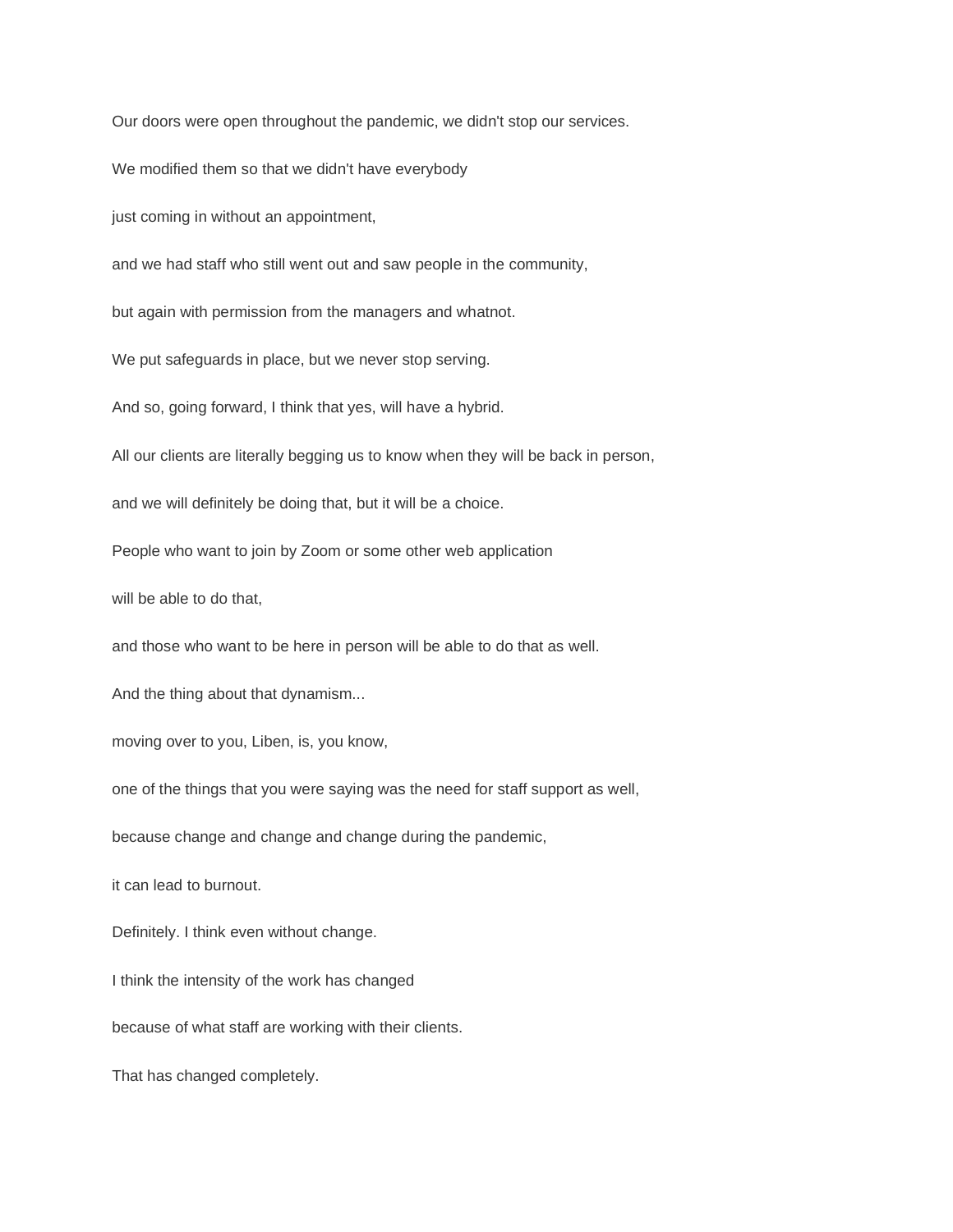Also because many of our staff are from the community themselves, so they're also impacted in their individual lives. So it's multi impacted, but at the same time, they have to deliver, they have to stay strong when they're meeting with clients. But they need space to go and address their own challenges that they are facing, whether it's personal, family or community. So it is quite difficult. But as we know, many of the people who are in this field and doing this work are doing it because of the passion that they have to serve their community. So, you know, pivoting and adjusting is the nature of community organizations. The same thing that Aseefa was saying, we never stopped. We just changed the way we did things. I think moving forward... I see for example, for primary care, some of the virtual care, I think, will be of ongoing benefit because now people can access their doctors or providers online, and it may reduce the barriers around transportation, or they will have quicker access if they wanted to. But there are people for whom, especially culturally,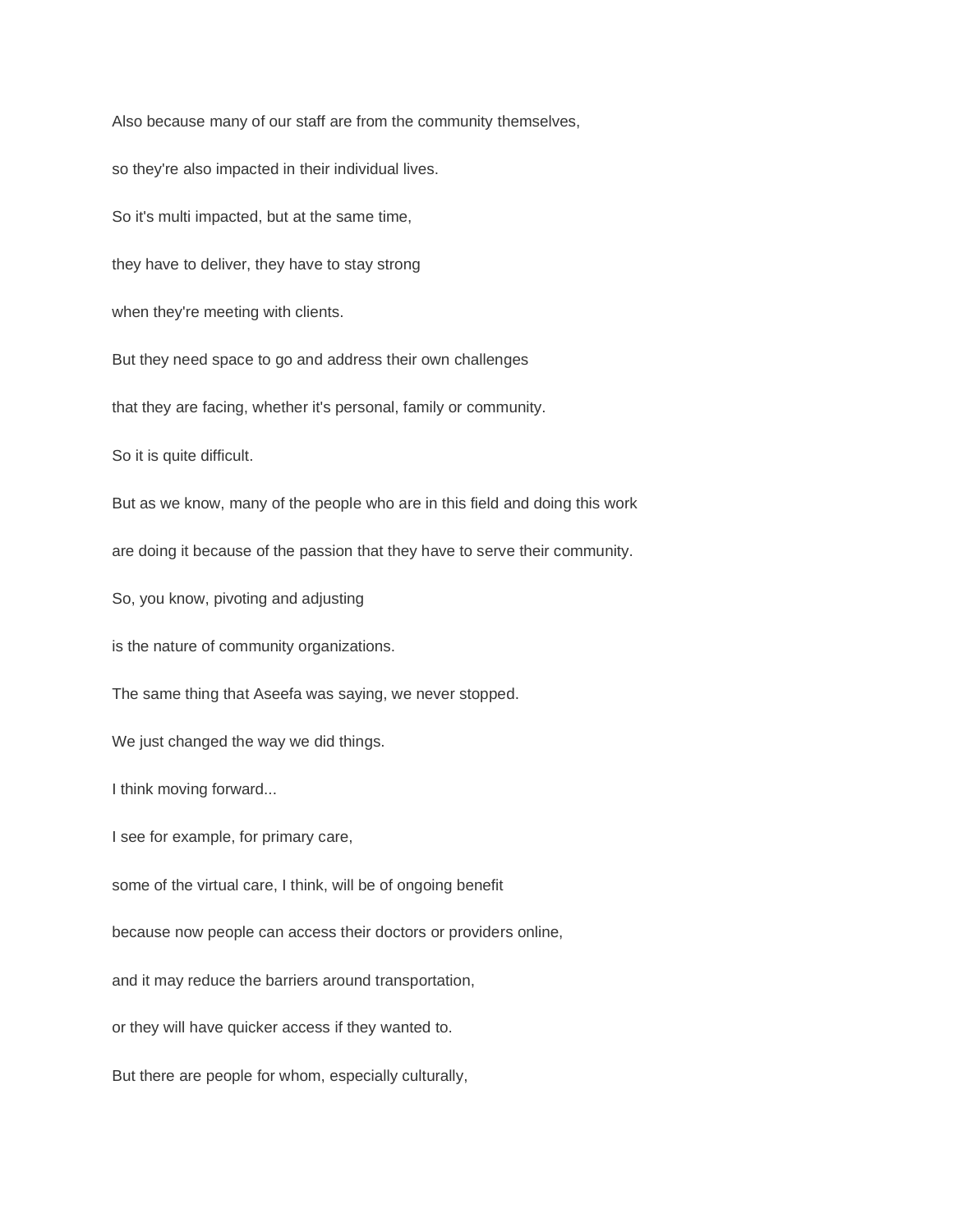being in presence of another is significant.

It's healing by itself when you're in the presence of somebody else.

So, we are also paying attention to that

and making sure that for those who want to continue with online services...

That's more for primary care.

For our community programs, as Aseefa said,

everybody wants to come back.

They are really stressed out from not being together

with their community members.

And so, we are following guidelines

to make sure that that is going to be a staged approach.

Excellent.

Oh, sorry, Aseefa?

Can I just quickly add something to what Liben was saying

around staff support?

Right at the beginning, one of the things we noticed was,

at Across Boundaries, all our staff were racialized,

and our board is racialized.

So, the impact on our staff was very noticeable

in terms of what was going on.

At the beginning, we got a facilitator to speak to all of our staff,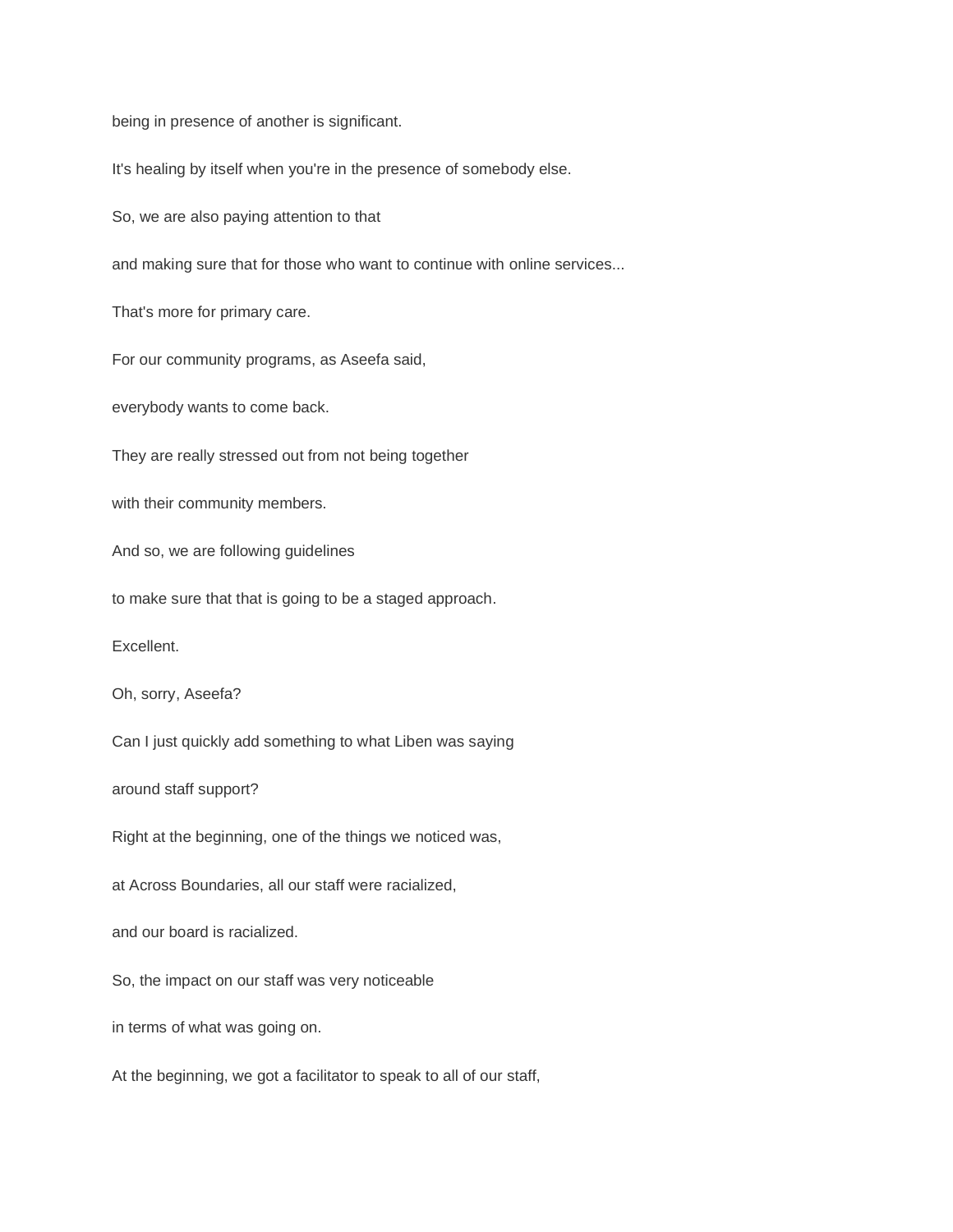just around their feelings, their emotions.

EAP wasn't going to cut it, we needed to bring in somebody externally. And we quickly realized that the staff from our Black community had different needs and different requirements in terms of their well-being and care. So we needed to pull them apart, and did a caucus with Black only staff with a Black facilitator. So, I think throughout the pandemic, and even now, we continue to have to keep an eye on their well-being along with our service users. Isn't it interesting that you're paying for EAP, but when you need it, EAP doesn't meet the needs of racialized staff? No, they don't. Though we are in Canada, right? OK, so the next question... Question four: were the needs of refugee clients different during COVID-19? Anybody can jump in that. Yes, I can jump in. We do serve quite a lot.

Particularly for us, many of the newcomers and refugee population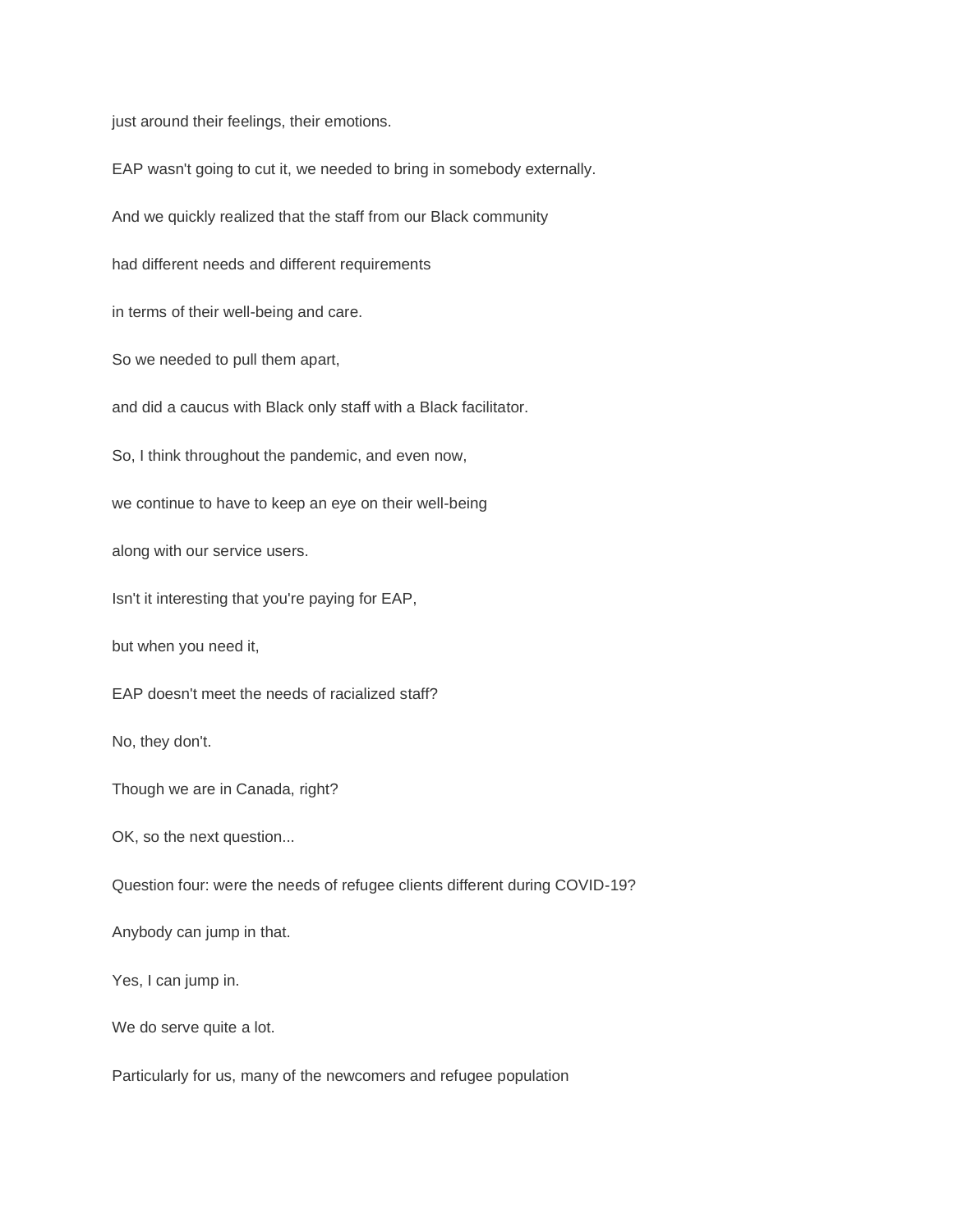are francophone communities, and that has been a significant challenge.

I mean, Kwame, you know very well the kinds of challenges

that newcomers and refugees face when coming into a new country.

The pre and post migration impact is significant.

There is added pre trauma, I think, that they may have.

The adjustment here, the impact that COVID had.

And even with the kind of usual practical challenges

that they would face around integration, employment, housing.

Now, it's exacerbated.

And even their immigration process.

We know how immigration processes have been impacted by COVID,

whether people were able to get correspondences,

information, decisions in a timely fashion...

And the longer they stay in not knowing and being in this very challenging time

adds to the impact that it has on their mental health

and social well-being as well.

And so, we've seen that that is a huge challenge.

And then, referring them to appropriate services

with the language barrier also becomes another challenge.

So they have been impacted,

and they also have their own peculiar challenges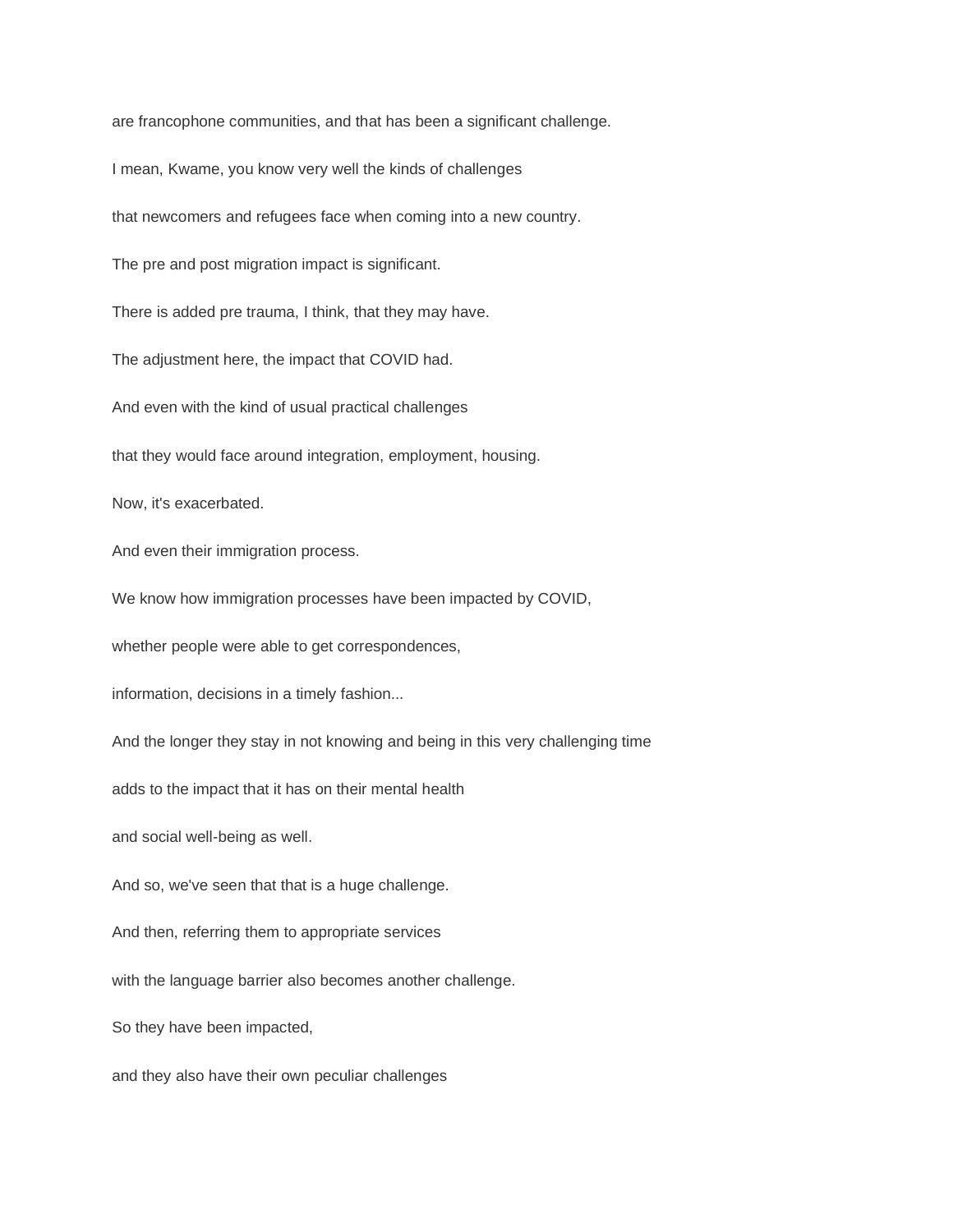that they have been facing, you know, based on where they're coming from,

the trauma that they have experienced,

but also adjusting into an environment where there was no connection.

Everybody is isolated, there's no movement,

there's no going to places, there's no accessing services.

So, that has been a challenge that we have seen.

Aseefa and Mithi, did you want to jump in, or should we move on to the next question?

Looks like we're moving on to the next question.

I think both the research and all of the people in the research,

as well as all of the presentations...

You have talked about the social determinants of health

in one way or another,

and the importance of these social determinants of health.

And there is a question that's come up that says:

"COVID has highlighted food insecurity as an issue...

but funding to respond has been temporary.

What are the strategies to deal with this issue going forward?"

How do we deal with it going forward?

I wondered whether Mithi, you wanted to start with this one,

and then we'll go around to Aseefa?

Yeah, um...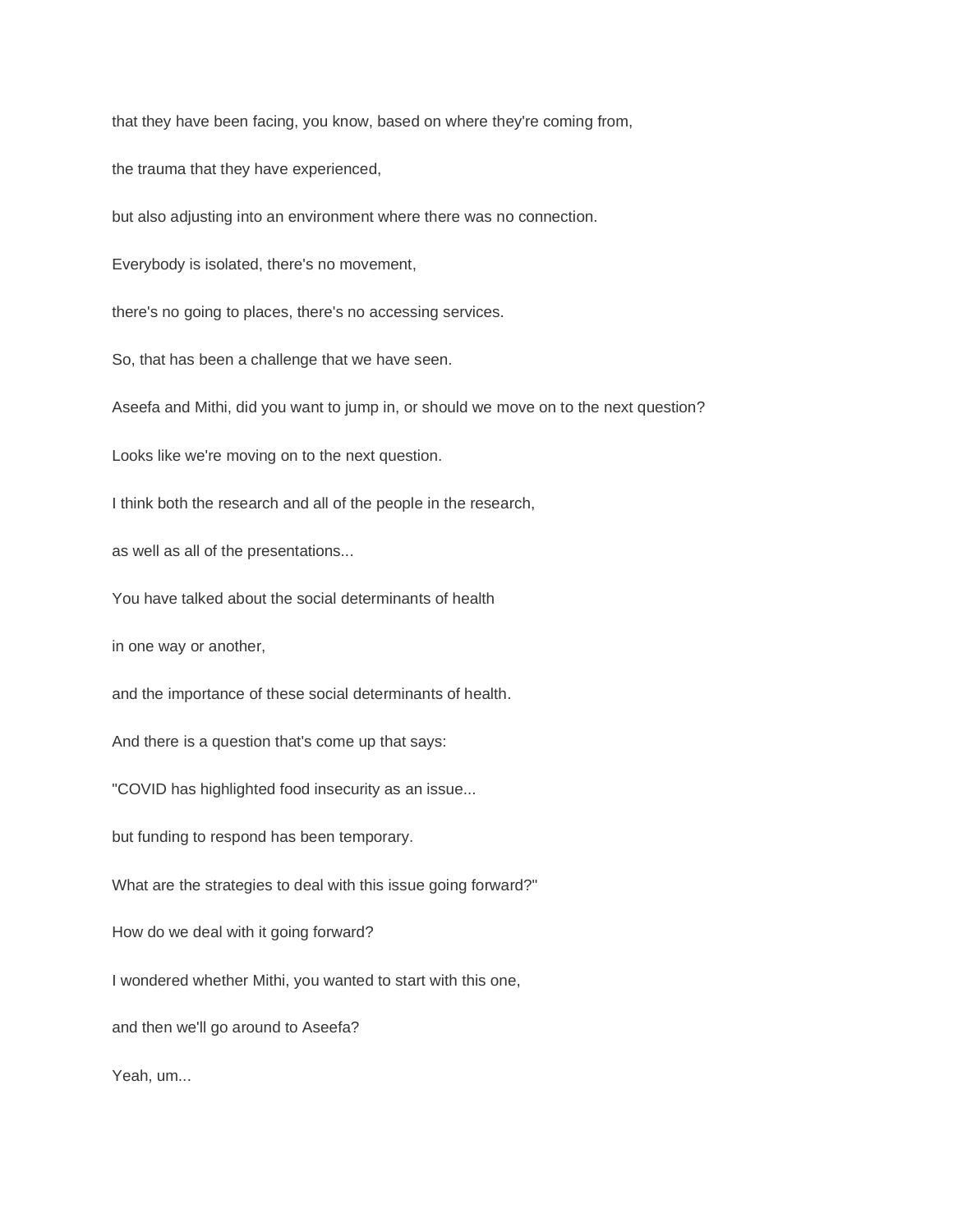I know that it is definitely something that our communities have struggled with these past couple of years, and it has to do with the fact that many have lost their jobs, but also the prices of food have gone up and there is great disparity in that the prices of commodities continue to go up... at a very fast pace, but wages are not necessarily increasing at the same pace. And for many low income communities, for migrant workers, they are earning minimum wage, or if not minimum, they are at the lower range. And so, that is something that for us, the issue food security is not something that is separate from all other issues of economic security. And so, part of our advocacy is also to continue to... the improvement of labour law, including laws around minimum wage and providing meaningful work for racialized and working-class populations. Thank you. And Aseefa, you guys started doing food insecurity work. No, we didn't start, we pivoted to enhance it. For Across Boundaries, as I said, over the last 28 years,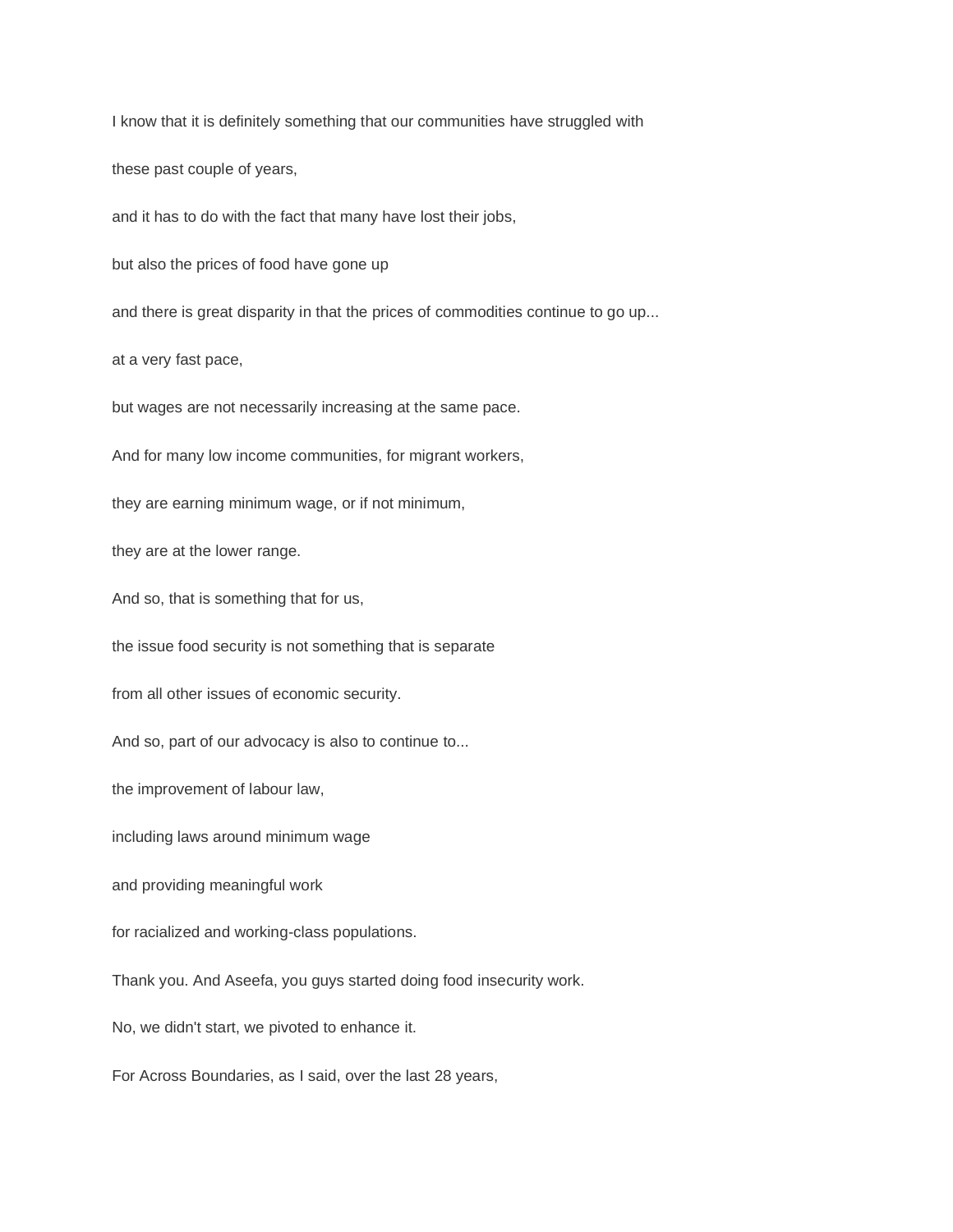food security has always been a focus of our work.

We've had an in-house breakfast, lunch and dinner program from day one. Drop In has been a really requested program. On any given day, we would have 40 to 50 people coming in, not only for the social connection but also for the food. And the reason we were able to pivot so quickly to the food support was because we knew how great a need that was, and so having people not have access to healthy, reasonably good food was not going to be an option during the pandemic. So I would say that, moving forward, yes, the funding is one kind that we receive, but in all good conscience, there is no way we are going to be able to stop providing any additional food support going forward. Whether it means taking from Peter to pay Paul, whether it means we have to reduce some of the other programs to ensure that this continues, we will be continuing it. So, I think that one of the things that came out in the research but also subsequently in these presentations has been about... And I think Liben, you were talking... I think Aseefa was talking about the need for better data,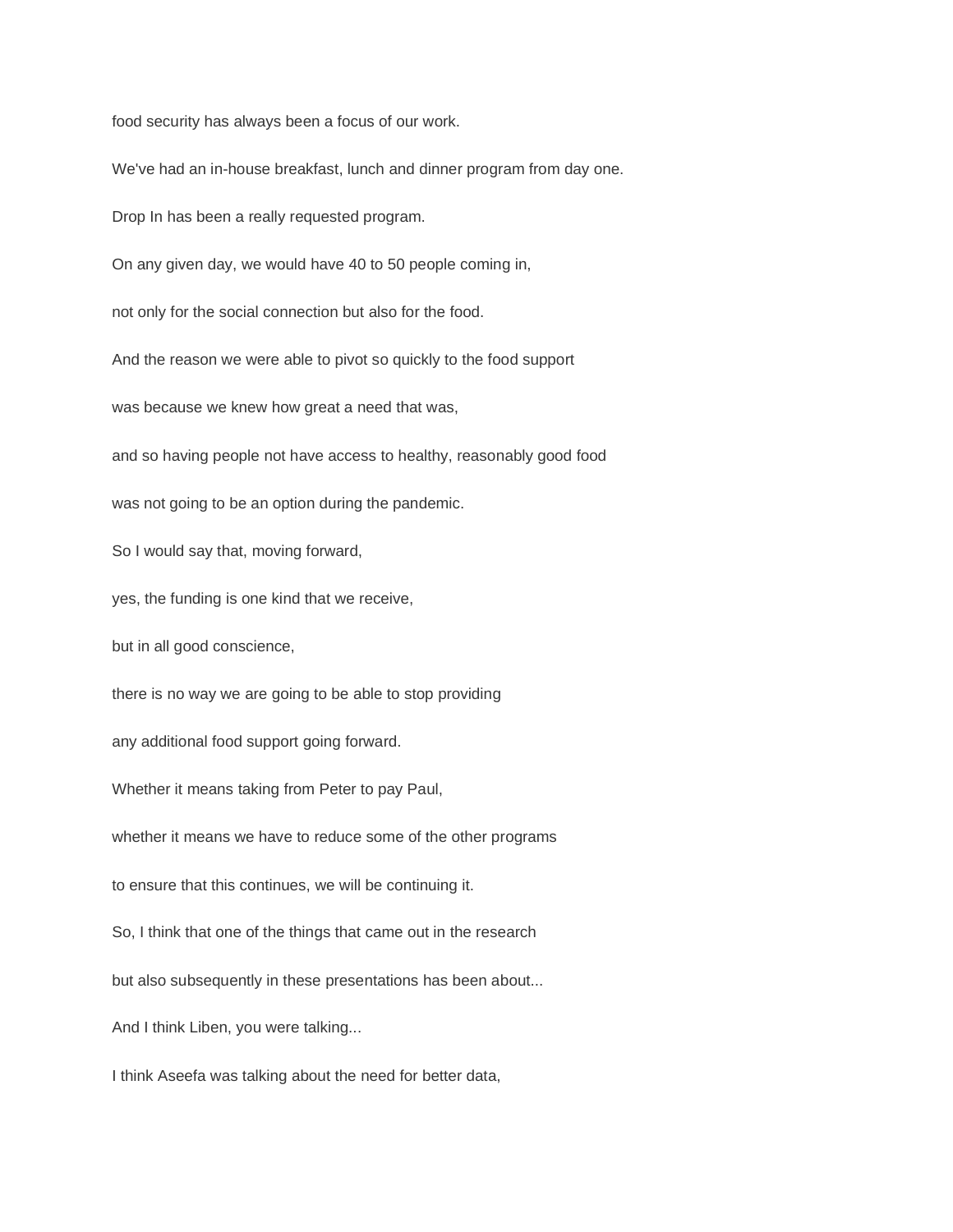and you were also talking about the fact that data was available at the city level allowed for the development... well, for people to advocate for a more equitable pandemic strategy. And so, one of the questions here is, "How can researchers work better with racialized communities to reduce barriers for better race-based data?" Going to you first, Liben. Oh, okay, I was waiting for Aseefa. We'll wait for Aseefa, yeah. No, I mean, we have been saying, and it has been known that race-based data is going to be the driver for any... I mean, to know where we are, and to see where we can go and monitor whether we have arrived or reached any kind of change or improvement. And so, I think, as I say, one of the things that the pandemic has brought about is this greater awareness conversation, and some acknowledgement from the decision-makers and policymakers, and institutions, that race-based data is going to be very important. We have been referring...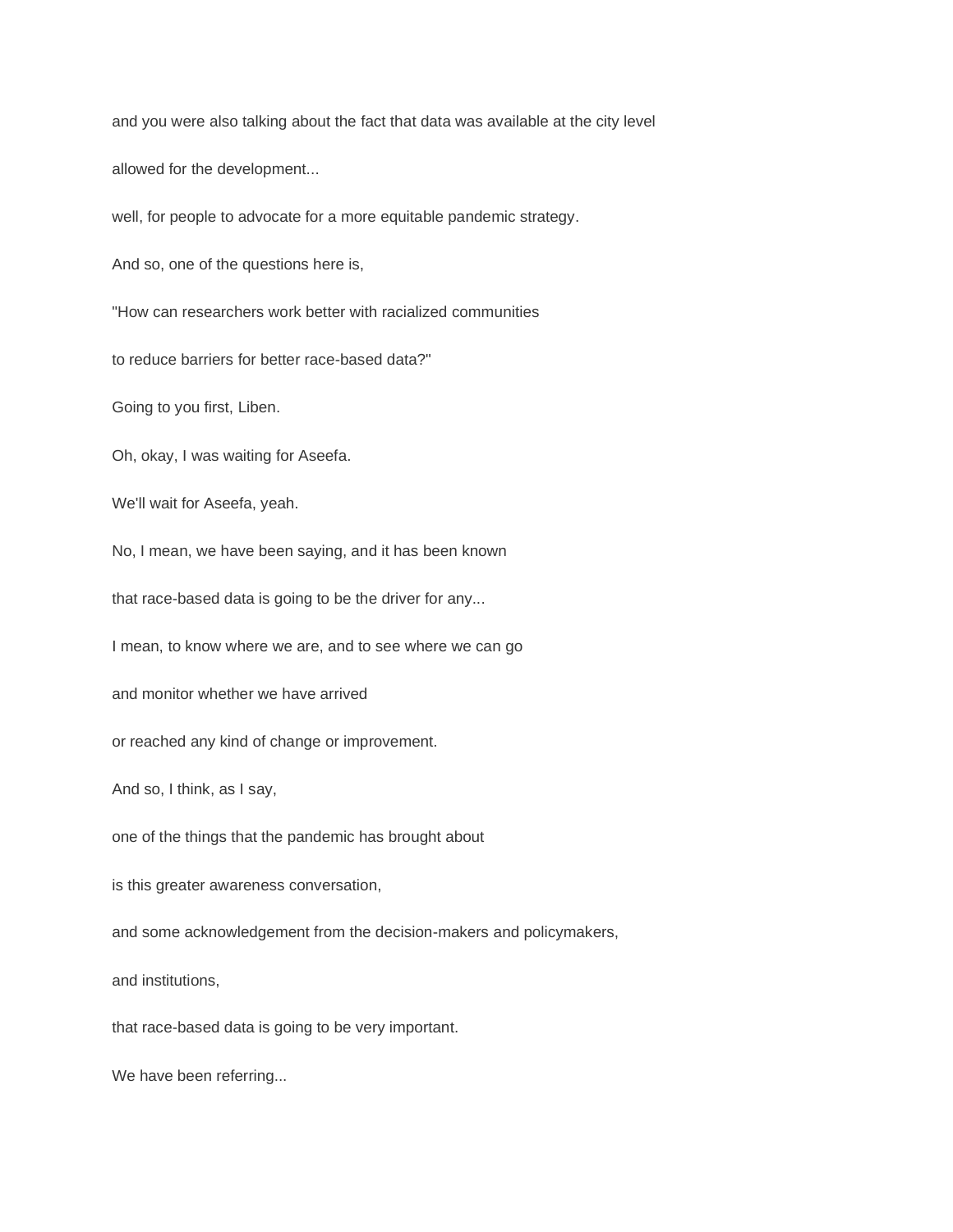As we all know, data existed in the States or the UK. That has been our gauging and measuring... for us as we try to advocate for things. But now creating a system where... You know, now most public agencies like the police and others are required by law to start collecting race-based data. Health is the one that is not there yet, and we need to continue to advocate for that to take place. And once we see the numbers... And as somebody has said in the past, I remember them saying that not having race-based data is like hiding the crime that we are trying to solve. So, if we don't know how the impact has been, we will not be able to think about solutions. So it's going to be the driver, we have a good start.

I know at least in some circles, this is now being considered.

A lot of other agencies have also started doing that on their own,

even though there is no legislation or requirement.

So that is going to be very important.

And one point is,

as Angela Robertson, one of our Black health leaders always says,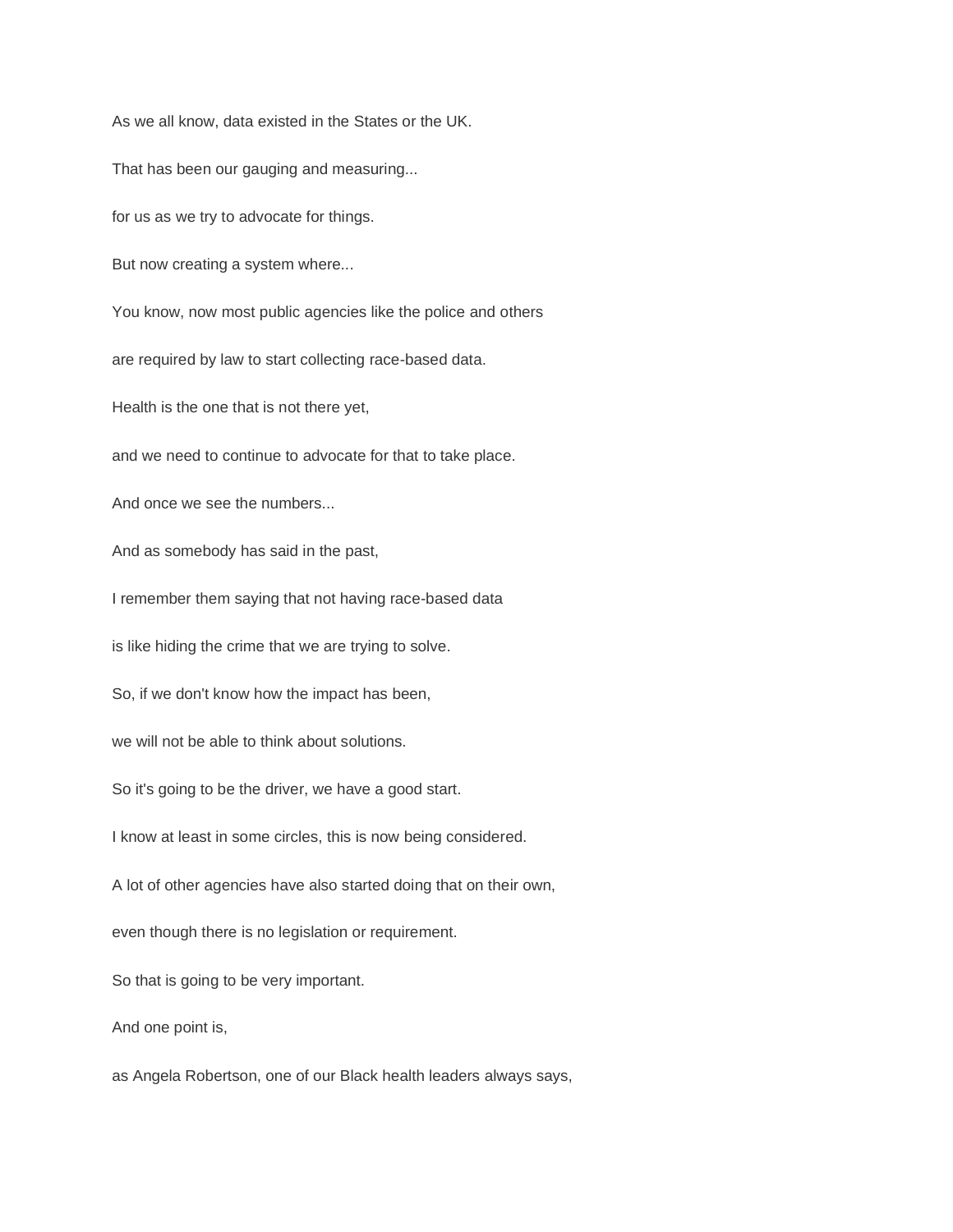"We can collect the data and we can analyse it,

but if there is no action, or if it's not used for accountability purposes,

it's not going to be enough.

And she always refers to the United States,

who have been collecting race-based data for a very long time,

and they have very good data.

But nothing has changed as it relates to the health and well-being

of the Black communities there.

We can do better by not just capturing, collecting and analysing data,

but using that as a way of accountability and also action.

Yeah, so the Black Health Equity Working Group's position

is that the United States collects data, and they have lots of data.

The UK collects data, and analyses data,

and they have lots of data and lots of data analysis.

And that hasn't changed anything.

So you have to collect the data, you have to analyse the data,

then you have to use the data in a community-engaged way to find solutions.

And that's what we need.

It's not more data.

It's data that's collected, analysed and used.

And I think that brings us to the last couple of questions.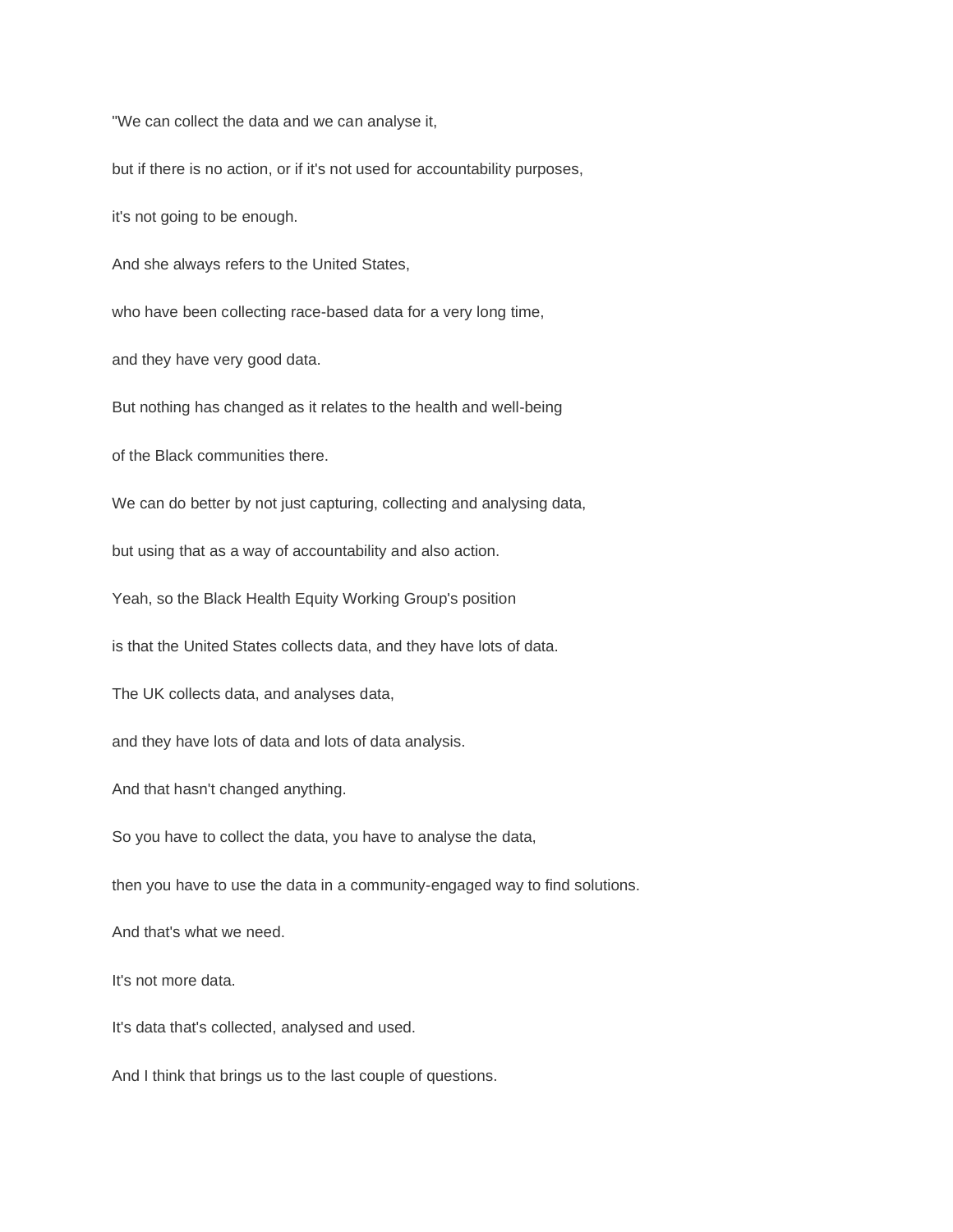Oh, sorry, Aseefa, did you want to jump in there?

I was simply going to add that the analysis part is really critical,

and to ensure that when researchers are actually looking at the data,

to please ensure that you have the community members

from that community as part of the analysis work.

Because it is so easy for data to be whatever you want it to be,

and you want to make sure that it reflects us

and represents us the way it's meant to.

Yeah, and it's that model of the EGAP data governance model of engagement,

governance accessibility and protections around data sovereignty

for racialized populations,

that is getting a lot of support at the moment.

We have got only a few minutes left,

so I wanted to do a couple of questions that are more like summing up questions.

So the first is,

"What are the key policy issues that need to be addressed

to shift support to more community and away from institutional institutions?"

So this is something that came up in both, I think, Aseefa and also Liben's talks,

talking about having a proper share of funding and resources.

So, what are the key policy issues that we need in order to make that happen?

So, that's one question.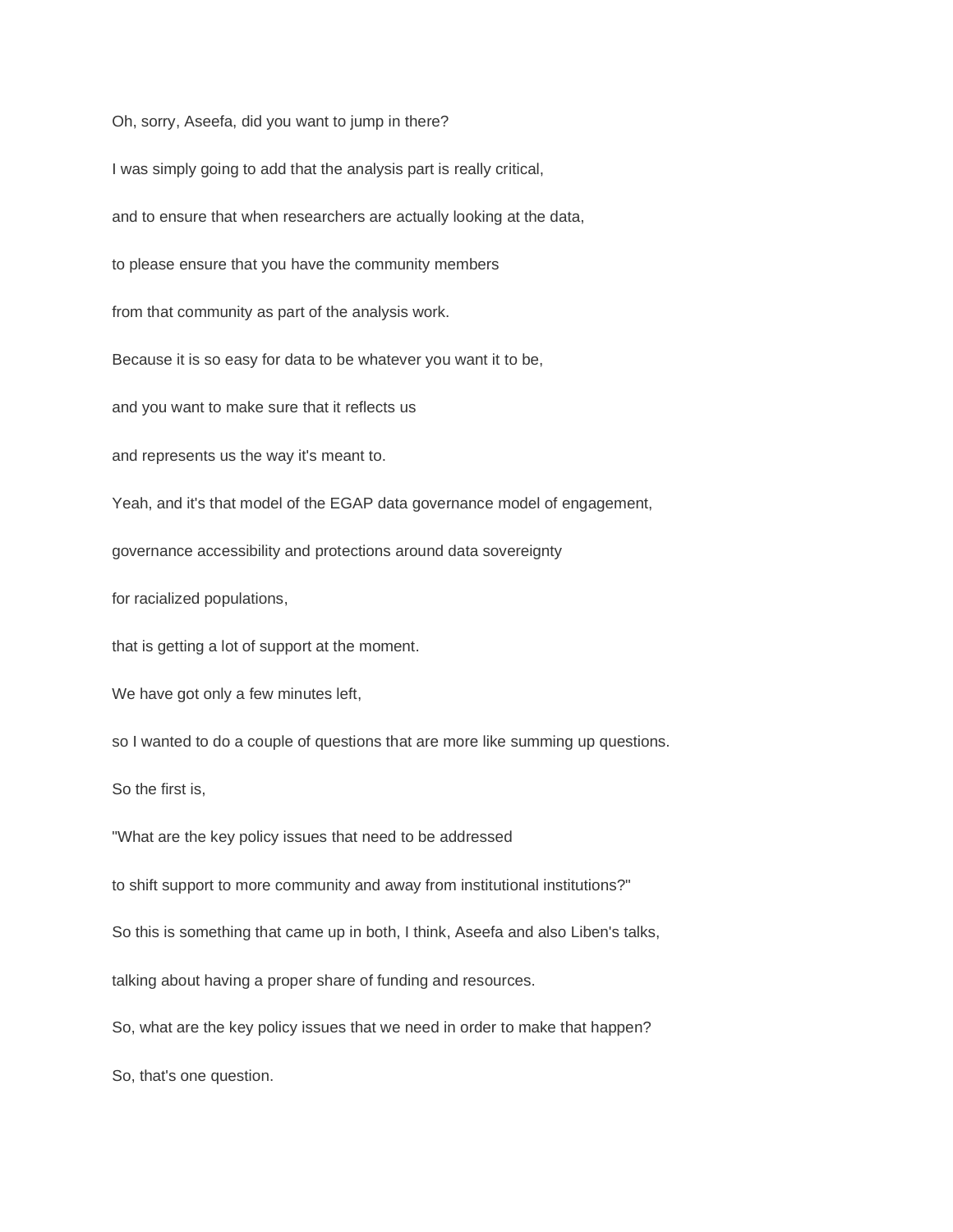Now I'm gonna ask another question,

and you can choose which one you want to answer.

And the other one is,

"What kind of organizations or social actors

do you think will be critical to bring about the change

in the mental health dynamics that we are dealing with today?"

Okay? So, let's start with Mithi.

I think, since we are talking about mental health in racialized communities,

in relation to our work at MRCC,

I think something that's worth looking at is,

what are the immigration policies that are existing right now?

Canada is taking migrant workers doing temporary work

from the global South.

And these are workers,

racialized workers, when they come here.

So, these trends in migration also have an impact

on how migrants settle into Canada, how they function here,

and how communities as a whole, how racialized communities as a whole,

are impacted by policies.

So that is something, I think, that's definitely important to look at.

Key actors, I think there's a lot of talk about racialized communities,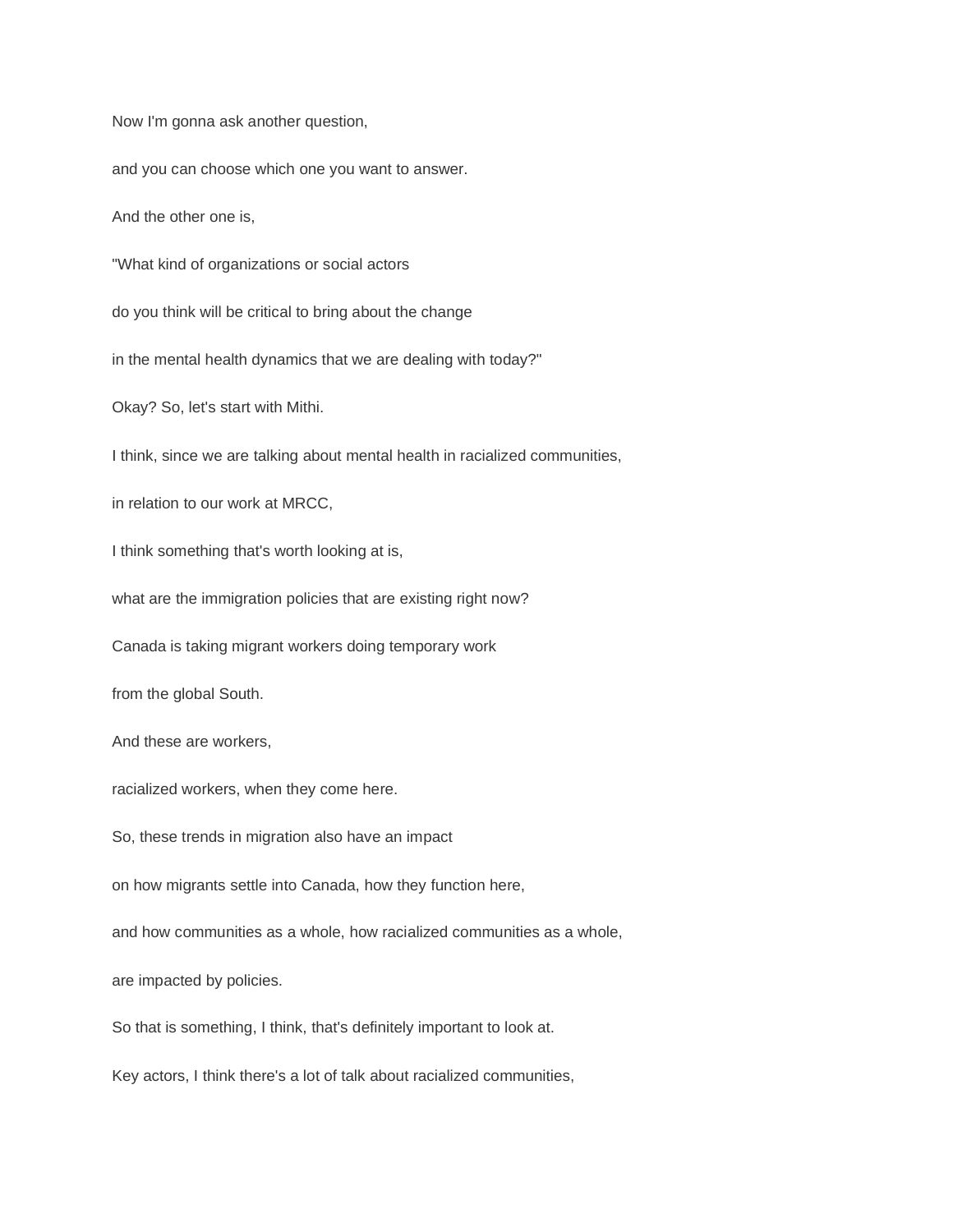marginalized communities,

being severely impacted by COVID and mental health issues. But at MRCC we operate from the principle that the community members themselves are the most instrumental in moving forward with any kind of change. So we always emphasize the importance of community organizing, and our role as a service agency is to help build the capacity of communities to advocate for themselves. We are not here to do it for them, we're not here to speak for them, but rather we are here to support them. Liben... Oh, Aseefa? Sure. I was just going to say that I think the question about who are the key actors or organizations is the wrong question in this day and age. I think it's about all of this. We all need to be able to do this work to make real change happen. We can't pass the puck anymore. Communities and organizations have continuously advocated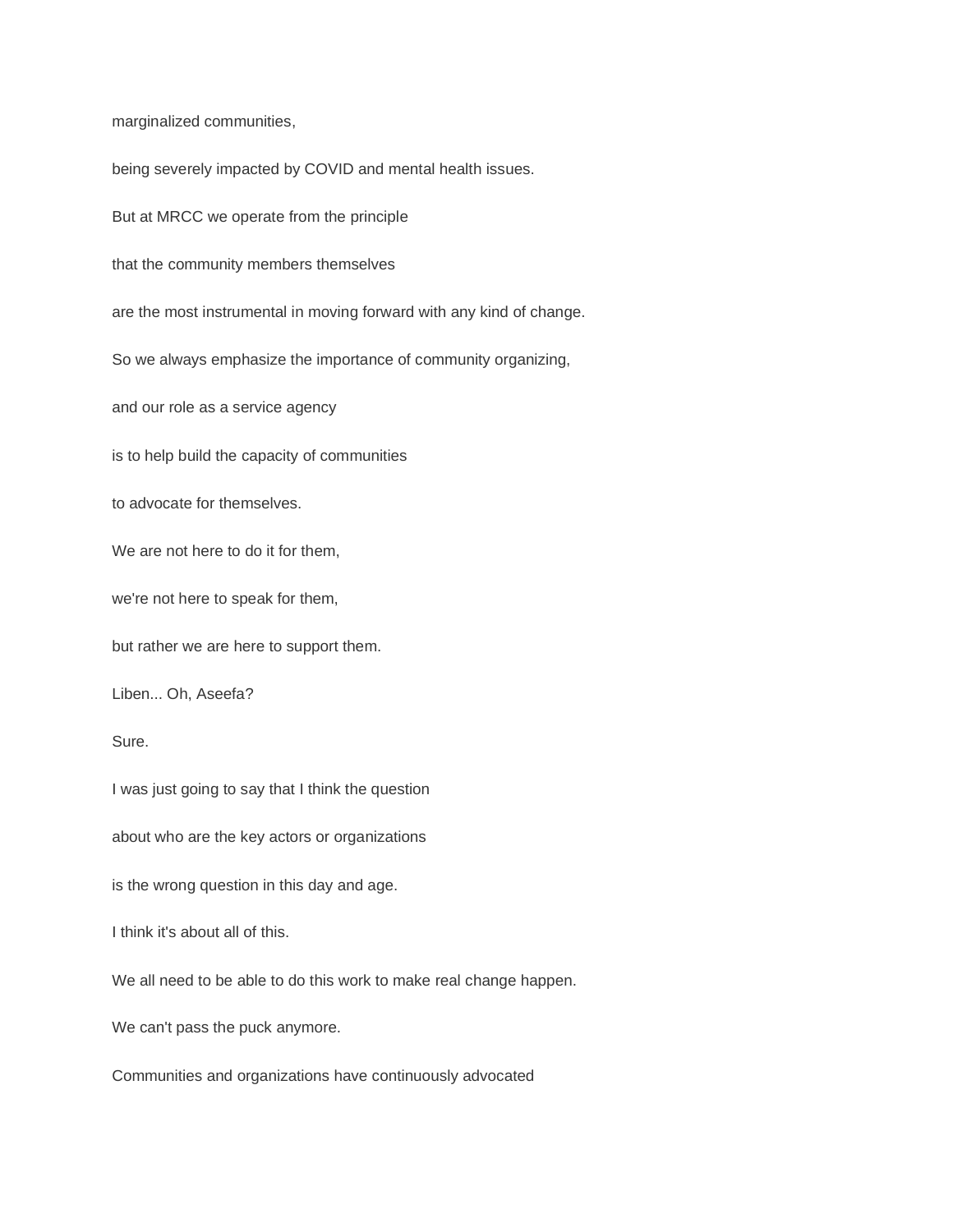over years and years,

and I think we need to now turn the gaze away from us

to the larger world.

I think Canada is "woke" now.

We have a lot of organizations that are creating antiracism frameworks.

We've got Ontario Health,

we've got Addictions and Mental Health Ontario,

and individual organizations that are begin to do this work.

I think it's really hard for me to know that over the years,

when I've sat at a table and I'm the only one who's saying,

"but antiracism" or "racism," and it's fallen on deaf ears.

Right? Like, there is a silence.

Now to sit at a table and know that somebody else is going to stick to it,

it's really empowering, and I hope that that will continue.

I think change is happening,

whether its policy or action, or implementation or funding.

And we will have to continue to push that.

Liben, Mithi, myself, you, Kwame...

All of us, we all have to continue to keep this momentum going.

But the work needs to be shared.

Wonderful, thank you.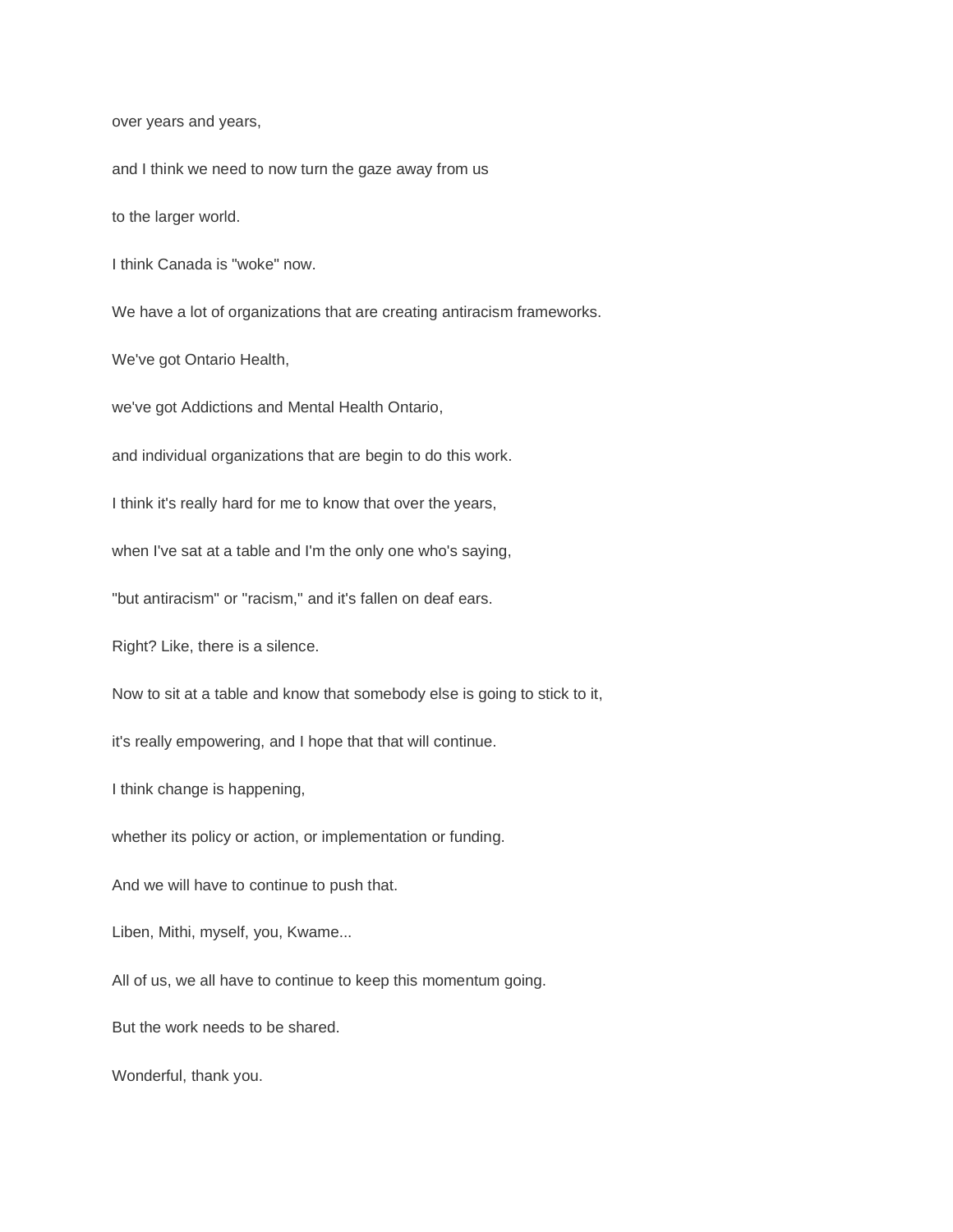And Liben, last word. We are running out of time. I will just add to what Aseefa just said, but maybe have a slight kind of angle and say that I think we all have to participate, definitely. And, you know, Paul Bailey, executive director of Black Health Alliance, says, "Nobody is going to come and rescue us." So we have that commitment that we should have from communities. But I think the empowerment of grassroot community organizations, or very close to communities, is going to be very important. And a network of collaborators who are really focused on racialized, Indigenous, Black, immigrants kind of groups. We need to come together as collaborators to create this voice and momentum, I think it's going to be important. Because the system is not going to do it for us. We have to go and knock on the door and influence. And you are right, Aseefa, there is opening here now, thare are spaces where we can bring this, but I think there is some organization among ourselves, there is the uplifting and building capacity for the grassroot community organizations that have been working with no resources at all,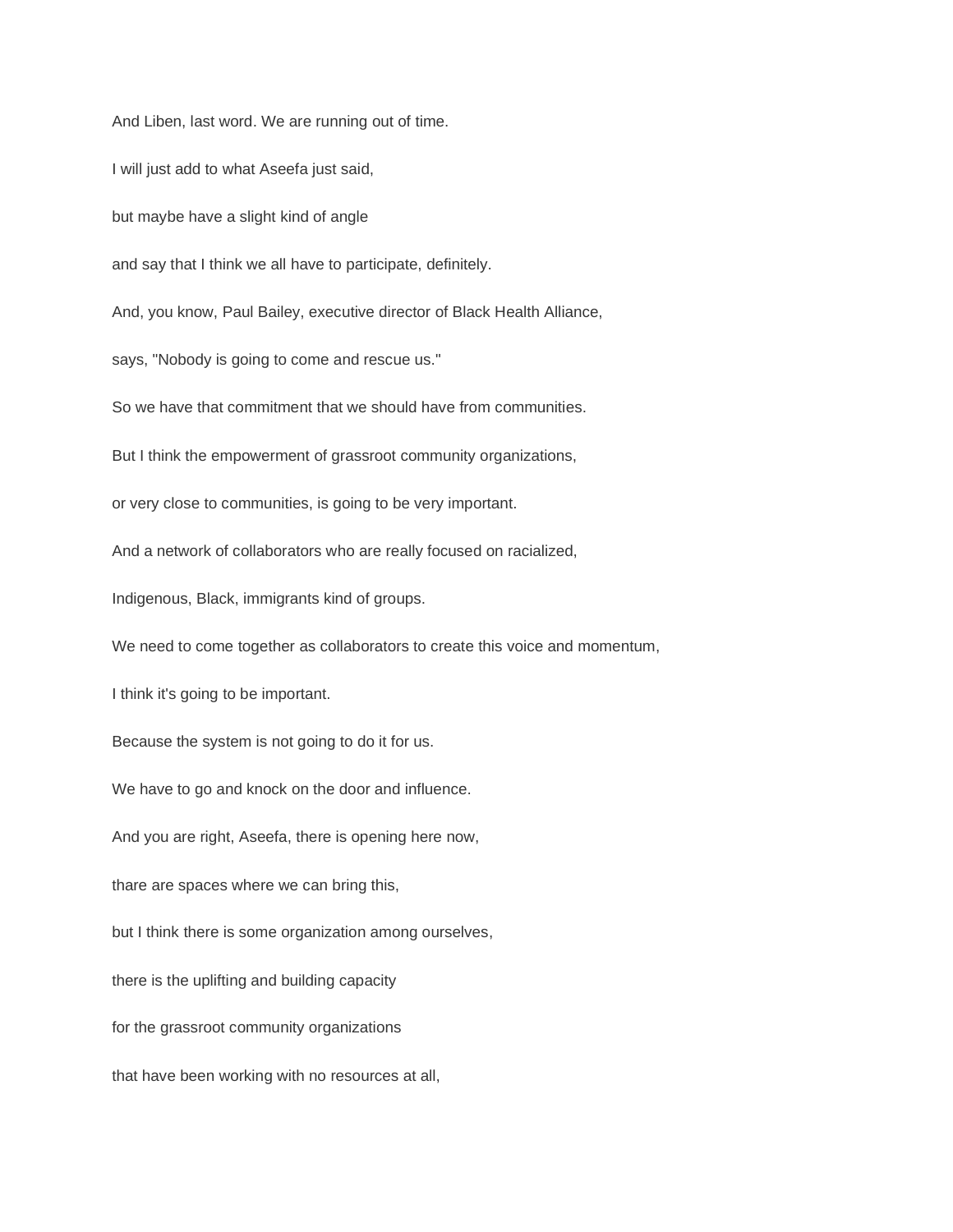and then bringing about the change to those service providers,

institutions, policy makers.

So there is a comprehensive and combined effort moving in one direction.

Liben, I'm not abdicating...

I was just saying, I'm not abdicating responsibility from our end,

but I'm expecting and raising the bar for additional supports.

I agree with you.

Perfect, listen, we are out of time, we're nearing the end of this event,

but I want to keep you just for one second.

Before we go, I would like to call your attention to a brief survey

that will appear on your screen when we conclude,

and we would really appreciate it if you took the time to answer a few questions

so that we can use your thoughts to improve future events.

We've had wonderful presentations of the research,

but also from community organizations,

and it seems clear from what people have said

that the social determinants exacerbated...

That Covid exacerbated existing inequities in health,

making things worse.

That means we had a health system in the first place,

and a social system, that was inequitable.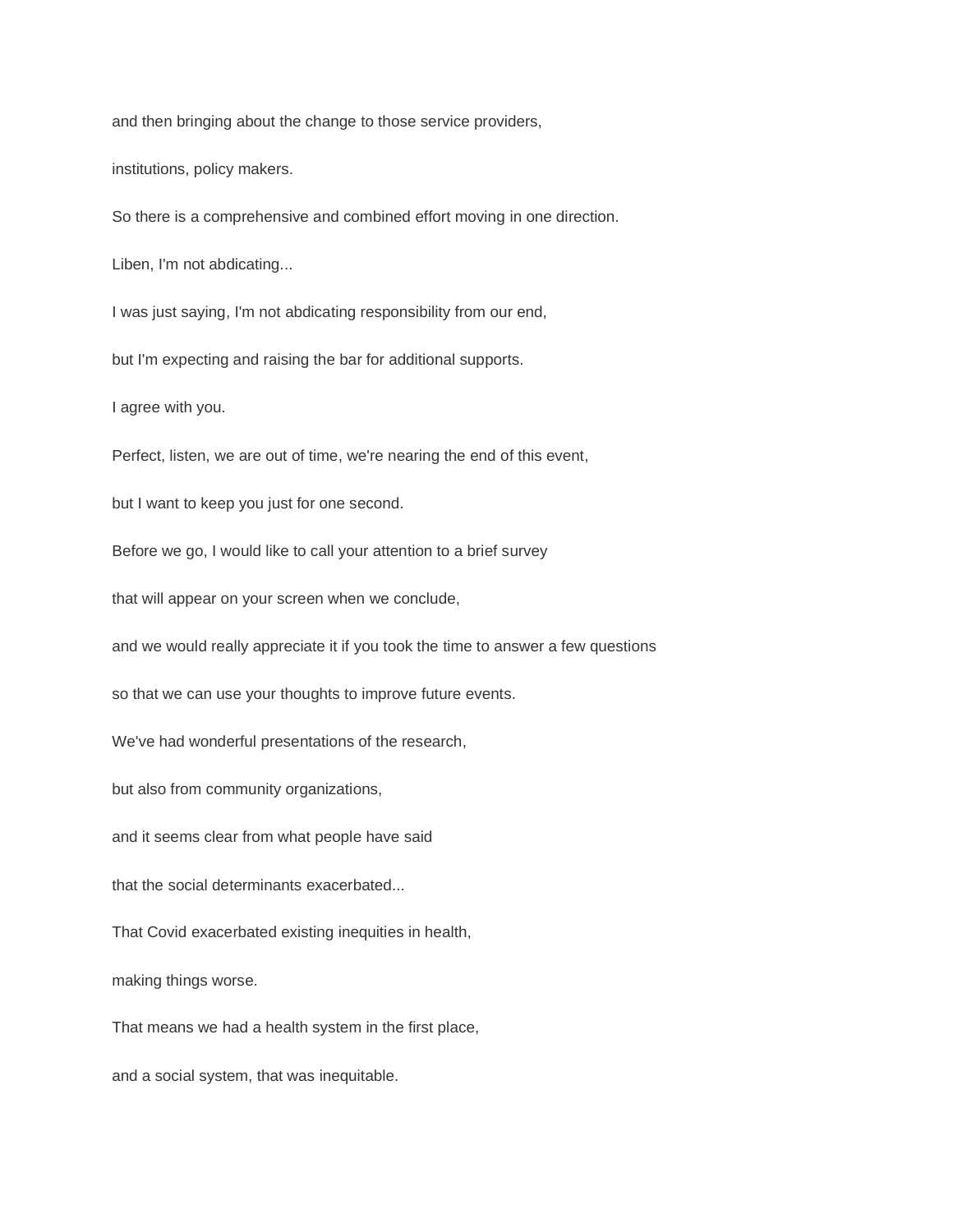And inequities are avoidable differences between populations.

So we had avoidable differences that were pre-existing,

and then we had a pandemic response which made things worse.

And so, when we are looking to the future,

we have to look at better-sustained support to communities,

action on the social determinants of health,

better data collection, analysis and use, with authentic community engagement,

and we need to look at how we fund and sustain funding of communities.

All of these are things we have to think about.

And much more has been discussed by the panel,

and I'm really looking forward to probably watching again

to see all of the depth, because it was really rich presentations.

I would like to appreciate all of the people

who took time to put forward questions.

I would really love to thank the panelists,

because I think it's been a wonderful conversation.

But I want to also thank Mauriene, and Nina and Michael,

who were some of the organizers of today's event.

I would really like to thank our sign language interpreters,

especially given how quickly we all speak, for managing to keep up with us.

But I would also like to thank those people who worked behind the scenes